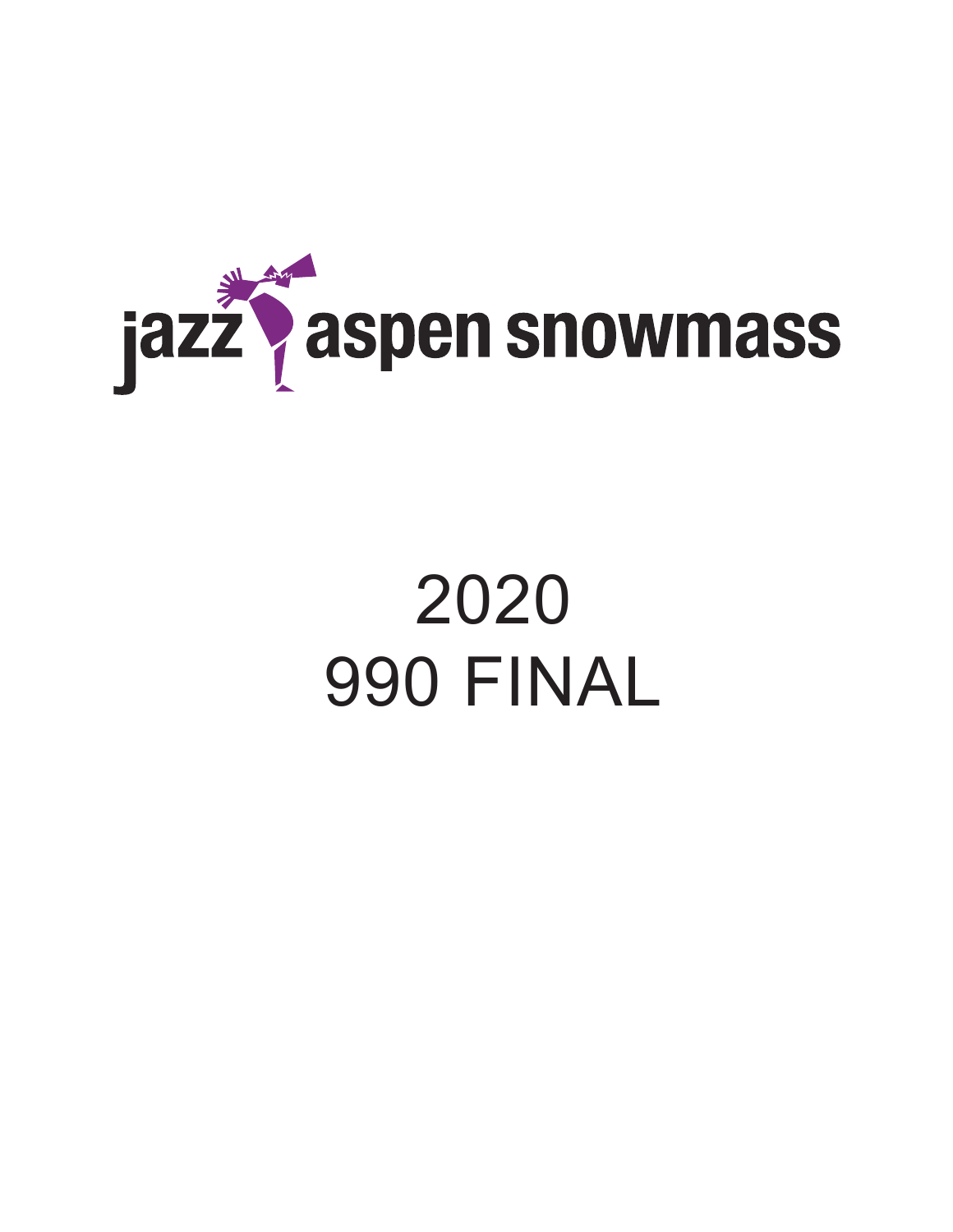#### EXTENDED TO NOVEMBER 15, 2021

**990** Return of Organization Exempt From Income Tax <br>
Under section 501(c), 527, or 4947(a)(1) of the Internal Revenue Code (except private foundations)<br> **PO20** 

**▶ Do not enter social security numbers on this form as it may be made public. Open to Public**<br>
inspection instructions and the latest information. Inspection **| Go to www.irs.gov/Form990 for instructions and the latest information. Inspection**



|                                    |                                  | Department of the Treasury<br>► Go to www.irs.gov/Form990 for instructions and the latest information.<br>Internal Revenue Service                                               |                                                                                                                  | וועוט ו טויוט<br>Inspection |
|------------------------------------|----------------------------------|----------------------------------------------------------------------------------------------------------------------------------------------------------------------------------|------------------------------------------------------------------------------------------------------------------|-----------------------------|
|                                    |                                  | A For the 2020 calendar year, or tax year beginning<br>and ending                                                                                                                |                                                                                                                  |                             |
|                                    | <b>B</b> Check if<br>applicable: | <b>C</b> Name of organization                                                                                                                                                    | D Employer identification number                                                                                 |                             |
|                                    | Address<br>change                | <b>JAZZ AT ASPEN-SNOWMASS</b>                                                                                                                                                    |                                                                                                                  |                             |
|                                    | Name<br>change                   | Doing business as                                                                                                                                                                | 84-1220222                                                                                                       |                             |
|                                    | Initial<br>return                | Number and street (or P.O. box if mail is not delivered to street address)                                                                                                       | Room/suite<br>E Telephone number                                                                                 |                             |
|                                    | Final<br>return/                 | 110 E. HALLAM STREET, NO. 104                                                                                                                                                    | $(970)$ 920-4996                                                                                                 |                             |
|                                    | termin-<br>ated                  | City or town, state or province, country, and ZIP or foreign postal code                                                                                                         | G Gross receipts \$                                                                                              | 2,832,641.                  |
|                                    | Amended<br>Ireturn<br>Applica-   | ASPEN, CO<br>81611                                                                                                                                                               | H(a) Is this a group return                                                                                      |                             |
|                                    | tion<br>pending                  | F Name and address of principal officer: JAMES HOROWITZ                                                                                                                          | for subordinates?                                                                                                | $\sqrt{}$ Yes $\sqrt{X}$ No |
|                                    |                                  | 110 E. HALLAM, SUITE 104, ASPEN, CO<br>81611                                                                                                                                     | H(b) Are all subordinates included? Ves                                                                          | ⊿ No                        |
|                                    |                                  | <b>I</b> Tax-exempt status: $\boxed{\mathbf{X}}$ 501(c)(3) $\boxed{\phantom{0}}$ 501(c)(<br>$\sqrt{\frac{1}{1}}$ (insert no.)<br>$4947(a)(1)$ or<br>J Website: WWW.JAZZASPEN.ORG | 527<br>If "No," attach a list. See instructions                                                                  |                             |
|                                    |                                  | K Form of organization: $X$ Corporation<br>Trust<br>Other $\blacktriangleright$<br>Association                                                                                   | $H(c)$ Group exemption number $\blacktriangleright$<br>L Year of formation: $1992$ M State of legal domicile: CO |                             |
|                                    | Part I                           | <b>Summary</b>                                                                                                                                                                   |                                                                                                                  |                             |
|                                    | 1                                | Briefly describe the organization's mission or most significant activities: SEE SCHEDULE O                                                                                       |                                                                                                                  |                             |
| <b>Activities &amp; Governance</b> |                                  |                                                                                                                                                                                  |                                                                                                                  |                             |
|                                    | 2                                | Check this box $\blacktriangleright \Box$ if the organization discontinued its operations or disposed of more than 25% of its net assets.                                        |                                                                                                                  |                             |
|                                    | 3                                |                                                                                                                                                                                  | 3                                                                                                                | 27                          |
|                                    | 4                                |                                                                                                                                                                                  | $\overline{4}$                                                                                                   | $\overline{24}$             |
|                                    | 5                                |                                                                                                                                                                                  | 5                                                                                                                | 10                          |
|                                    | 6                                |                                                                                                                                                                                  | 6                                                                                                                | 4                           |
|                                    |                                  |                                                                                                                                                                                  | 7a                                                                                                               | 0.                          |
|                                    |                                  |                                                                                                                                                                                  | 7b                                                                                                               | 0.                          |
|                                    |                                  |                                                                                                                                                                                  | <b>Prior Year</b>                                                                                                | <b>Current Year</b>         |
|                                    | 8                                |                                                                                                                                                                                  | 7,233,948.                                                                                                       | 2,790,488.                  |
| Revenue                            | 9                                | Program service revenue (Part VIII, line 2g)                                                                                                                                     | 2,996,475.                                                                                                       | 42,494.                     |
|                                    | 10                               |                                                                                                                                                                                  | $-151.$                                                                                                          | $-341.$                     |
|                                    | 11                               | Other revenue (Part VIII, column (A), lines 5, 6d, 8c, 9c, 10c, and 11e)                                                                                                         | $\overline{0}$ .                                                                                                 | $\overline{0}$ .            |
|                                    | 12                               | Total revenue - add lines 8 through 11 (must equal Part VIII, column (A), line 12)                                                                                               | 10, 230, 272.                                                                                                    | 2,832,641.                  |
|                                    | 13                               | Grants and similar amounts paid (Part IX, column (A), lines 1-3)                                                                                                                 | 73,630.                                                                                                          | 113,662.                    |
|                                    | 14                               |                                                                                                                                                                                  | 0.                                                                                                               | 0.                          |
|                                    | 15                               | Salaries, other compensation, employee benefits (Part IX, column (A), lines 5-10)                                                                                                | 1,002,769.                                                                                                       | 838,871.                    |
| Expenses                           |                                  | 16a Professional fundraising fees (Part IX, column (A), line 11e)                                                                                                                | 4,166.                                                                                                           | $\overline{0}$ .            |
|                                    |                                  |                                                                                                                                                                                  |                                                                                                                  |                             |
|                                    |                                  |                                                                                                                                                                                  | 9, 183, 252.                                                                                                     | 1, 187, 258.                |
|                                    |                                  | Total expenses. Add lines 13-17 (must equal Part IX, column (A), line 25) [                                                                                                      | 10, 263, 817.                                                                                                    | 2,139,791.                  |
|                                    | 19                               |                                                                                                                                                                                  | $-33,545$ .                                                                                                      | 692,850.                    |
|                                    |                                  |                                                                                                                                                                                  | <b>Beginning of Current Year</b>                                                                                 | <b>End of Year</b>          |
| Net Assets or                      | 20                               | Total assets (Part X, line 16)                                                                                                                                                   | 3,398,335.                                                                                                       | 4,359,966.                  |
|                                    | 21                               | Total liabilities (Part X, line 26)                                                                                                                                              | 1,578,622.                                                                                                       | 1,847,403.                  |
|                                    | 22                               |                                                                                                                                                                                  | 1,819,713.                                                                                                       | 2,512,563.                  |
|                                    | Part II                          | <b>Signature Block</b>                                                                                                                                                           |                                                                                                                  |                             |
|                                    |                                  | Under penalties of perjury, I declare that I have examined this return, including accompanying schedules and statements, and to the best of my knowledge and belief, it is       |                                                                                                                  |                             |
|                                    |                                  | true, correct, and complete. Declaration of preparer (other than officer) is based on all information of which preparer has any knowledge.                                       |                                                                                                                  |                             |

| Sign<br>Here    | Signature of officer<br>JAMES HOROWITZ, PRESIDENT, CEO<br>Type or print name and title                    |                      |      | Date                         |  |  |  |  |  |  |
|-----------------|-----------------------------------------------------------------------------------------------------------|----------------------|------|------------------------------|--|--|--|--|--|--|
|                 | Print/Type preparer's name                                                                                | Preparer's signature | Date | <b>PTIN</b><br>Check         |  |  |  |  |  |  |
| Paid            | PAUL J. BACKES, CPA                                                                                       |                      |      | P00175605<br>self-employed   |  |  |  |  |  |  |
| Preparer        | Firm's name MCMAHAN AND ASSOCIATES, L.L.C.                                                                |                      |      | Firm's EIN $\, 84 - 1509269$ |  |  |  |  |  |  |
| Use Only        | Firm's address P.O. BOX 5850                                                                              |                      |      |                              |  |  |  |  |  |  |
|                 | Phone no. $(970)$ 845-8800<br>AVON, CO 81620                                                              |                      |      |                              |  |  |  |  |  |  |
|                 | X.<br>Yes<br><b>No</b><br>May the IRS discuss this return with the preparer shown above? See instructions |                      |      |                              |  |  |  |  |  |  |
| 032001 12-23-20 | LHA For Paperwork Reduction Act Notice, see the separate instructions.                                    |                      |      | Form 990 (2020)              |  |  |  |  |  |  |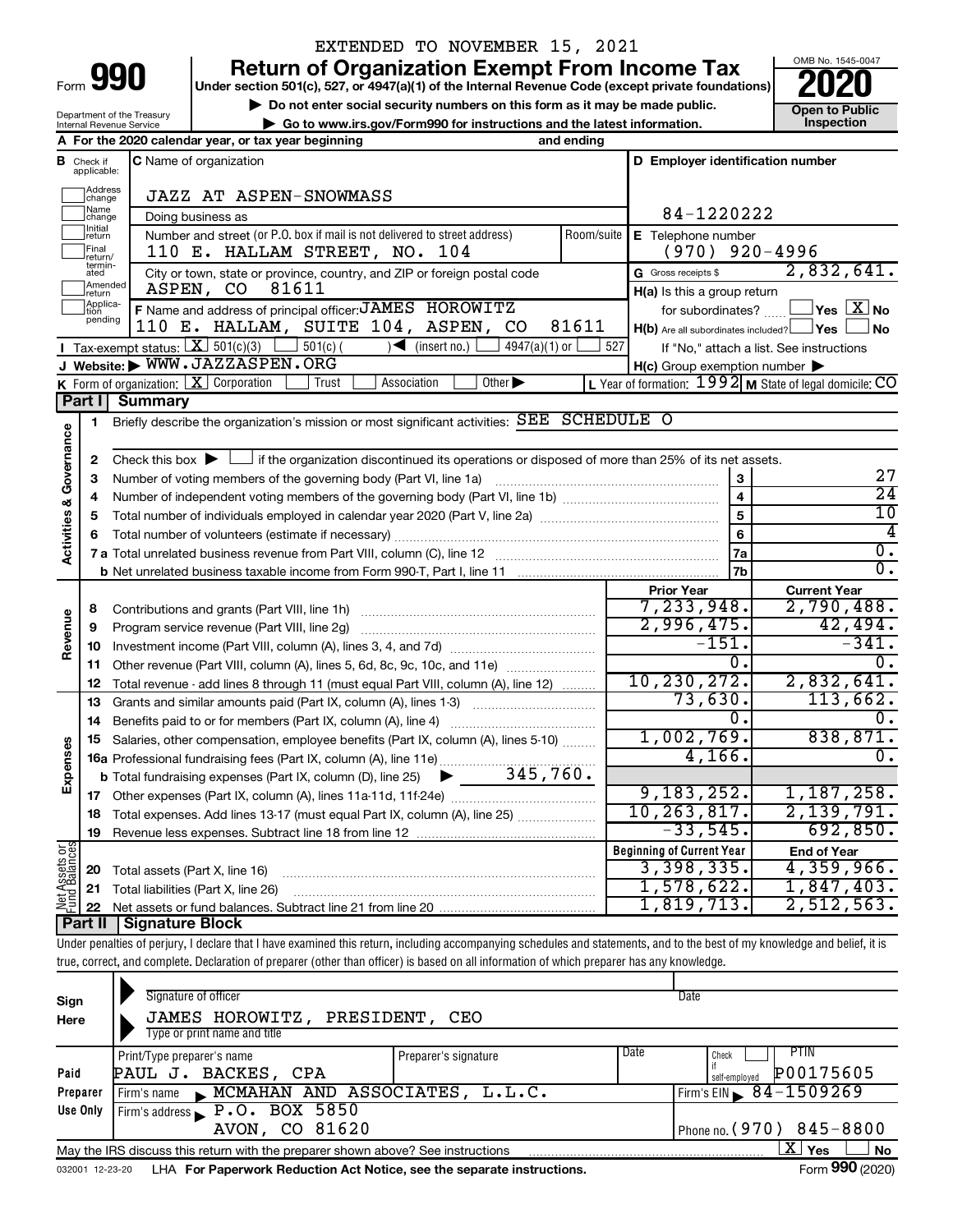| Briefly describe the organization's mission:<br>1<br>THE MISSION OF JAZZ ASPEN SNOWMASS IS TO PRESENT AND PRESERVE JAZZ AND<br>RELATED FORMS OF MUSIC THROUGH WORLD-CLASS FESTIVALS, PERFORMANCES AND<br>EDUCATION PROGRAMS.<br>Did the organization undertake any significant program services during the year which were not listed on the<br>$\mathbf{2}$<br>prior Form 990 or 990-EZ?<br>If "Yes." describe these new services on Schedule O.<br>$\lfloor x \rfloor$ Yes $\lfloor$<br>Did the organization cease conducting, or make significant changes in how it conducts, any program services?<br>3<br>If "Yes," describe these changes on Schedule O.<br>Describe the organization's program service accomplishments for each of its three largest program services, as measured by expenses.<br>4<br>Section 501(c)(3) and 501(c)(4) organizations are required to report the amount of grants and allocations to others, the total expenses, and<br>revenue, if any, for each program service reported.<br>252, 274.<br>$14, 656.$ (Revenue \$)<br>including grants of \$<br>4a<br>(Code:<br>(Expenses \$<br>WITH SCHOOLS CLOSING AND PIVOTING TO ONLINE LEARNING IN THE SPRING OF<br>TEACHERS, WHILE ALSO CONTINUING THE MANY JAS LOCAL EDUCATION<br>INITIATIVES THAT ASSIST STUDENTS OUT OF THE CLASSROOM.<br>ABLE TO MEET WITH JAS INSTRUCTORS FOR PRIVATE LESSONS<br>ON TOP OF THEIR STUDIES WHILE IN QUARANTINE. SUMMER CAMPS WERE ALSO<br>COMPILATION VIDEOS FEATURING EACH STUDENT PERFORMING FROM THEIR<br>INDIVIDUAL HOMES. JAS IN-SCHOOLS TEACHER ASSISTANCE PROGRAM OFFERED<br>VIRTUAL HELP DURING SCHOOL CLOSINGS AS WELL. ADDITIONALLY,<br>TWO SCHOLARSHIPS TO THE STUDENTS ACCEPTED INTO THE PRESTIGIOUS BERKLEE<br>SCHOOL OF MUSIC 5-WEEK SUMMER PROGRAM, PROVIDED THREE STUDENTS WITH<br>302, 300 . including grants of \$<br>99,006. ) (Revenue \$<br>4b<br>(Expenses \$<br>(Code:<br>TWENTY-ONE JAZZ STUDENTS FROM ACROSS THE US ATTENDED<br>IN 2020,<br>THE<br>TWO-WEEK JAS ACADEMY PRESENTED BY JAZZ ASPEN SNOWMASS IN COLLABORATION<br>WITH FROST SCHOOL OF MUSIC (FSOM)<br>AT THE UNIVERSITY OF MIAMI.<br>THE<br>STUDENTS SPENT TWO WEEKS IN ASPEN STUDYING WITH SOME<br>DIVERSE GROUP OF<br>THE GREATEST JAZZ MUSICIANS PERFORMING TODAY, INCLUDING JAS ACADEMY<br>OF<br>ARTISTIC DIRECTOR AND GRAMMY WINNING BASSIST CHRISTIAN MCBRIDE.<br>THE<br>ACADEMY IS A FULL-SCHOLARSHIP PROGRAM WITH ALL TRAVEL, LODGING,<br>TUITION<br>AND MEALS PROVIDED. THE GOAL OF THE ACADEMY IS TO IDENTIFY AND ASSIST<br>THE MOST TALENTED YOUNG ARTISTS EMBRACING JAZZ FUNDAMENTALLY WHILE<br>EXPLORING MYRIAD RELATED AND UNRELATED FORMS OF MUSIC AT THE HIGHEST<br>LEVEL OF QUALITY. THE JAS ACADEMY IS SUPPORTED ANNUALLY BY A MULTI-YEAR<br>GIFT FROM ED AND SASHA BASS.<br>362, 732. including grants of \$<br>) (Expenses \$<br>4c (Code:<br>) (Revenue \$<br>THE JAS CAFE IS A SERIES OF INTIMATE SMALL VENUE PERFORMANCES<br>BUILDING A FUTURE AUDIENCE FOR JAZZ. IN 2020, JAS WAS ABLE TO HOST (16)<br>CAFE PERFORMANCES IN AN OPEN-AIR, SOCIALLY DISTANCED SETTING,<br>ALL COVID-19 REGULATIONS.<br>4d Other program services (Describe on Schedule O.)<br>$248,486$ $\cdot$ including grants of \$<br>(Expenses \$<br>(Revenue \$<br>1, 165, 792.<br>Total program service expenses<br>4е<br>SEE SCHEDULE O FOR CONTINUATION(S)<br>032002 12-23-20<br>3 |  | X                                                                          |
|-----------------------------------------------------------------------------------------------------------------------------------------------------------------------------------------------------------------------------------------------------------------------------------------------------------------------------------------------------------------------------------------------------------------------------------------------------------------------------------------------------------------------------------------------------------------------------------------------------------------------------------------------------------------------------------------------------------------------------------------------------------------------------------------------------------------------------------------------------------------------------------------------------------------------------------------------------------------------------------------------------------------------------------------------------------------------------------------------------------------------------------------------------------------------------------------------------------------------------------------------------------------------------------------------------------------------------------------------------------------------------------------------------------------------------------------------------------------------------------------------------------------------------------------------------------------------------------------------------------------------------------------------------------------------------------------------------------------------------------------------------------------------------------------------------------------------------------------------------------------------------------------------------------------------------------------------------------------------------------------------------------------------------------------------------------------------------------------------------------------------------------------------------------------------------------------------------------------------------------------------------------------------------------------------------------------------------------------------------------------------------------------------------------------------------------------------------------------------------------------------------------------------------------------------------------------------------------------------------------------------------------------------------------------------------------------------------------------------------------------------------------------------------------------------------------------------------------------------------------------------------------------------------------------------------------------------------------------------------------------------------------------------------------------------------------------------------------------------------------------------------------------------------------------------------------------------------------------------------------------------------------------------------------------------------------------------------------------------------------------------------------------|--|----------------------------------------------------------------------------|
|                                                                                                                                                                                                                                                                                                                                                                                                                                                                                                                                                                                                                                                                                                                                                                                                                                                                                                                                                                                                                                                                                                                                                                                                                                                                                                                                                                                                                                                                                                                                                                                                                                                                                                                                                                                                                                                                                                                                                                                                                                                                                                                                                                                                                                                                                                                                                                                                                                                                                                                                                                                                                                                                                                                                                                                                                                                                                                                                                                                                                                                                                                                                                                                                                                                                                                                                                                                         |  |                                                                            |
|                                                                                                                                                                                                                                                                                                                                                                                                                                                                                                                                                                                                                                                                                                                                                                                                                                                                                                                                                                                                                                                                                                                                                                                                                                                                                                                                                                                                                                                                                                                                                                                                                                                                                                                                                                                                                                                                                                                                                                                                                                                                                                                                                                                                                                                                                                                                                                                                                                                                                                                                                                                                                                                                                                                                                                                                                                                                                                                                                                                                                                                                                                                                                                                                                                                                                                                                                                                         |  |                                                                            |
|                                                                                                                                                                                                                                                                                                                                                                                                                                                                                                                                                                                                                                                                                                                                                                                                                                                                                                                                                                                                                                                                                                                                                                                                                                                                                                                                                                                                                                                                                                                                                                                                                                                                                                                                                                                                                                                                                                                                                                                                                                                                                                                                                                                                                                                                                                                                                                                                                                                                                                                                                                                                                                                                                                                                                                                                                                                                                                                                                                                                                                                                                                                                                                                                                                                                                                                                                                                         |  |                                                                            |
|                                                                                                                                                                                                                                                                                                                                                                                                                                                                                                                                                                                                                                                                                                                                                                                                                                                                                                                                                                                                                                                                                                                                                                                                                                                                                                                                                                                                                                                                                                                                                                                                                                                                                                                                                                                                                                                                                                                                                                                                                                                                                                                                                                                                                                                                                                                                                                                                                                                                                                                                                                                                                                                                                                                                                                                                                                                                                                                                                                                                                                                                                                                                                                                                                                                                                                                                                                                         |  |                                                                            |
|                                                                                                                                                                                                                                                                                                                                                                                                                                                                                                                                                                                                                                                                                                                                                                                                                                                                                                                                                                                                                                                                                                                                                                                                                                                                                                                                                                                                                                                                                                                                                                                                                                                                                                                                                                                                                                                                                                                                                                                                                                                                                                                                                                                                                                                                                                                                                                                                                                                                                                                                                                                                                                                                                                                                                                                                                                                                                                                                                                                                                                                                                                                                                                                                                                                                                                                                                                                         |  |                                                                            |
|                                                                                                                                                                                                                                                                                                                                                                                                                                                                                                                                                                                                                                                                                                                                                                                                                                                                                                                                                                                                                                                                                                                                                                                                                                                                                                                                                                                                                                                                                                                                                                                                                                                                                                                                                                                                                                                                                                                                                                                                                                                                                                                                                                                                                                                                                                                                                                                                                                                                                                                                                                                                                                                                                                                                                                                                                                                                                                                                                                                                                                                                                                                                                                                                                                                                                                                                                                                         |  | $\mathbb{I}$ Yes $\boxed{\mathrm{X}}$ No                                   |
|                                                                                                                                                                                                                                                                                                                                                                                                                                                                                                                                                                                                                                                                                                                                                                                                                                                                                                                                                                                                                                                                                                                                                                                                                                                                                                                                                                                                                                                                                                                                                                                                                                                                                                                                                                                                                                                                                                                                                                                                                                                                                                                                                                                                                                                                                                                                                                                                                                                                                                                                                                                                                                                                                                                                                                                                                                                                                                                                                                                                                                                                                                                                                                                                                                                                                                                                                                                         |  |                                                                            |
|                                                                                                                                                                                                                                                                                                                                                                                                                                                                                                                                                                                                                                                                                                                                                                                                                                                                                                                                                                                                                                                                                                                                                                                                                                                                                                                                                                                                                                                                                                                                                                                                                                                                                                                                                                                                                                                                                                                                                                                                                                                                                                                                                                                                                                                                                                                                                                                                                                                                                                                                                                                                                                                                                                                                                                                                                                                                                                                                                                                                                                                                                                                                                                                                                                                                                                                                                                                         |  | $\Box$ No                                                                  |
|                                                                                                                                                                                                                                                                                                                                                                                                                                                                                                                                                                                                                                                                                                                                                                                                                                                                                                                                                                                                                                                                                                                                                                                                                                                                                                                                                                                                                                                                                                                                                                                                                                                                                                                                                                                                                                                                                                                                                                                                                                                                                                                                                                                                                                                                                                                                                                                                                                                                                                                                                                                                                                                                                                                                                                                                                                                                                                                                                                                                                                                                                                                                                                                                                                                                                                                                                                                         |  |                                                                            |
|                                                                                                                                                                                                                                                                                                                                                                                                                                                                                                                                                                                                                                                                                                                                                                                                                                                                                                                                                                                                                                                                                                                                                                                                                                                                                                                                                                                                                                                                                                                                                                                                                                                                                                                                                                                                                                                                                                                                                                                                                                                                                                                                                                                                                                                                                                                                                                                                                                                                                                                                                                                                                                                                                                                                                                                                                                                                                                                                                                                                                                                                                                                                                                                                                                                                                                                                                                                         |  |                                                                            |
|                                                                                                                                                                                                                                                                                                                                                                                                                                                                                                                                                                                                                                                                                                                                                                                                                                                                                                                                                                                                                                                                                                                                                                                                                                                                                                                                                                                                                                                                                                                                                                                                                                                                                                                                                                                                                                                                                                                                                                                                                                                                                                                                                                                                                                                                                                                                                                                                                                                                                                                                                                                                                                                                                                                                                                                                                                                                                                                                                                                                                                                                                                                                                                                                                                                                                                                                                                                         |  |                                                                            |
|                                                                                                                                                                                                                                                                                                                                                                                                                                                                                                                                                                                                                                                                                                                                                                                                                                                                                                                                                                                                                                                                                                                                                                                                                                                                                                                                                                                                                                                                                                                                                                                                                                                                                                                                                                                                                                                                                                                                                                                                                                                                                                                                                                                                                                                                                                                                                                                                                                                                                                                                                                                                                                                                                                                                                                                                                                                                                                                                                                                                                                                                                                                                                                                                                                                                                                                                                                                         |  |                                                                            |
|                                                                                                                                                                                                                                                                                                                                                                                                                                                                                                                                                                                                                                                                                                                                                                                                                                                                                                                                                                                                                                                                                                                                                                                                                                                                                                                                                                                                                                                                                                                                                                                                                                                                                                                                                                                                                                                                                                                                                                                                                                                                                                                                                                                                                                                                                                                                                                                                                                                                                                                                                                                                                                                                                                                                                                                                                                                                                                                                                                                                                                                                                                                                                                                                                                                                                                                                                                                         |  | 19,384.                                                                    |
|                                                                                                                                                                                                                                                                                                                                                                                                                                                                                                                                                                                                                                                                                                                                                                                                                                                                                                                                                                                                                                                                                                                                                                                                                                                                                                                                                                                                                                                                                                                                                                                                                                                                                                                                                                                                                                                                                                                                                                                                                                                                                                                                                                                                                                                                                                                                                                                                                                                                                                                                                                                                                                                                                                                                                                                                                                                                                                                                                                                                                                                                                                                                                                                                                                                                                                                                                                                         |  |                                                                            |
|                                                                                                                                                                                                                                                                                                                                                                                                                                                                                                                                                                                                                                                                                                                                                                                                                                                                                                                                                                                                                                                                                                                                                                                                                                                                                                                                                                                                                                                                                                                                                                                                                                                                                                                                                                                                                                                                                                                                                                                                                                                                                                                                                                                                                                                                                                                                                                                                                                                                                                                                                                                                                                                                                                                                                                                                                                                                                                                                                                                                                                                                                                                                                                                                                                                                                                                                                                                         |  | 2020, JAS HAD TO GET CREATIVE IN FINDING WAYS TO BOTH ASSIST OUR VALLEY    |
|                                                                                                                                                                                                                                                                                                                                                                                                                                                                                                                                                                                                                                                                                                                                                                                                                                                                                                                                                                                                                                                                                                                                                                                                                                                                                                                                                                                                                                                                                                                                                                                                                                                                                                                                                                                                                                                                                                                                                                                                                                                                                                                                                                                                                                                                                                                                                                                                                                                                                                                                                                                                                                                                                                                                                                                                                                                                                                                                                                                                                                                                                                                                                                                                                                                                                                                                                                                         |  |                                                                            |
|                                                                                                                                                                                                                                                                                                                                                                                                                                                                                                                                                                                                                                                                                                                                                                                                                                                                                                                                                                                                                                                                                                                                                                                                                                                                                                                                                                                                                                                                                                                                                                                                                                                                                                                                                                                                                                                                                                                                                                                                                                                                                                                                                                                                                                                                                                                                                                                                                                                                                                                                                                                                                                                                                                                                                                                                                                                                                                                                                                                                                                                                                                                                                                                                                                                                                                                                                                                         |  | <b>STUDENTS WERE</b>                                                       |
|                                                                                                                                                                                                                                                                                                                                                                                                                                                                                                                                                                                                                                                                                                                                                                                                                                                                                                                                                                                                                                                                                                                                                                                                                                                                                                                                                                                                                                                                                                                                                                                                                                                                                                                                                                                                                                                                                                                                                                                                                                                                                                                                                                                                                                                                                                                                                                                                                                                                                                                                                                                                                                                                                                                                                                                                                                                                                                                                                                                                                                                                                                                                                                                                                                                                                                                                                                                         |  | VIA ZOOM TO KEEP                                                           |
|                                                                                                                                                                                                                                                                                                                                                                                                                                                                                                                                                                                                                                                                                                                                                                                                                                                                                                                                                                                                                                                                                                                                                                                                                                                                                                                                                                                                                                                                                                                                                                                                                                                                                                                                                                                                                                                                                                                                                                                                                                                                                                                                                                                                                                                                                                                                                                                                                                                                                                                                                                                                                                                                                                                                                                                                                                                                                                                                                                                                                                                                                                                                                                                                                                                                                                                                                                                         |  |                                                                            |
|                                                                                                                                                                                                                                                                                                                                                                                                                                                                                                                                                                                                                                                                                                                                                                                                                                                                                                                                                                                                                                                                                                                                                                                                                                                                                                                                                                                                                                                                                                                                                                                                                                                                                                                                                                                                                                                                                                                                                                                                                                                                                                                                                                                                                                                                                                                                                                                                                                                                                                                                                                                                                                                                                                                                                                                                                                                                                                                                                                                                                                                                                                                                                                                                                                                                                                                                                                                         |  | CONDUCTED VIRTUALLY, WITH PARTICIPANTS SHOWCASING THEIR HARD WORK IN       |
|                                                                                                                                                                                                                                                                                                                                                                                                                                                                                                                                                                                                                                                                                                                                                                                                                                                                                                                                                                                                                                                                                                                                                                                                                                                                                                                                                                                                                                                                                                                                                                                                                                                                                                                                                                                                                                                                                                                                                                                                                                                                                                                                                                                                                                                                                                                                                                                                                                                                                                                                                                                                                                                                                                                                                                                                                                                                                                                                                                                                                                                                                                                                                                                                                                                                                                                                                                                         |  |                                                                            |
|                                                                                                                                                                                                                                                                                                                                                                                                                                                                                                                                                                                                                                                                                                                                                                                                                                                                                                                                                                                                                                                                                                                                                                                                                                                                                                                                                                                                                                                                                                                                                                                                                                                                                                                                                                                                                                                                                                                                                                                                                                                                                                                                                                                                                                                                                                                                                                                                                                                                                                                                                                                                                                                                                                                                                                                                                                                                                                                                                                                                                                                                                                                                                                                                                                                                                                                                                                                         |  |                                                                            |
|                                                                                                                                                                                                                                                                                                                                                                                                                                                                                                                                                                                                                                                                                                                                                                                                                                                                                                                                                                                                                                                                                                                                                                                                                                                                                                                                                                                                                                                                                                                                                                                                                                                                                                                                                                                                                                                                                                                                                                                                                                                                                                                                                                                                                                                                                                                                                                                                                                                                                                                                                                                                                                                                                                                                                                                                                                                                                                                                                                                                                                                                                                                                                                                                                                                                                                                                                                                         |  | <b>JAS AWARDED</b>                                                         |
|                                                                                                                                                                                                                                                                                                                                                                                                                                                                                                                                                                                                                                                                                                                                                                                                                                                                                                                                                                                                                                                                                                                                                                                                                                                                                                                                                                                                                                                                                                                                                                                                                                                                                                                                                                                                                                                                                                                                                                                                                                                                                                                                                                                                                                                                                                                                                                                                                                                                                                                                                                                                                                                                                                                                                                                                                                                                                                                                                                                                                                                                                                                                                                                                                                                                                                                                                                                         |  |                                                                            |
|                                                                                                                                                                                                                                                                                                                                                                                                                                                                                                                                                                                                                                                                                                                                                                                                                                                                                                                                                                                                                                                                                                                                                                                                                                                                                                                                                                                                                                                                                                                                                                                                                                                                                                                                                                                                                                                                                                                                                                                                                                                                                                                                                                                                                                                                                                                                                                                                                                                                                                                                                                                                                                                                                                                                                                                                                                                                                                                                                                                                                                                                                                                                                                                                                                                                                                                                                                                         |  |                                                                            |
|                                                                                                                                                                                                                                                                                                                                                                                                                                                                                                                                                                                                                                                                                                                                                                                                                                                                                                                                                                                                                                                                                                                                                                                                                                                                                                                                                                                                                                                                                                                                                                                                                                                                                                                                                                                                                                                                                                                                                                                                                                                                                                                                                                                                                                                                                                                                                                                                                                                                                                                                                                                                                                                                                                                                                                                                                                                                                                                                                                                                                                                                                                                                                                                                                                                                                                                                                                                         |  |                                                                            |
|                                                                                                                                                                                                                                                                                                                                                                                                                                                                                                                                                                                                                                                                                                                                                                                                                                                                                                                                                                                                                                                                                                                                                                                                                                                                                                                                                                                                                                                                                                                                                                                                                                                                                                                                                                                                                                                                                                                                                                                                                                                                                                                                                                                                                                                                                                                                                                                                                                                                                                                                                                                                                                                                                                                                                                                                                                                                                                                                                                                                                                                                                                                                                                                                                                                                                                                                                                                         |  |                                                                            |
|                                                                                                                                                                                                                                                                                                                                                                                                                                                                                                                                                                                                                                                                                                                                                                                                                                                                                                                                                                                                                                                                                                                                                                                                                                                                                                                                                                                                                                                                                                                                                                                                                                                                                                                                                                                                                                                                                                                                                                                                                                                                                                                                                                                                                                                                                                                                                                                                                                                                                                                                                                                                                                                                                                                                                                                                                                                                                                                                                                                                                                                                                                                                                                                                                                                                                                                                                                                         |  |                                                                            |
|                                                                                                                                                                                                                                                                                                                                                                                                                                                                                                                                                                                                                                                                                                                                                                                                                                                                                                                                                                                                                                                                                                                                                                                                                                                                                                                                                                                                                                                                                                                                                                                                                                                                                                                                                                                                                                                                                                                                                                                                                                                                                                                                                                                                                                                                                                                                                                                                                                                                                                                                                                                                                                                                                                                                                                                                                                                                                                                                                                                                                                                                                                                                                                                                                                                                                                                                                                                         |  |                                                                            |
|                                                                                                                                                                                                                                                                                                                                                                                                                                                                                                                                                                                                                                                                                                                                                                                                                                                                                                                                                                                                                                                                                                                                                                                                                                                                                                                                                                                                                                                                                                                                                                                                                                                                                                                                                                                                                                                                                                                                                                                                                                                                                                                                                                                                                                                                                                                                                                                                                                                                                                                                                                                                                                                                                                                                                                                                                                                                                                                                                                                                                                                                                                                                                                                                                                                                                                                                                                                         |  |                                                                            |
|                                                                                                                                                                                                                                                                                                                                                                                                                                                                                                                                                                                                                                                                                                                                                                                                                                                                                                                                                                                                                                                                                                                                                                                                                                                                                                                                                                                                                                                                                                                                                                                                                                                                                                                                                                                                                                                                                                                                                                                                                                                                                                                                                                                                                                                                                                                                                                                                                                                                                                                                                                                                                                                                                                                                                                                                                                                                                                                                                                                                                                                                                                                                                                                                                                                                                                                                                                                         |  |                                                                            |
|                                                                                                                                                                                                                                                                                                                                                                                                                                                                                                                                                                                                                                                                                                                                                                                                                                                                                                                                                                                                                                                                                                                                                                                                                                                                                                                                                                                                                                                                                                                                                                                                                                                                                                                                                                                                                                                                                                                                                                                                                                                                                                                                                                                                                                                                                                                                                                                                                                                                                                                                                                                                                                                                                                                                                                                                                                                                                                                                                                                                                                                                                                                                                                                                                                                                                                                                                                                         |  |                                                                            |
|                                                                                                                                                                                                                                                                                                                                                                                                                                                                                                                                                                                                                                                                                                                                                                                                                                                                                                                                                                                                                                                                                                                                                                                                                                                                                                                                                                                                                                                                                                                                                                                                                                                                                                                                                                                                                                                                                                                                                                                                                                                                                                                                                                                                                                                                                                                                                                                                                                                                                                                                                                                                                                                                                                                                                                                                                                                                                                                                                                                                                                                                                                                                                                                                                                                                                                                                                                                         |  |                                                                            |
|                                                                                                                                                                                                                                                                                                                                                                                                                                                                                                                                                                                                                                                                                                                                                                                                                                                                                                                                                                                                                                                                                                                                                                                                                                                                                                                                                                                                                                                                                                                                                                                                                                                                                                                                                                                                                                                                                                                                                                                                                                                                                                                                                                                                                                                                                                                                                                                                                                                                                                                                                                                                                                                                                                                                                                                                                                                                                                                                                                                                                                                                                                                                                                                                                                                                                                                                                                                         |  |                                                                            |
|                                                                                                                                                                                                                                                                                                                                                                                                                                                                                                                                                                                                                                                                                                                                                                                                                                                                                                                                                                                                                                                                                                                                                                                                                                                                                                                                                                                                                                                                                                                                                                                                                                                                                                                                                                                                                                                                                                                                                                                                                                                                                                                                                                                                                                                                                                                                                                                                                                                                                                                                                                                                                                                                                                                                                                                                                                                                                                                                                                                                                                                                                                                                                                                                                                                                                                                                                                                         |  |                                                                            |
|                                                                                                                                                                                                                                                                                                                                                                                                                                                                                                                                                                                                                                                                                                                                                                                                                                                                                                                                                                                                                                                                                                                                                                                                                                                                                                                                                                                                                                                                                                                                                                                                                                                                                                                                                                                                                                                                                                                                                                                                                                                                                                                                                                                                                                                                                                                                                                                                                                                                                                                                                                                                                                                                                                                                                                                                                                                                                                                                                                                                                                                                                                                                                                                                                                                                                                                                                                                         |  |                                                                            |
|                                                                                                                                                                                                                                                                                                                                                                                                                                                                                                                                                                                                                                                                                                                                                                                                                                                                                                                                                                                                                                                                                                                                                                                                                                                                                                                                                                                                                                                                                                                                                                                                                                                                                                                                                                                                                                                                                                                                                                                                                                                                                                                                                                                                                                                                                                                                                                                                                                                                                                                                                                                                                                                                                                                                                                                                                                                                                                                                                                                                                                                                                                                                                                                                                                                                                                                                                                                         |  |                                                                            |
|                                                                                                                                                                                                                                                                                                                                                                                                                                                                                                                                                                                                                                                                                                                                                                                                                                                                                                                                                                                                                                                                                                                                                                                                                                                                                                                                                                                                                                                                                                                                                                                                                                                                                                                                                                                                                                                                                                                                                                                                                                                                                                                                                                                                                                                                                                                                                                                                                                                                                                                                                                                                                                                                                                                                                                                                                                                                                                                                                                                                                                                                                                                                                                                                                                                                                                                                                                                         |  | 23, 110.                                                                   |
|                                                                                                                                                                                                                                                                                                                                                                                                                                                                                                                                                                                                                                                                                                                                                                                                                                                                                                                                                                                                                                                                                                                                                                                                                                                                                                                                                                                                                                                                                                                                                                                                                                                                                                                                                                                                                                                                                                                                                                                                                                                                                                                                                                                                                                                                                                                                                                                                                                                                                                                                                                                                                                                                                                                                                                                                                                                                                                                                                                                                                                                                                                                                                                                                                                                                                                                                                                                         |  |                                                                            |
|                                                                                                                                                                                                                                                                                                                                                                                                                                                                                                                                                                                                                                                                                                                                                                                                                                                                                                                                                                                                                                                                                                                                                                                                                                                                                                                                                                                                                                                                                                                                                                                                                                                                                                                                                                                                                                                                                                                                                                                                                                                                                                                                                                                                                                                                                                                                                                                                                                                                                                                                                                                                                                                                                                                                                                                                                                                                                                                                                                                                                                                                                                                                                                                                                                                                                                                                                                                         |  | HIGHLIGHTING JAZZ AND RELATED FORMS OF MUSIC BY FEATURING ARTISTS FROM     |
|                                                                                                                                                                                                                                                                                                                                                                                                                                                                                                                                                                                                                                                                                                                                                                                                                                                                                                                                                                                                                                                                                                                                                                                                                                                                                                                                                                                                                                                                                                                                                                                                                                                                                                                                                                                                                                                                                                                                                                                                                                                                                                                                                                                                                                                                                                                                                                                                                                                                                                                                                                                                                                                                                                                                                                                                                                                                                                                                                                                                                                                                                                                                                                                                                                                                                                                                                                                         |  | ACROSS THE GLOBE. THE CAFE WAS CREATED TO SUPPORT JAS' MISSION DRIVEN      |
|                                                                                                                                                                                                                                                                                                                                                                                                                                                                                                                                                                                                                                                                                                                                                                                                                                                                                                                                                                                                                                                                                                                                                                                                                                                                                                                                                                                                                                                                                                                                                                                                                                                                                                                                                                                                                                                                                                                                                                                                                                                                                                                                                                                                                                                                                                                                                                                                                                                                                                                                                                                                                                                                                                                                                                                                                                                                                                                                                                                                                                                                                                                                                                                                                                                                                                                                                                                         |  | PROGRAMMING AS AN EDUCATIONAL OPPORTUNITY FOR AUDIENCES OF ALL AGES,       |
|                                                                                                                                                                                                                                                                                                                                                                                                                                                                                                                                                                                                                                                                                                                                                                                                                                                                                                                                                                                                                                                                                                                                                                                                                                                                                                                                                                                                                                                                                                                                                                                                                                                                                                                                                                                                                                                                                                                                                                                                                                                                                                                                                                                                                                                                                                                                                                                                                                                                                                                                                                                                                                                                                                                                                                                                                                                                                                                                                                                                                                                                                                                                                                                                                                                                                                                                                                                         |  | EXPANDING THEIR KNOWLEDGE OF THE MUSIC AND THE MUSICIANS PERFORMING AND    |
|                                                                                                                                                                                                                                                                                                                                                                                                                                                                                                                                                                                                                                                                                                                                                                                                                                                                                                                                                                                                                                                                                                                                                                                                                                                                                                                                                                                                                                                                                                                                                                                                                                                                                                                                                                                                                                                                                                                                                                                                                                                                                                                                                                                                                                                                                                                                                                                                                                                                                                                                                                                                                                                                                                                                                                                                                                                                                                                                                                                                                                                                                                                                                                                                                                                                                                                                                                                         |  |                                                                            |
|                                                                                                                                                                                                                                                                                                                                                                                                                                                                                                                                                                                                                                                                                                                                                                                                                                                                                                                                                                                                                                                                                                                                                                                                                                                                                                                                                                                                                                                                                                                                                                                                                                                                                                                                                                                                                                                                                                                                                                                                                                                                                                                                                                                                                                                                                                                                                                                                                                                                                                                                                                                                                                                                                                                                                                                                                                                                                                                                                                                                                                                                                                                                                                                                                                                                                                                                                                                         |  | <b>MEETING</b>                                                             |
|                                                                                                                                                                                                                                                                                                                                                                                                                                                                                                                                                                                                                                                                                                                                                                                                                                                                                                                                                                                                                                                                                                                                                                                                                                                                                                                                                                                                                                                                                                                                                                                                                                                                                                                                                                                                                                                                                                                                                                                                                                                                                                                                                                                                                                                                                                                                                                                                                                                                                                                                                                                                                                                                                                                                                                                                                                                                                                                                                                                                                                                                                                                                                                                                                                                                                                                                                                                         |  |                                                                            |
|                                                                                                                                                                                                                                                                                                                                                                                                                                                                                                                                                                                                                                                                                                                                                                                                                                                                                                                                                                                                                                                                                                                                                                                                                                                                                                                                                                                                                                                                                                                                                                                                                                                                                                                                                                                                                                                                                                                                                                                                                                                                                                                                                                                                                                                                                                                                                                                                                                                                                                                                                                                                                                                                                                                                                                                                                                                                                                                                                                                                                                                                                                                                                                                                                                                                                                                                                                                         |  |                                                                            |
|                                                                                                                                                                                                                                                                                                                                                                                                                                                                                                                                                                                                                                                                                                                                                                                                                                                                                                                                                                                                                                                                                                                                                                                                                                                                                                                                                                                                                                                                                                                                                                                                                                                                                                                                                                                                                                                                                                                                                                                                                                                                                                                                                                                                                                                                                                                                                                                                                                                                                                                                                                                                                                                                                                                                                                                                                                                                                                                                                                                                                                                                                                                                                                                                                                                                                                                                                                                         |  |                                                                            |
|                                                                                                                                                                                                                                                                                                                                                                                                                                                                                                                                                                                                                                                                                                                                                                                                                                                                                                                                                                                                                                                                                                                                                                                                                                                                                                                                                                                                                                                                                                                                                                                                                                                                                                                                                                                                                                                                                                                                                                                                                                                                                                                                                                                                                                                                                                                                                                                                                                                                                                                                                                                                                                                                                                                                                                                                                                                                                                                                                                                                                                                                                                                                                                                                                                                                                                                                                                                         |  |                                                                            |
|                                                                                                                                                                                                                                                                                                                                                                                                                                                                                                                                                                                                                                                                                                                                                                                                                                                                                                                                                                                                                                                                                                                                                                                                                                                                                                                                                                                                                                                                                                                                                                                                                                                                                                                                                                                                                                                                                                                                                                                                                                                                                                                                                                                                                                                                                                                                                                                                                                                                                                                                                                                                                                                                                                                                                                                                                                                                                                                                                                                                                                                                                                                                                                                                                                                                                                                                                                                         |  |                                                                            |
|                                                                                                                                                                                                                                                                                                                                                                                                                                                                                                                                                                                                                                                                                                                                                                                                                                                                                                                                                                                                                                                                                                                                                                                                                                                                                                                                                                                                                                                                                                                                                                                                                                                                                                                                                                                                                                                                                                                                                                                                                                                                                                                                                                                                                                                                                                                                                                                                                                                                                                                                                                                                                                                                                                                                                                                                                                                                                                                                                                                                                                                                                                                                                                                                                                                                                                                                                                                         |  |                                                                            |
|                                                                                                                                                                                                                                                                                                                                                                                                                                                                                                                                                                                                                                                                                                                                                                                                                                                                                                                                                                                                                                                                                                                                                                                                                                                                                                                                                                                                                                                                                                                                                                                                                                                                                                                                                                                                                                                                                                                                                                                                                                                                                                                                                                                                                                                                                                                                                                                                                                                                                                                                                                                                                                                                                                                                                                                                                                                                                                                                                                                                                                                                                                                                                                                                                                                                                                                                                                                         |  |                                                                            |
|                                                                                                                                                                                                                                                                                                                                                                                                                                                                                                                                                                                                                                                                                                                                                                                                                                                                                                                                                                                                                                                                                                                                                                                                                                                                                                                                                                                                                                                                                                                                                                                                                                                                                                                                                                                                                                                                                                                                                                                                                                                                                                                                                                                                                                                                                                                                                                                                                                                                                                                                                                                                                                                                                                                                                                                                                                                                                                                                                                                                                                                                                                                                                                                                                                                                                                                                                                                         |  | Form 990 (2020)                                                            |
|                                                                                                                                                                                                                                                                                                                                                                                                                                                                                                                                                                                                                                                                                                                                                                                                                                                                                                                                                                                                                                                                                                                                                                                                                                                                                                                                                                                                                                                                                                                                                                                                                                                                                                                                                                                                                                                                                                                                                                                                                                                                                                                                                                                                                                                                                                                                                                                                                                                                                                                                                                                                                                                                                                                                                                                                                                                                                                                                                                                                                                                                                                                                                                                                                                                                                                                                                                                         |  |                                                                            |
|                                                                                                                                                                                                                                                                                                                                                                                                                                                                                                                                                                                                                                                                                                                                                                                                                                                                                                                                                                                                                                                                                                                                                                                                                                                                                                                                                                                                                                                                                                                                                                                                                                                                                                                                                                                                                                                                                                                                                                                                                                                                                                                                                                                                                                                                                                                                                                                                                                                                                                                                                                                                                                                                                                                                                                                                                                                                                                                                                                                                                                                                                                                                                                                                                                                                                                                                                                                         |  | 19221022 788610 JAZZASPEN<br>2020.04030 JAZZ AT ASPEN-SNOWMASS<br>JAZZASP1 |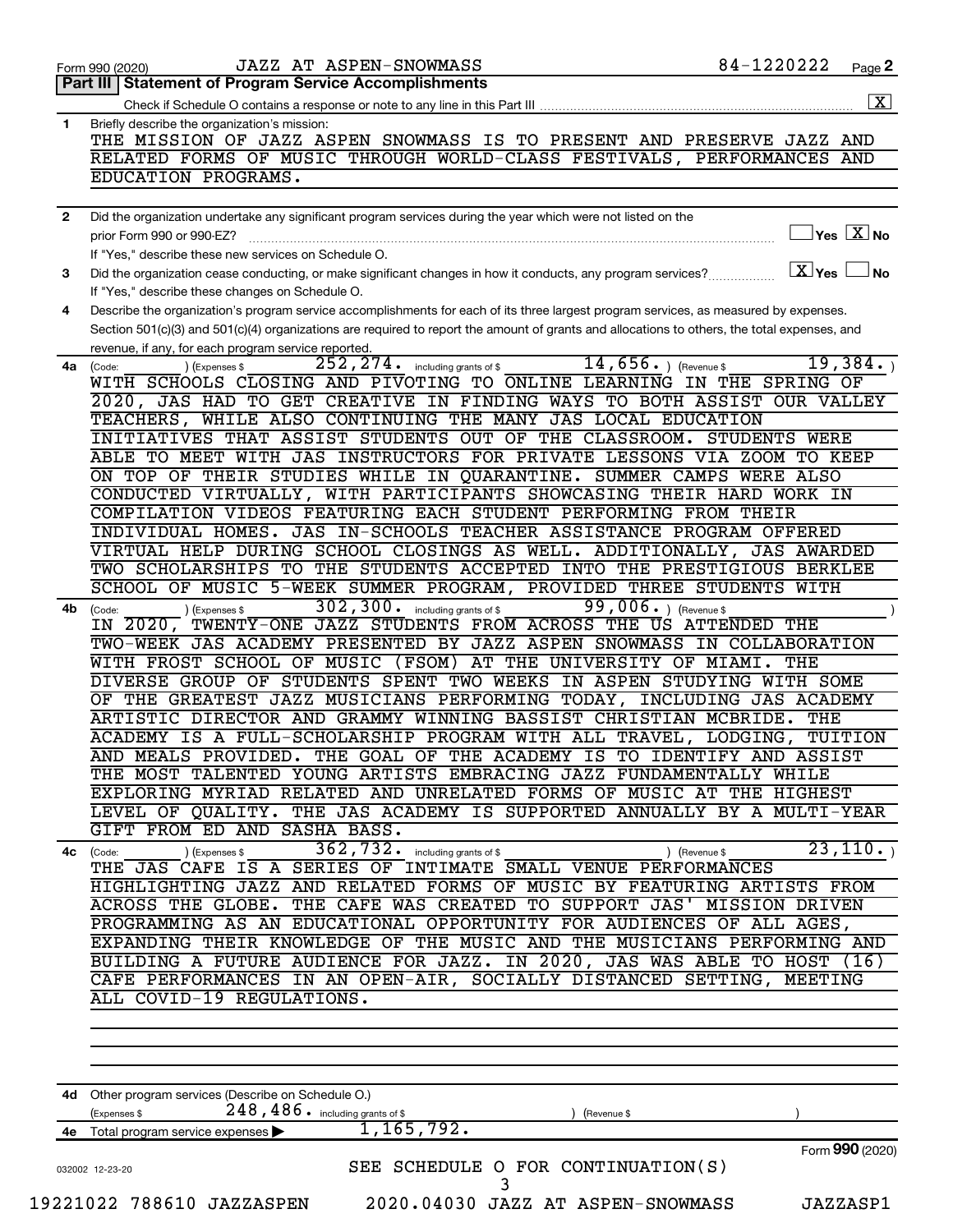**Part IV Checklist of Required Schedules**

|     |                                                                                                                                       |                 | Yes | No                    |
|-----|---------------------------------------------------------------------------------------------------------------------------------------|-----------------|-----|-----------------------|
| 1   | Is the organization described in section 501(c)(3) or 4947(a)(1) (other than a private foundation)?                                   |                 |     |                       |
|     |                                                                                                                                       | $\mathbf{1}$    | х   |                       |
| 2   |                                                                                                                                       | $\mathbf{2}$    | x   |                       |
| 3   | Did the organization engage in direct or indirect political campaign activities on behalf of or in opposition to candidates for       |                 |     |                       |
|     |                                                                                                                                       | 3               |     | x                     |
| 4   | Section 501(c)(3) organizations. Did the organization engage in lobbying activities, or have a section 501(h) election in effect      |                 |     |                       |
|     |                                                                                                                                       | 4               |     | x                     |
| 5   | Is the organization a section 501(c)(4), 501(c)(5), or 501(c)(6) organization that receives membership dues, assessments, or          |                 |     |                       |
|     |                                                                                                                                       | 5               |     | x                     |
| 6   | Did the organization maintain any donor advised funds or any similar funds or accounts for which donors have the right to             |                 |     |                       |
|     | provide advice on the distribution or investment of amounts in such funds or accounts? If "Yes," complete Schedule D, Part I          | 6               |     | x                     |
| 7   | Did the organization receive or hold a conservation easement, including easements to preserve open space,                             |                 |     |                       |
|     |                                                                                                                                       | $\overline{7}$  |     | x                     |
| 8   | Did the organization maintain collections of works of art, historical treasures, or other similar assets? If "Yes," complete          |                 |     |                       |
|     | Schedule D, Part III <b>William Commission Commission Commission</b> Commission Commission Commission                                 | 8               |     | x                     |
| 9   | Did the organization report an amount in Part X, line 21, for escrow or custodial account liability, serve as a custodian for         |                 |     |                       |
|     | amounts not listed in Part X; or provide credit counseling, debt management, credit repair, or debt negotiation services?             |                 |     |                       |
|     |                                                                                                                                       | 9               |     | x                     |
| 10  | Did the organization, directly or through a related organization, hold assets in donor-restricted endowments                          |                 |     |                       |
|     |                                                                                                                                       | 10              |     | x                     |
|     | If the organization's answer to any of the following questions is "Yes," then complete Schedule D, Parts VI, VII, VIII, IX, or X      |                 |     |                       |
| 11  | as applicable.                                                                                                                        |                 |     |                       |
|     | a Did the organization report an amount for land, buildings, and equipment in Part X, line 10? If "Yes," complete Schedule D,         |                 |     |                       |
|     |                                                                                                                                       |                 | X   |                       |
|     |                                                                                                                                       | 11a             |     |                       |
|     | <b>b</b> Did the organization report an amount for investments - other securities in Part X, line 12, that is 5% or more of its total |                 |     | х                     |
|     |                                                                                                                                       | 11b             |     |                       |
|     | c Did the organization report an amount for investments - program related in Part X, line 13, that is 5% or more of its total         |                 |     | х                     |
|     |                                                                                                                                       | 11c             |     |                       |
|     | d Did the organization report an amount for other assets in Part X, line 15, that is 5% or more of its total assets reported in       |                 | х   |                       |
|     |                                                                                                                                       | 11d             |     | х                     |
|     |                                                                                                                                       | 11e             |     |                       |
|     | f Did the organization's separate or consolidated financial statements for the tax year include a footnote that addresses             |                 | X   |                       |
|     | the organization's liability for uncertain tax positions under FIN 48 (ASC 740)? If "Yes," complete Schedule D, Part X                | 11f             |     |                       |
|     | 12a Did the organization obtain separate, independent audited financial statements for the tax year? If "Yes," complete               |                 |     |                       |
|     |                                                                                                                                       | 12a             | х   |                       |
|     | <b>b</b> Was the organization included in consolidated, independent audited financial statements for the tax year?                    |                 |     |                       |
|     | If "Yes," and if the organization answered "No" to line 12a, then completing Schedule D, Parts XI and XII is optional                 | 12 <sub>b</sub> |     | х                     |
| 13  |                                                                                                                                       | 13              |     | $\overline{\text{x}}$ |
| 14a |                                                                                                                                       | 14a             |     | x                     |
| b   | Did the organization have aggregate revenues or expenses of more than \$10,000 from grantmaking, fundraising, business,               |                 |     |                       |
|     | investment, and program service activities outside the United States, or aggregate foreign investments valued at \$100,000            |                 |     |                       |
|     |                                                                                                                                       | 14b             |     | х                     |
| 15  | Did the organization report on Part IX, column (A), line 3, more than \$5,000 of grants or other assistance to or for any             |                 |     |                       |
|     |                                                                                                                                       | 15              |     | х                     |
| 16  | Did the organization report on Part IX, column (A), line 3, more than \$5,000 of aggregate grants or other assistance to              |                 |     |                       |
|     |                                                                                                                                       | 16              |     | х                     |
| 17  | Did the organization report a total of more than \$15,000 of expenses for professional fundraising services on Part IX,               |                 |     |                       |
|     |                                                                                                                                       | 17              |     | х                     |
| 18  | Did the organization report more than \$15,000 total of fundraising event gross income and contributions on Part VIII, lines          |                 |     |                       |
|     |                                                                                                                                       | 18              |     | х                     |
| 19  | Did the organization report more than \$15,000 of gross income from gaming activities on Part VIII, line 9a? If "Yes,"                |                 |     |                       |
|     |                                                                                                                                       | 19              |     | x                     |
| 20a |                                                                                                                                       | 20a             |     | х                     |
| b   |                                                                                                                                       | 20 <sub>b</sub> |     |                       |
| 21  | Did the organization report more than \$5,000 of grants or other assistance to any domestic organization or                           |                 |     |                       |
|     |                                                                                                                                       | 21              |     | х                     |
|     | 032003 12-23-20                                                                                                                       |                 |     | Form 990 (2020)       |

08521101 788610 JAZZASPEN 2020.04030 JAZZ AT ASPEN-SNOWMASS JAZZASP1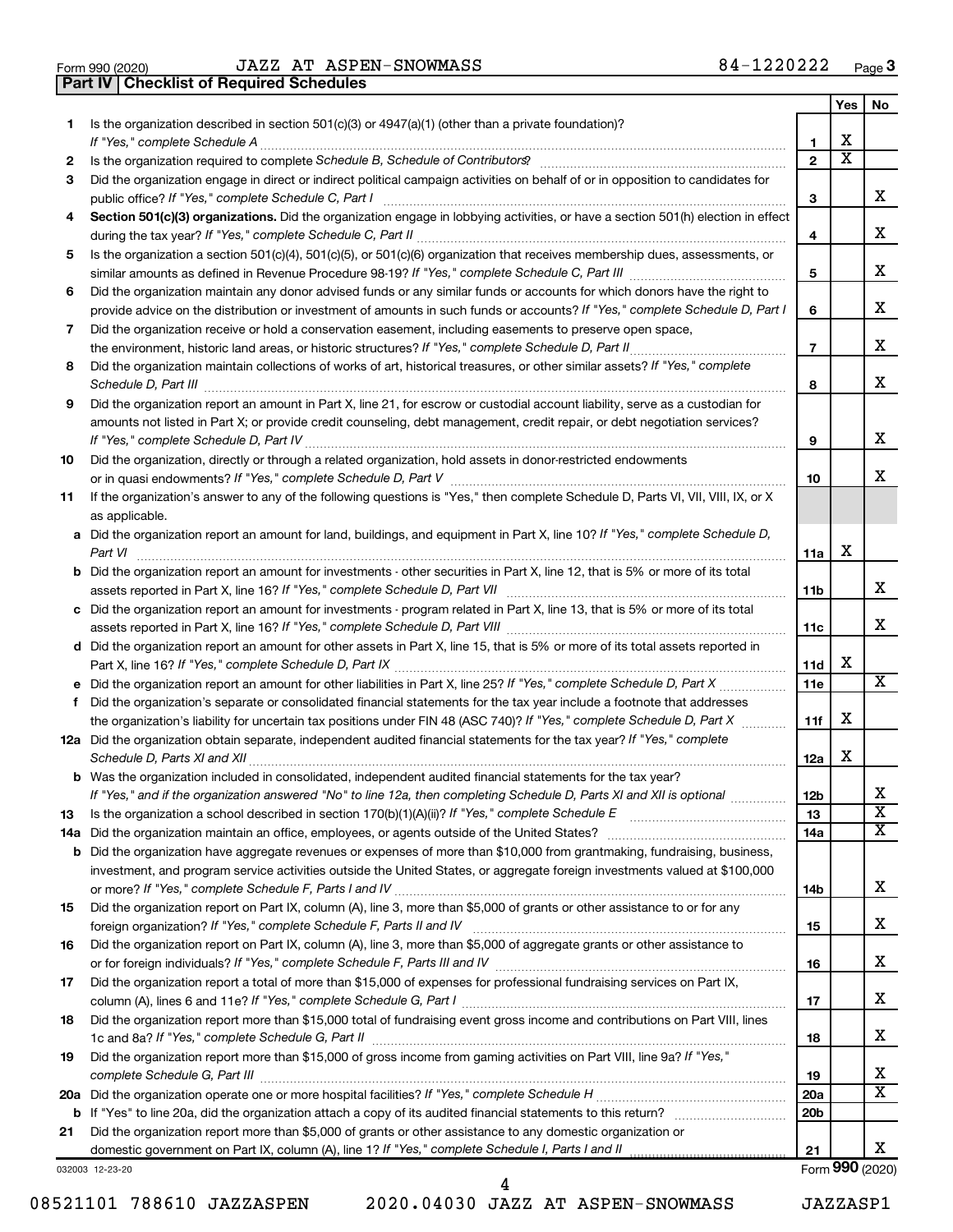*(continued)* **Part IV Checklist of Required Schedules**

|               |                                                                                                                                                                                                   |                 | Yes             | No                      |
|---------------|---------------------------------------------------------------------------------------------------------------------------------------------------------------------------------------------------|-----------------|-----------------|-------------------------|
| 22            | Did the organization report more than \$5,000 of grants or other assistance to or for domestic individuals on                                                                                     |                 | X               |                         |
| 23            | Did the organization answer "Yes" to Part VII, Section A, line 3, 4, or 5 about compensation of the organization's current                                                                        | 22              |                 |                         |
|               | and former officers, directors, trustees, key employees, and highest compensated employees? If "Yes," complete                                                                                    |                 |                 |                         |
|               | Schedule J                                                                                                                                                                                        | 23              | X               |                         |
|               | 24a Did the organization have a tax-exempt bond issue with an outstanding principal amount of more than \$100,000 as of the                                                                       |                 |                 |                         |
|               | last day of the year, that was issued after December 31, 2002? If "Yes," answer lines 24b through 24d and complete                                                                                |                 |                 |                         |
|               | Schedule K. If "No," go to line 25a                                                                                                                                                               | 24a             |                 | x                       |
|               | <b>b</b> Did the organization invest any proceeds of tax-exempt bonds beyond a temporary period exception?                                                                                        | 24 <sub>b</sub> |                 |                         |
|               | c Did the organization maintain an escrow account other than a refunding escrow at any time during the year to defease                                                                            |                 |                 |                         |
|               | any tax-exempt bonds?                                                                                                                                                                             | 24c             |                 |                         |
|               | d Did the organization act as an "on behalf of" issuer for bonds outstanding at any time during the year?                                                                                         | 24d             |                 |                         |
|               | 25a Section 501(c)(3), 501(c)(4), and 501(c)(29) organizations. Did the organization engage in an excess benefit                                                                                  |                 |                 |                         |
|               |                                                                                                                                                                                                   | 25a             |                 | x                       |
|               | <b>b</b> Is the organization aware that it engaged in an excess benefit transaction with a disqualified person in a prior year, and                                                               |                 |                 |                         |
|               | that the transaction has not been reported on any of the organization's prior Forms 990 or 990-EZ? If "Yes," complete                                                                             |                 |                 |                         |
|               | Schedule L, Part I                                                                                                                                                                                | 25b             |                 | x                       |
| 26            | Did the organization report any amount on Part X, line 5 or 22, for receivables from or payables to any current                                                                                   |                 |                 |                         |
|               | or former officer, director, trustee, key employee, creator or founder, substantial contributor, or 35%                                                                                           |                 |                 |                         |
|               | controlled entity or family member of any of these persons? If "Yes," complete Schedule L, Part II                                                                                                | 26              |                 | х                       |
| 27            | Did the organization provide a grant or other assistance to any current or former officer, director, trustee, key employee,                                                                       |                 |                 |                         |
|               | creator or founder, substantial contributor or employee thereof, a grant selection committee member, or to a 35% controlled                                                                       |                 |                 | x                       |
|               | entity (including an employee thereof) or family member of any of these persons? If "Yes," complete Schedule L, Part III                                                                          | 27              |                 |                         |
| 28            | Was the organization a party to a business transaction with one of the following parties (see Schedule L, Part IV<br>instructions, for applicable filing thresholds, conditions, and exceptions): |                 |                 |                         |
|               | a A current or former officer, director, trustee, key employee, creator or founder, or substantial contributor? If                                                                                |                 |                 |                         |
|               |                                                                                                                                                                                                   | 28a             |                 | х                       |
|               |                                                                                                                                                                                                   | 28 <sub>b</sub> |                 | $\mathbf x$             |
|               | c A 35% controlled entity of one or more individuals and/or organizations described in lines 28a or 28b?If                                                                                        |                 |                 |                         |
|               |                                                                                                                                                                                                   | 28c             |                 | х                       |
| 29            |                                                                                                                                                                                                   | 29              | х               |                         |
| 30            | Did the organization receive contributions of art, historical treasures, or other similar assets, or qualified conservation                                                                       |                 |                 |                         |
|               |                                                                                                                                                                                                   | 30              |                 | x                       |
| 31            | Did the organization liquidate, terminate, or dissolve and cease operations? If "Yes," complete Schedule N, Part I                                                                                | 31              |                 | $\overline{\mathbf{X}}$ |
| 32            | Did the organization sell, exchange, dispose of, or transfer more than 25% of its net assets? If "Yes," complete                                                                                  |                 |                 |                         |
|               | Schedule N, Part II                                                                                                                                                                               | 32              |                 | х                       |
| 33            | Did the organization own 100% of an entity disregarded as separate from the organization under Regulations                                                                                        |                 |                 |                         |
|               |                                                                                                                                                                                                   | 33              |                 | х                       |
| 34            | Was the organization related to any tax-exempt or taxable entity? If "Yes," complete Schedule R, Part II, III, or IV, and                                                                         |                 |                 |                         |
|               | Part V, line 1                                                                                                                                                                                    | 34              |                 | х                       |
|               |                                                                                                                                                                                                   | <b>35a</b>      |                 | X                       |
|               | b If "Yes" to line 35a, did the organization receive any payment from or engage in any transaction with a controlled entity                                                                       |                 |                 |                         |
| 36            | Section 501(c)(3) organizations. Did the organization make any transfers to an exempt non-charitable related organization?                                                                        | 35 <sub>b</sub> |                 |                         |
|               |                                                                                                                                                                                                   | 36              |                 | x                       |
| 37            | Did the organization conduct more than 5% of its activities through an entity that is not a related organization                                                                                  |                 |                 |                         |
|               | and that is treated as a partnership for federal income tax purposes? If "Yes," complete Schedule R, Part VI                                                                                      | 37              |                 | x                       |
| 38            | Did the organization complete Schedule O and provide explanations in Schedule O for Part VI, lines 11b and 19?                                                                                    |                 |                 |                         |
|               |                                                                                                                                                                                                   | 38              | X               |                         |
| <b>Part V</b> | <b>Statements Regarding Other IRS Filings and Tax Compliance</b>                                                                                                                                  |                 |                 |                         |
|               |                                                                                                                                                                                                   |                 |                 |                         |
|               |                                                                                                                                                                                                   |                 | Yes             | No                      |
|               | 33<br>1a                                                                                                                                                                                          |                 |                 |                         |
|               | <sup>0</sup><br>b Enter the number of Forms W-2G included in line 1a. Enter -0- if not applicable<br>1b                                                                                           |                 |                 |                         |
|               | c Did the organization comply with backup withholding rules for reportable payments to vendors and reportable gaming                                                                              |                 |                 |                         |
|               |                                                                                                                                                                                                   | 1c              | х               |                         |
|               | 032004 12-23-20                                                                                                                                                                                   |                 | Form 990 (2020) |                         |
|               | 5                                                                                                                                                                                                 |                 |                 |                         |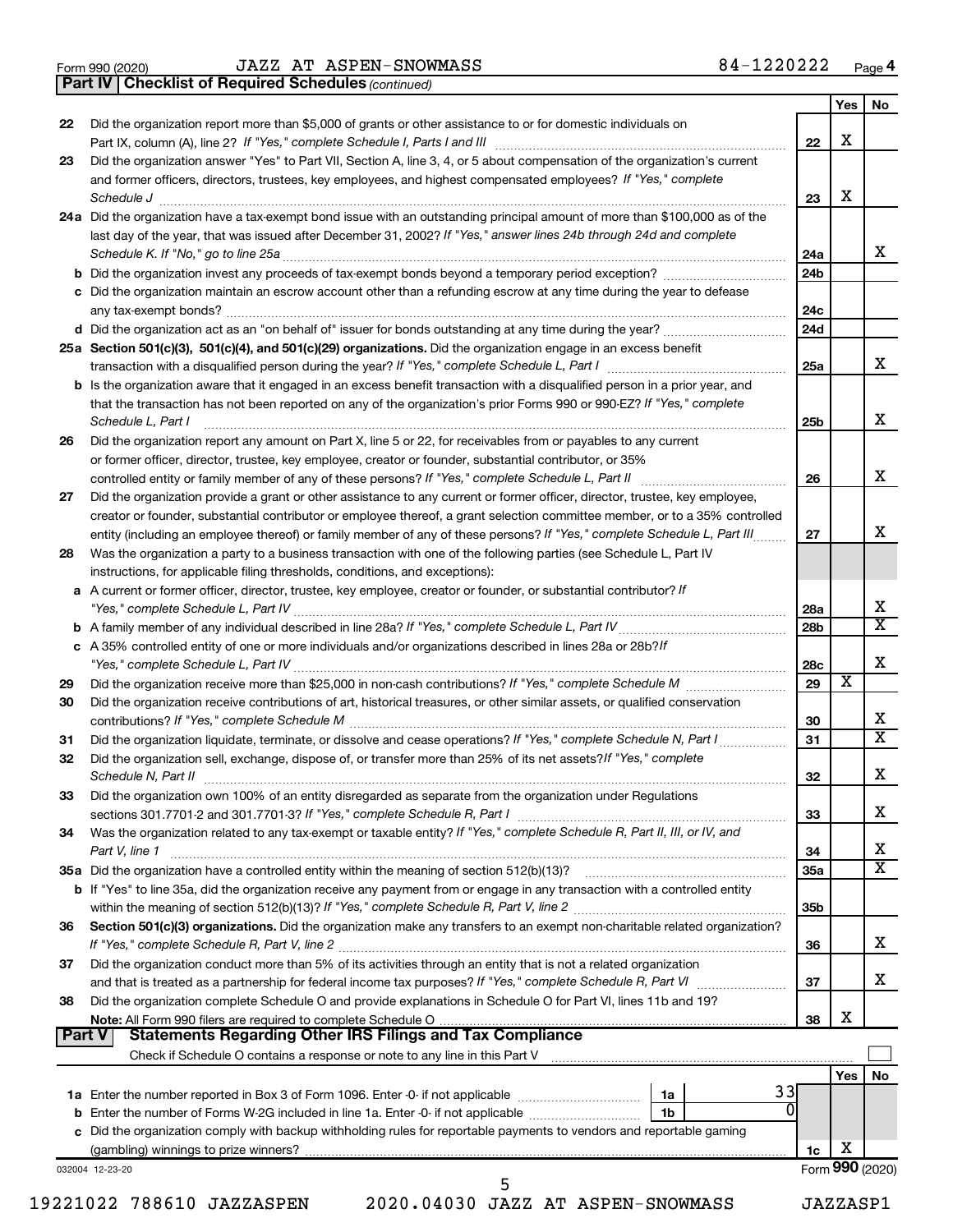| Form 990 (2020) |  | JAZZ AT ASPEN-SNOWMASS | 84-1220222 | Page |
|-----------------|--|------------------------|------------|------|
|-----------------|--|------------------------|------------|------|

**Part V Statements Regarding Other IRS Filings and Tax Compliance**

*(continued)*

|         | 2a Enter the number of employees reported on Form W-3, Transmittal of Wage and Tax Statements,                                                                                                        |    |                |                         |                            |  |  |  |
|---------|-------------------------------------------------------------------------------------------------------------------------------------------------------------------------------------------------------|----|----------------|-------------------------|----------------------------|--|--|--|
|         | 2a<br>filed for the calendar year ending with or within the year covered by this return                                                                                                               | 10 |                |                         |                            |  |  |  |
| b       | If at least one is reported on line 2a, did the organization file all required federal employment tax returns?                                                                                        |    | 2 <sub>b</sub> | X                       |                            |  |  |  |
|         | <b>Note:</b> If the sum of lines 1a and 2a is greater than 250, you may be required to e-file (see instructions) <i>marrouum</i> manu-                                                                |    |                |                         |                            |  |  |  |
|         | 3a Did the organization have unrelated business gross income of \$1,000 or more during the year?                                                                                                      |    | За             |                         | X.                         |  |  |  |
| b       |                                                                                                                                                                                                       |    | 3b             |                         |                            |  |  |  |
|         | 4a At any time during the calendar year, did the organization have an interest in, or a signature or other authority over, a                                                                          |    |                |                         |                            |  |  |  |
|         | financial account in a foreign country (such as a bank account, securities account, or other financial account)?                                                                                      |    | 4a             |                         | x                          |  |  |  |
|         | <b>b</b> If "Yes," enter the name of the foreign country                                                                                                                                              |    |                |                         |                            |  |  |  |
|         | See instructions for filing requirements for FinCEN Form 114, Report of Foreign Bank and Financial Accounts (FBAR).                                                                                   |    |                |                         |                            |  |  |  |
|         |                                                                                                                                                                                                       |    | 5а             |                         | х<br>$\overline{\text{x}}$ |  |  |  |
| b       |                                                                                                                                                                                                       |    | 5 <sub>b</sub> |                         |                            |  |  |  |
| c       | 6a Does the organization have annual gross receipts that are normally greater than \$100,000, and did the organization solicit                                                                        |    | 5 <sub>c</sub> |                         |                            |  |  |  |
|         | any contributions that were not tax deductible as charitable contributions?                                                                                                                           |    | 6а             |                         | x                          |  |  |  |
| b       | If "Yes," did the organization include with every solicitation an express statement that such contributions or gifts                                                                                  |    |                |                         |                            |  |  |  |
|         | were not tax deductible?                                                                                                                                                                              |    | 6b             |                         |                            |  |  |  |
| 7       | Organizations that may receive deductible contributions under section 170(c).                                                                                                                         |    |                |                         |                            |  |  |  |
| a       | Did the organization receive a payment in excess of \$75 made partly as a contribution and partly for goods and services provided to the payor?                                                       |    | 7a             | х                       |                            |  |  |  |
| b       |                                                                                                                                                                                                       |    | 7b             | $\overline{\textbf{x}}$ |                            |  |  |  |
| c       | Did the organization sell, exchange, or otherwise dispose of tangible personal property for which it was required                                                                                     |    |                |                         |                            |  |  |  |
|         | to file Form 8282?                                                                                                                                                                                    |    | 7c             |                         | x                          |  |  |  |
| d       | 7d                                                                                                                                                                                                    |    |                |                         |                            |  |  |  |
|         | Did the organization receive any funds, directly or indirectly, to pay premiums on a personal benefit contract?                                                                                       |    |                |                         |                            |  |  |  |
| Ť.      | Did the organization, during the year, pay premiums, directly or indirectly, on a personal benefit contract?                                                                                          |    |                |                         |                            |  |  |  |
| g       | If the organization received a contribution of qualified intellectual property, did the organization file Form 8899 as required?                                                                      |    |                |                         |                            |  |  |  |
| h       | If the organization received a contribution of cars, boats, airplanes, or other vehicles, did the organization file a Form 1098-C?                                                                    |    |                |                         |                            |  |  |  |
| 8       | Sponsoring organizations maintaining donor advised funds. Did a donor advised fund maintained by the                                                                                                  |    |                |                         |                            |  |  |  |
|         | sponsoring organization have excess business holdings at any time during the year?<br>and a series of the contract of the contract of the contract of the contract of the contract of the contract of |    | 8              |                         |                            |  |  |  |
| 9       | Sponsoring organizations maintaining donor advised funds.                                                                                                                                             |    |                |                         |                            |  |  |  |
| а       | Did the sponsoring organization make any taxable distributions under section 4966?                                                                                                                    |    | 9а             |                         |                            |  |  |  |
| b       |                                                                                                                                                                                                       |    | 9b             |                         |                            |  |  |  |
| 10      | Section 501(c)(7) organizations. Enter:                                                                                                                                                               |    |                |                         |                            |  |  |  |
| а       | 10a<br>10 <sub>b</sub>                                                                                                                                                                                |    |                |                         |                            |  |  |  |
| b<br>11 | Gross receipts, included on Form 990, Part VIII, line 12, for public use of club facilities<br>Section 501(c)(12) organizations. Enter:                                                               |    |                |                         |                            |  |  |  |
|         | 11a                                                                                                                                                                                                   |    |                |                         |                            |  |  |  |
| b       | Gross income from other sources (Do not net amounts due or paid to other sources against                                                                                                              |    |                |                         |                            |  |  |  |
|         | amounts due or received from them.)<br>11b                                                                                                                                                            |    |                |                         |                            |  |  |  |
|         | 12a Section 4947(a)(1) non-exempt charitable trusts. Is the organization filing Form 990 in lieu of Form 1041?                                                                                        |    | 12a            |                         |                            |  |  |  |
|         | 12 <sub>b</sub><br><b>b</b> If "Yes," enter the amount of tax-exempt interest received or accrued during the year                                                                                     |    |                |                         |                            |  |  |  |
| 13      | Section 501(c)(29) qualified nonprofit health insurance issuers.                                                                                                                                      |    |                |                         |                            |  |  |  |
|         | a Is the organization licensed to issue qualified health plans in more than one state?                                                                                                                |    | 13a            |                         |                            |  |  |  |
|         | <b>Note:</b> See the instructions for additional information the organization must report on Schedule O.                                                                                              |    |                |                         |                            |  |  |  |
|         | <b>b</b> Enter the amount of reserves the organization is required to maintain by the states in which the                                                                                             |    |                |                         |                            |  |  |  |
|         | 13 <sub>b</sub>                                                                                                                                                                                       |    |                |                         |                            |  |  |  |
| с       | 13 <sub>c</sub><br>Enter the amount of reserves on hand                                                                                                                                               |    |                |                         |                            |  |  |  |
|         | 14a Did the organization receive any payments for indoor tanning services during the tax year?                                                                                                        |    | 14a            |                         | х                          |  |  |  |
|         | <b>b</b> If "Yes," has it filed a Form 720 to report these payments? If "No," provide an explanation on Schedule O                                                                                    |    |                |                         |                            |  |  |  |
| 15      | Is the organization subject to the section 4960 tax on payment(s) of more than \$1,000,000 in remuneration or                                                                                         |    |                |                         |                            |  |  |  |
|         |                                                                                                                                                                                                       |    | 15             |                         | x.                         |  |  |  |
|         | If "Yes," see instructions and file Form 4720, Schedule N.                                                                                                                                            |    |                |                         |                            |  |  |  |
| 16      | Is the organization an educational institution subject to the section 4968 excise tax on net investment income?                                                                                       |    | 16             |                         | х                          |  |  |  |
|         | If "Yes," complete Form 4720, Schedule O.                                                                                                                                                             |    |                |                         |                            |  |  |  |

Form (2020) **990**

032005 12-23-20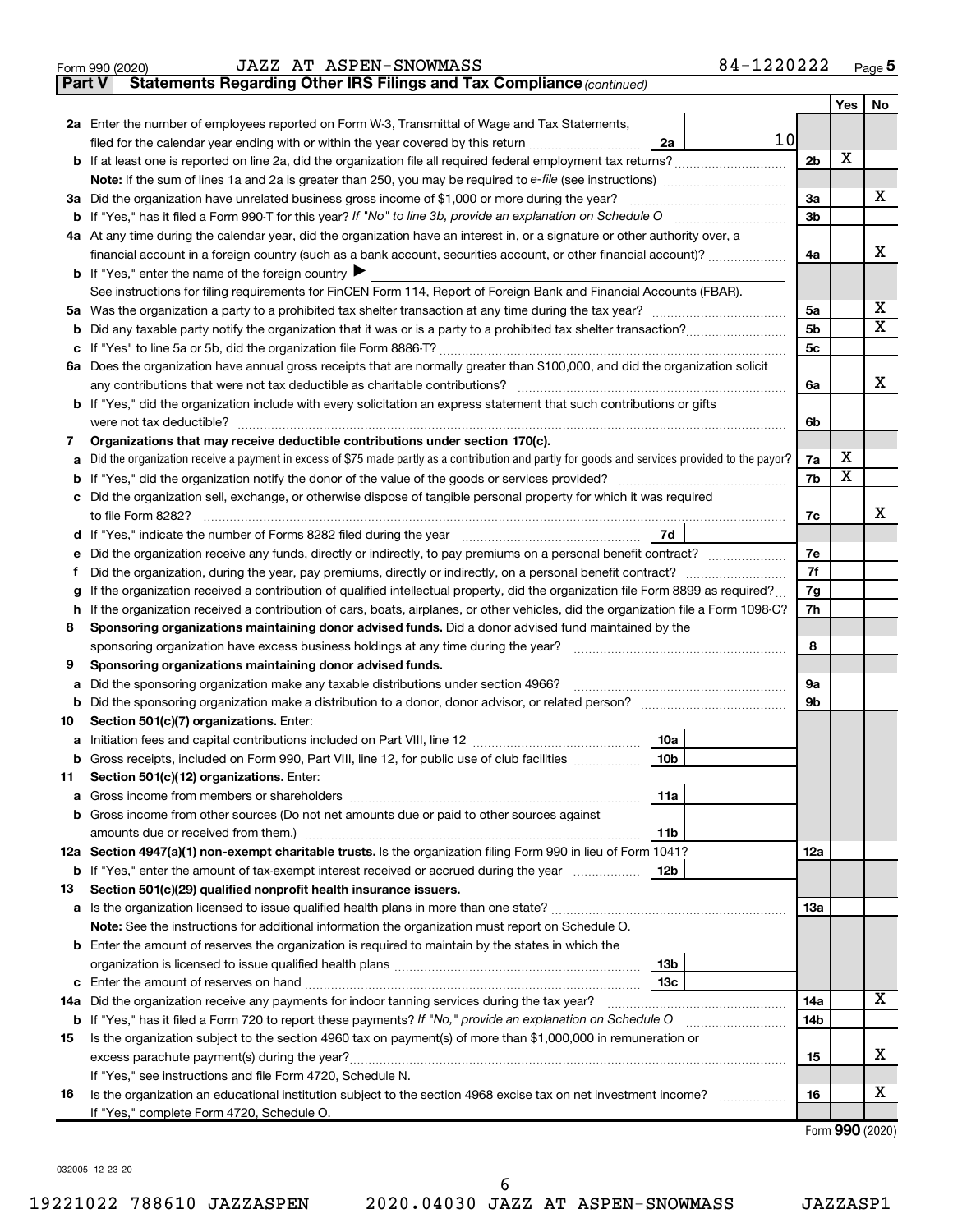| Form 990 (2020) |  |
|-----------------|--|
|-----------------|--|

#### Form 990 (2020)  $JAZZ$   $AT$   $ASPEN-SNOWMASS$   $84-1220222$   $Page$

**Part VI** Governance, Management, and Disclosure For each "Yes" response to lines 2 through 7b below, and for a "No" response *to line 8a, 8b, or 10b below, describe the circumstances, processes, or changes on Schedule O. See instructions.*

|     | Check if Schedule O contains a response or note to any line in this Part VI [1] [1] [1] [1] [1] [1] [1] [1] [1                                                                                                                |  |    |    |                 |                         | $\mathbf{X}$                 |
|-----|-------------------------------------------------------------------------------------------------------------------------------------------------------------------------------------------------------------------------------|--|----|----|-----------------|-------------------------|------------------------------|
|     | <b>Section A. Governing Body and Management</b>                                                                                                                                                                               |  |    |    |                 |                         |                              |
|     |                                                                                                                                                                                                                               |  |    | 27 |                 | Yes                     | No                           |
|     | 1a Enter the number of voting members of the governing body at the end of the tax year                                                                                                                                        |  | 1a |    |                 |                         |                              |
|     | If there are material differences in voting rights among members of the governing body, or if the governing                                                                                                                   |  |    |    |                 |                         |                              |
|     | body delegated broad authority to an executive committee or similar committee, explain on Schedule O.                                                                                                                         |  |    |    |                 |                         |                              |
| b   | Enter the number of voting members included on line 1a, above, who are independent                                                                                                                                            |  | 1b | 24 |                 |                         |                              |
| 2   | Did any officer, director, trustee, or key employee have a family relationship or a business relationship with any other                                                                                                      |  |    |    |                 |                         |                              |
|     | officer, director, trustee, or key employee?                                                                                                                                                                                  |  |    |    | $\mathbf{2}$    | X                       |                              |
| 3   | Did the organization delegate control over management duties customarily performed by or under the direct supervision                                                                                                         |  |    |    |                 |                         |                              |
|     |                                                                                                                                                                                                                               |  |    |    | 3               |                         | х<br>$\overline{\mathtt{x}}$ |
| 4   | Did the organization make any significant changes to its governing documents since the prior Form 990 was filed?                                                                                                              |  |    |    | 4               |                         | $\overline{\mathbf{X}}$      |
| 5   |                                                                                                                                                                                                                               |  |    |    | 5               |                         |                              |
| 6   |                                                                                                                                                                                                                               |  |    |    | 6               |                         |                              |
| 7a  | Did the organization have members, stockholders, or other persons who had the power to elect or appoint one or                                                                                                                |  |    |    |                 |                         |                              |
|     |                                                                                                                                                                                                                               |  |    |    | 7a              |                         | х                            |
| b   | Are any governance decisions of the organization reserved to (or subject to approval by) members, stockholders, or                                                                                                            |  |    |    |                 |                         |                              |
|     |                                                                                                                                                                                                                               |  |    |    | 7b              |                         | x                            |
| 8   | Did the organization contemporaneously document the meetings held or written actions undertaken during the year by the following:                                                                                             |  |    |    |                 |                         |                              |
| а   |                                                                                                                                                                                                                               |  |    |    | 8а              | х                       |                              |
| b   |                                                                                                                                                                                                                               |  |    |    | 8b              | $\overline{\mathbf{x}}$ |                              |
| 9   | Is there any officer, director, trustee, or key employee listed in Part VII, Section A, who cannot be reached at the                                                                                                          |  |    |    |                 |                         |                              |
|     |                                                                                                                                                                                                                               |  |    |    | 9               |                         |                              |
|     | <b>Section B. Policies</b> (This Section B requests information about policies not required by the Internal Revenue Code.)                                                                                                    |  |    |    |                 |                         |                              |
|     |                                                                                                                                                                                                                               |  |    |    |                 | Yes                     | No                           |
|     |                                                                                                                                                                                                                               |  |    |    | 10a             |                         |                              |
|     | <b>b</b> If "Yes," did the organization have written policies and procedures governing the activities of such chapters, affiliates,                                                                                           |  |    |    |                 |                         |                              |
|     |                                                                                                                                                                                                                               |  |    |    | 10b             |                         |                              |
|     | 11a Has the organization provided a complete copy of this Form 990 to all members of its governing body before filing the form?                                                                                               |  |    |    | 11a             | X                       |                              |
|     | <b>b</b> Describe in Schedule O the process, if any, used by the organization to review this Form 990.                                                                                                                        |  |    |    |                 |                         |                              |
| 12a |                                                                                                                                                                                                                               |  |    |    | 12a             | х                       |                              |
| b   | Were officers, directors, or trustees, and key employees required to disclose annually interests that could give rise to conflicts?                                                                                           |  |    |    | 12 <sub>b</sub> | $\overline{\mathbf{X}}$ |                              |
| с   | Did the organization regularly and consistently monitor and enforce compliance with the policy? If "Yes," describe                                                                                                            |  |    |    |                 |                         |                              |
|     |                                                                                                                                                                                                                               |  |    |    | 12c             | Х                       |                              |
| 13  |                                                                                                                                                                                                                               |  |    |    | 13              | $\overline{\mathbf{X}}$ |                              |
| 14  | Did the organization have a written document retention and destruction policy? [11] manufaction manufaction in                                                                                                                |  |    |    | 14              | $\overline{\mathbf{X}}$ |                              |
| 15  | Did the process for determining compensation of the following persons include a review and approval by independent                                                                                                            |  |    |    |                 |                         |                              |
|     | persons, comparability data, and contemporaneous substantiation of the deliberation and decision?                                                                                                                             |  |    |    |                 |                         |                              |
| а   | The organization's CEO, Executive Director, or top management official [111] [11] manument content of the organization's CEO, Executive Director, or top management official [11] manument content of the organization of the |  |    |    | 15a             | х                       |                              |
|     |                                                                                                                                                                                                                               |  |    |    | 15 <sub>b</sub> | $\overline{\textbf{x}}$ |                              |
|     | If "Yes" to line 15a or 15b, describe the process in Schedule O (see instructions).                                                                                                                                           |  |    |    |                 |                         |                              |
|     | 16a Did the organization invest in, contribute assets to, or participate in a joint venture or similar arrangement with a                                                                                                     |  |    |    |                 |                         |                              |
|     |                                                                                                                                                                                                                               |  |    |    |                 |                         |                              |
|     | taxable entity during the year?<br>b If "Yes," did the organization follow a written policy or procedure requiring the organization to evaluate its participation                                                             |  |    |    | 16a             |                         |                              |
|     |                                                                                                                                                                                                                               |  |    |    |                 |                         |                              |
|     | in joint venture arrangements under applicable federal tax law, and take steps to safeguard the organization's                                                                                                                |  |    |    |                 |                         |                              |
|     | exempt status with respect to such arrangements?<br><b>Section C. Disclosure</b>                                                                                                                                              |  |    |    | 16b             |                         |                              |
| 17  | List the states with which a copy of this Form 990 is required to be filed $\blacktriangleright$ CO                                                                                                                           |  |    |    |                 |                         |                              |
| 18  | Section 6104 requires an organization to make its Forms 1023 (1024 or 1024-A, if applicable), 990, and 990-T (Section 501(c)(3)s only) available                                                                              |  |    |    |                 |                         |                              |
|     | for public inspection. Indicate how you made these available. Check all that apply.                                                                                                                                           |  |    |    |                 |                         |                              |
|     | $\lfloor x \rfloor$ Upon request<br>$\lfloor X \rfloor$ Another's website<br>Own website<br>Other (explain on Schedule O)                                                                                                     |  |    |    |                 |                         |                              |
|     | Describe on Schedule O whether (and if so, how) the organization made its governing documents, conflict of interest policy, and financial                                                                                     |  |    |    |                 |                         |                              |
| 19  | statements available to the public during the tax year.                                                                                                                                                                       |  |    |    |                 |                         |                              |
|     | State the name, address, and telephone number of the person who possesses the organization's books and records                                                                                                                |  |    |    |                 |                         |                              |
| 20  | JASS AT ASPEN-SNOWMASS - 970-920-4996                                                                                                                                                                                         |  |    |    |                 |                         |                              |
|     | 81611<br>110 E. HALLAM, ASPEN,<br>CO                                                                                                                                                                                          |  |    |    |                 |                         |                              |
|     | 032006 12-23-20                                                                                                                                                                                                               |  |    |    |                 | Form 990 (2020)         |                              |
|     | 7                                                                                                                                                                                                                             |  |    |    |                 |                         |                              |
|     | 19221022 788610 JAZZASPEN<br>2020.04030 JAZZ AT ASPEN-SNOWMASS                                                                                                                                                                |  |    |    |                 | JAZZASP1                |                              |
|     |                                                                                                                                                                                                                               |  |    |    |                 |                         |                              |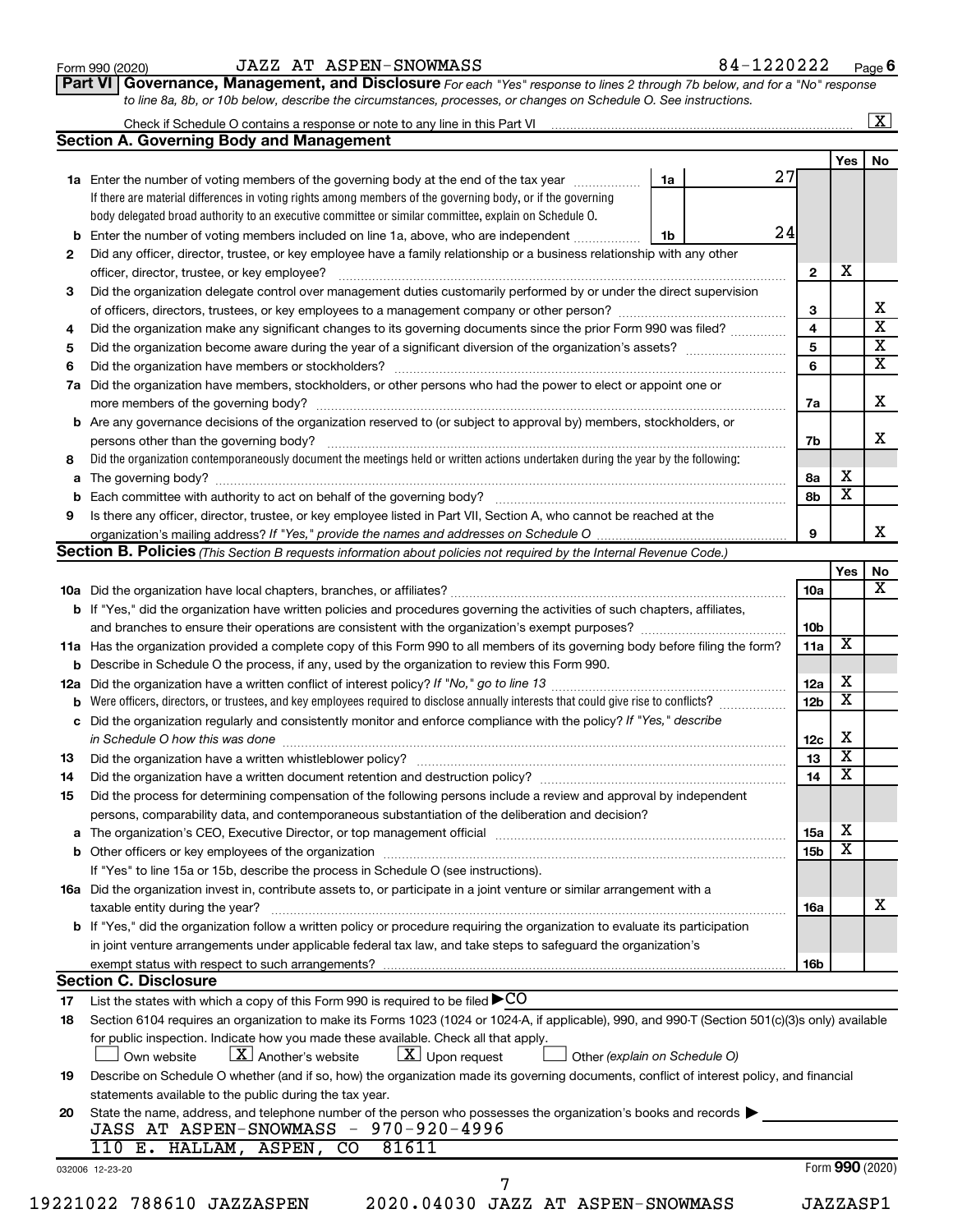$\Box$ 

| Part VII Compensation of Officers, Directors, Trustees, Key Employees, Highest Compensated |  |  |
|--------------------------------------------------------------------------------------------|--|--|
| <b>Employees, and Independent Contractors</b>                                              |  |  |

Check if Schedule O contains a response or note to any line in this Part VII

**Section A. Officers, Directors, Trustees, Key Employees, and Highest Compensated Employees**

**1a**  Complete this table for all persons required to be listed. Report compensation for the calendar year ending with or within the organization's tax year.  $\bullet$  List all of the organization's current officers, directors, trustees (whether individuals or organizations), regardless of amount of compensation.

Enter -0- in columns (D), (E), and (F) if no compensation was paid.

**•** List all of the organization's current key employees, if any. See instructions for definition of "key employee."

• List the organization's five *current* highest compensated employees (other than an officer, director, trustee, or key employee) who received reportable compensation (Box 5 of Form W-2 and/or Box 7 of Form 1099-MISC) of more than \$100,000 from the organization and any related organizations.

 $\bullet$  List all of the organization's former officers, key employees, and highest compensated employees who received more than \$100,000 of reportable compensation from the organization and any related organizations.

**•** List all of the organization's former directors or trustees that received, in the capacity as a former director or trustee of the organization, more than \$10,000 of reportable compensation from the organization and any related organizations.

See instructions for the order in which to list the persons above.

Check this box if neither the organization nor any related organization compensated any current officer, director, or trustee.  $\Box$ 

| (A)                          | (B)                      |                                |                                 | (C)         |              |                                   |        | (D)             | (E)                                                                                                                                                                                                                                                        | (F)                         |
|------------------------------|--------------------------|--------------------------------|---------------------------------|-------------|--------------|-----------------------------------|--------|-----------------|------------------------------------------------------------------------------------------------------------------------------------------------------------------------------------------------------------------------------------------------------------|-----------------------------|
| Name and title               | Average                  |                                | (do not check more than one     |             | Position     |                                   |        | Reportable      | Reportable                                                                                                                                                                                                                                                 | Estimated                   |
|                              | hours per                |                                | box, unless person is both an   |             |              |                                   |        | compensation    | compensation                                                                                                                                                                                                                                               | amount of                   |
|                              | week                     |                                | officer and a director/trustee) |             |              |                                   |        | from            | from related<br>organizations<br>(W-2/1099-MISC)<br>$\mathbf 0$ .<br>$\mathbf 0$ .<br>$\mathbf 0$ .<br>$\mathbf 0$ .<br>$\mathbf 0$ .<br>$\mathbf 0$ .<br>$\mathbf 0$ .<br>$\mathbf 0$ .<br>$\mathbf 0$ .<br>$\mathbf 0$ .<br>$\mathbf 0$<br>$\mathbf 0$ . | other                       |
|                              | (list any                |                                |                                 |             |              |                                   |        | the             |                                                                                                                                                                                                                                                            | compensation                |
|                              | hours for                |                                |                                 |             |              |                                   |        | organization    |                                                                                                                                                                                                                                                            | from the                    |
|                              | related<br>organizations |                                |                                 |             |              |                                   |        | (W-2/1099-MISC) |                                                                                                                                                                                                                                                            | organization<br>and related |
|                              | below                    |                                |                                 |             |              |                                   |        |                 |                                                                                                                                                                                                                                                            | organizations               |
|                              | line)                    | Individual trustee or director | nstitutional trustee            | Officer     | Key employee | Highest compensated<br>  employee | Former |                 |                                                                                                                                                                                                                                                            |                             |
| <b>JAMES HOROWITZ</b><br>(1) | 40.00                    |                                |                                 |             |              |                                   |        |                 |                                                                                                                                                                                                                                                            |                             |
| PRESIDENT & CEO              |                          | $\mathbf x$                    |                                 | $\mathbf X$ |              |                                   |        | 255,000.        |                                                                                                                                                                                                                                                            | 0.                          |
| (2)<br>ANDREA BEARD          | 40.00                    |                                |                                 |             |              |                                   |        |                 |                                                                                                                                                                                                                                                            |                             |
| MARKETING, PR & SPONSORHIP   |                          |                                |                                 |             |              | $\mathbf X$                       |        | 121,616.        |                                                                                                                                                                                                                                                            | 0.                          |
| HOLLY UPPER<br>(3)           | 40.00                    |                                |                                 |             |              |                                   |        |                 |                                                                                                                                                                                                                                                            |                             |
| VP OF DEVELOPMENT            |                          |                                |                                 |             |              | $\mathbf X$                       |        | 102,458.        |                                                                                                                                                                                                                                                            | $\mathbf 0$ .               |
| RICK CRANDALL<br>(4)         | 1.00                     |                                |                                 |             |              |                                   |        |                 |                                                                                                                                                                                                                                                            |                             |
| CHAIRMAN                     |                          | $\mathbf X$                    |                                 | $\mathbf X$ |              |                                   |        | $\mathbf 0$ .   |                                                                                                                                                                                                                                                            | $\mathbf 0$ .               |
| (5)<br>RICHARD GOODMAN       | 1.00                     |                                |                                 |             |              |                                   |        |                 |                                                                                                                                                                                                                                                            |                             |
| VICE CHAIR                   |                          | $\mathbf X$                    |                                 | X           |              |                                   |        | $\mathbf 0$ .   |                                                                                                                                                                                                                                                            | $\mathbf 0$ .               |
| DONNA DI IANNI<br>(6)        | 1.00                     |                                |                                 |             |              |                                   |        |                 |                                                                                                                                                                                                                                                            |                             |
| NATIONAL COUNCIL CHAIR       |                          | $\mathbf X$                    |                                 | $\mathbf X$ |              |                                   |        | $\mathbf 0$ .   |                                                                                                                                                                                                                                                            | $\mathbf 0$ .               |
| <b>JAMES JACKOWAY</b><br>(7) | 1.00                     |                                |                                 |             |              |                                   |        |                 |                                                                                                                                                                                                                                                            |                             |
| PROGRAMMING CHAIR            |                          | $\mathbf X$                    |                                 | $\mathbf X$ |              |                                   |        | $\mathbf 0$ .   |                                                                                                                                                                                                                                                            | $\mathbf 0$ .               |
| ROBERT MANN<br>(8)           | 1.00                     |                                |                                 |             |              |                                   |        |                 |                                                                                                                                                                                                                                                            |                             |
| FINANCE CHAIR                |                          | $\mathbf X$                    |                                 | $\mathbf X$ |              |                                   |        | $\mathbf 0$ .   |                                                                                                                                                                                                                                                            | 0.                          |
| ANDREW PAUL<br>(9)           | 1.00                     |                                |                                 |             |              |                                   |        |                 |                                                                                                                                                                                                                                                            |                             |
| <b>GOVERNANCE CHAIR</b>      |                          | X                              |                                 | $\mathbf X$ |              |                                   |        | 0.              |                                                                                                                                                                                                                                                            | $\mathbf 0$ .               |
| (10) JOHN SEYBOLD            | 1.00                     |                                |                                 |             |              |                                   |        |                 |                                                                                                                                                                                                                                                            |                             |
| STRATEGIC PLANNING CHAIR     |                          | X                              |                                 | $\mathbf X$ |              |                                   |        | 0.              |                                                                                                                                                                                                                                                            | $\mathbf 0$ .               |
| (11) DONNA SLADE             | 1.00                     |                                |                                 |             |              |                                   |        |                 |                                                                                                                                                                                                                                                            |                             |
| EDUCATION CHAIR              |                          | X                              |                                 | $\mathbf X$ |              |                                   |        | $\mathbf 0$ .   |                                                                                                                                                                                                                                                            | $\mathbf 0$ .               |
| (12) MONE ANATHAN            | 1.00                     |                                |                                 |             |              |                                   |        |                 |                                                                                                                                                                                                                                                            |                             |
| <b>DIRECTOR</b>              |                          | $\mathbf X$                    |                                 |             |              |                                   |        | $\mathbf 0$ .   |                                                                                                                                                                                                                                                            | $\mathbf 0$ .               |
| (13) SUSAN CROWN             | 1.00                     |                                |                                 |             |              |                                   |        |                 |                                                                                                                                                                                                                                                            |                             |
| <b>DIRECTOR</b>              |                          | $\mathbf X$                    |                                 |             |              |                                   |        | $\mathbf 0$ .   | $\mathbf 0$ .                                                                                                                                                                                                                                              | $\mathbf 0$ .               |
| (14) JOSEPH FELSON           | 1.00                     |                                |                                 |             |              |                                   |        |                 |                                                                                                                                                                                                                                                            |                             |
| <b>DIRECTOR</b>              |                          | $\mathbf X$                    |                                 |             |              |                                   |        | 0.              | $\mathbf 0$ .                                                                                                                                                                                                                                              | $\mathbf 0$ .               |
| (15) KITZIA GOODMAN          | 1.00                     |                                |                                 |             |              |                                   |        |                 |                                                                                                                                                                                                                                                            |                             |
| <b>DIRECTOR</b>              |                          | $\mathbf X$                    |                                 |             |              |                                   |        | $\mathbf 0$ .   | $\mathbf 0$ .                                                                                                                                                                                                                                              | 0.                          |
| (16) GERALD GRAYSON          | 1.00                     |                                |                                 |             |              |                                   |        |                 |                                                                                                                                                                                                                                                            |                             |
| <b>DIRECTOR</b>              |                          | $\mathbf X$                    |                                 |             |              |                                   |        | 0.              | $\mathbf 0$ .                                                                                                                                                                                                                                              | $\mathbf 0$ .               |
| (17) NEIL JACOBSON           | 1.00                     |                                |                                 |             |              |                                   |        |                 |                                                                                                                                                                                                                                                            |                             |
| <b>DIRECTOR</b>              |                          | $\mathbf X$                    |                                 |             |              |                                   |        | 0.              | $\mathbf 0$ .                                                                                                                                                                                                                                              | $0$ .                       |
| 032007 12-23-20              |                          |                                |                                 |             |              |                                   |        |                 |                                                                                                                                                                                                                                                            | Form 990 (2020)             |

19221022 788610 JAZZASPEN 2020.04030 JAZZ AT ASPEN-SNOWMASS JAZZASP1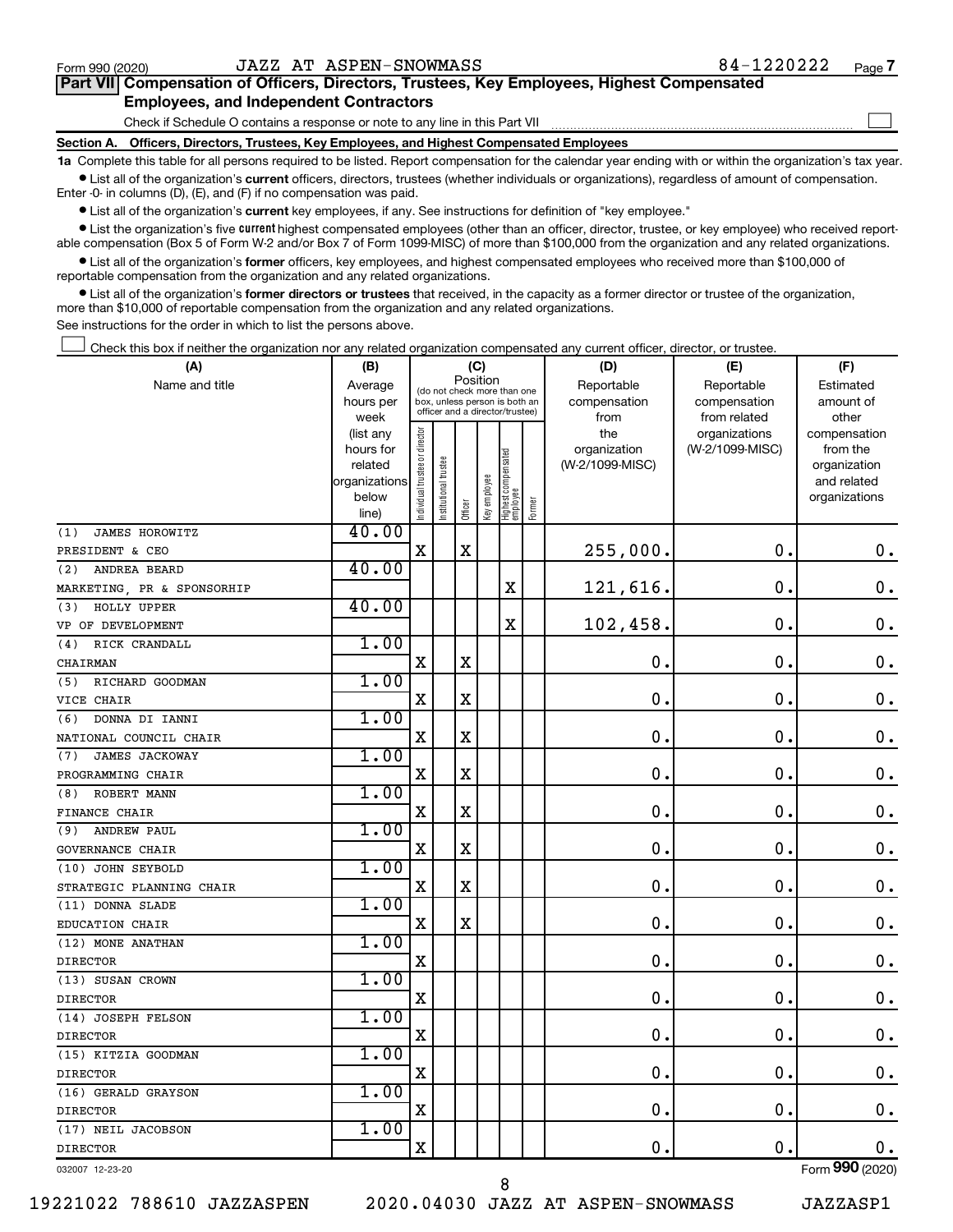| JAZZ AT ASPEN-SNOWMASS<br>Form 990 (2020)                                                                                                                                                                                              |                                                |                    |                       |                                                                  |                 |                                  |        |                                 | 84-1220222                                    |                  |                                                          | Page 8           |
|----------------------------------------------------------------------------------------------------------------------------------------------------------------------------------------------------------------------------------------|------------------------------------------------|--------------------|-----------------------|------------------------------------------------------------------|-----------------|----------------------------------|--------|---------------------------------|-----------------------------------------------|------------------|----------------------------------------------------------|------------------|
| <b>Part VII</b><br>Section A. Officers, Directors, Trustees, Key Employees, and Highest Compensated Employees (continued)                                                                                                              |                                                |                    |                       |                                                                  |                 |                                  |        |                                 |                                               |                  |                                                          |                  |
| (B)<br>(A)<br>Average<br>Name and title                                                                                                                                                                                                |                                                |                    |                       |                                                                  | (C)<br>Position | (do not check more than one      |        | (D)<br>Reportable               | (E)<br>Reportable                             |                  | (F)<br>Estimated                                         |                  |
|                                                                                                                                                                                                                                        | hours per<br>week<br>(list any                 | or director        |                       | box, unless person is both an<br>officer and a director/trustee) |                 |                                  |        | compensation<br>from<br>the     | compensation<br>from related<br>organizations |                  | amount of<br>other<br>compensation                       |                  |
|                                                                                                                                                                                                                                        | hours for<br>related<br>organizations<br>below | Individual trustee | Institutional trustee |                                                                  | Key employee    | Highest compensated<br> employee |        | organization<br>(W-2/1099-MISC) | (W-2/1099-MISC)                               |                  | from the<br>organization<br>and related<br>organizations |                  |
|                                                                                                                                                                                                                                        | line)                                          |                    |                       | Officer                                                          |                 |                                  | Former |                                 |                                               |                  |                                                          |                  |
| (18) CHRIS LACROIX<br><b>DIRECTOR</b>                                                                                                                                                                                                  | 1.00                                           | X                  |                       |                                                                  |                 |                                  |        | 0.                              |                                               | 0.               |                                                          | 0.               |
| (19) TIM LAROSE                                                                                                                                                                                                                        | 1.00                                           |                    |                       |                                                                  |                 |                                  |        |                                 |                                               |                  |                                                          |                  |
| <b>DIRECTOR</b>                                                                                                                                                                                                                        |                                                | X                  |                       |                                                                  |                 |                                  |        | $\mathbf 0$ .                   |                                               | 0.               |                                                          | 0.               |
| (20) JAMES LAVINE                                                                                                                                                                                                                      | 1.00                                           |                    |                       |                                                                  |                 |                                  |        |                                 |                                               |                  |                                                          |                  |
| <b>DIRECTOR</b>                                                                                                                                                                                                                        |                                                | X                  |                       |                                                                  |                 |                                  |        | $\mathbf 0$ .                   |                                               | $\mathbf 0$ .    |                                                          | 0.               |
| (21) EARL MICHIE                                                                                                                                                                                                                       | 1.00                                           |                    |                       |                                                                  |                 |                                  |        |                                 |                                               |                  |                                                          |                  |
| <b>DIRECTOR</b>                                                                                                                                                                                                                        |                                                | X                  |                       |                                                                  |                 |                                  |        | $\mathbf 0$ .                   |                                               | $\mathbf 0$ .    |                                                          | 0.               |
| (22) KATHRYN FLECK PEISACH                                                                                                                                                                                                             | 1.00                                           |                    |                       |                                                                  |                 |                                  |        |                                 |                                               |                  |                                                          |                  |
| <b>DIRECTOR</b>                                                                                                                                                                                                                        |                                                | X                  |                       |                                                                  |                 |                                  |        | $\mathbf 0$ .                   |                                               | $\mathbf 0$ .    |                                                          | 0.               |
| (23) DON ROSENBERG                                                                                                                                                                                                                     | 1.00                                           |                    |                       |                                                                  |                 |                                  |        |                                 |                                               |                  |                                                          |                  |
| <b>DIRECTOR</b>                                                                                                                                                                                                                        |                                                | X                  |                       |                                                                  |                 |                                  |        | $\mathbf 0$ .                   |                                               | $\mathbf 0$ .    |                                                          | 0.               |
| (24) DAVID ROTH                                                                                                                                                                                                                        | 1.00                                           |                    |                       |                                                                  |                 |                                  |        |                                 |                                               |                  |                                                          |                  |
| <b>DIRECTOR</b>                                                                                                                                                                                                                        |                                                | X                  |                       |                                                                  |                 |                                  |        | $\mathbf 0$ .                   |                                               | $\mathbf 0$ .    |                                                          | 0.               |
| (25) DEBORAH NEWMAN SHARPE<br><b>DIRECTOR</b>                                                                                                                                                                                          | 1.00                                           | X                  |                       |                                                                  |                 |                                  |        | $\mathbf 0$ .                   |                                               | $\mathbf 0$ .    |                                                          | $\mathbf 0$ .    |
| (26) JUDITH STEINBERG                                                                                                                                                                                                                  | 1.00                                           |                    |                       |                                                                  |                 |                                  |        |                                 |                                               |                  |                                                          |                  |
| <b>DIRECTOR</b>                                                                                                                                                                                                                        |                                                | X                  |                       |                                                                  |                 |                                  |        | 0.                              |                                               | 0.               |                                                          | 0.               |
| 1b Subtotal                                                                                                                                                                                                                            |                                                |                    |                       | 479,074.                                                         |                 | σ.                               |        | σ.                              |                                               |                  |                                                          |                  |
|                                                                                                                                                                                                                                        |                                                |                    |                       |                                                                  |                 |                                  |        | 0.                              |                                               | σ.               |                                                          | $\overline{0}$ . |
|                                                                                                                                                                                                                                        |                                                |                    |                       |                                                                  |                 |                                  |        | 479,074.                        |                                               | $\overline{0}$ . |                                                          | $\overline{0}$ . |
| Total number of individuals (including but not limited to those listed above) who received more than \$100,000 of reportable<br>2                                                                                                      |                                                |                    |                       |                                                                  |                 |                                  |        |                                 |                                               |                  |                                                          |                  |
| compensation from the organization $\blacktriangleright$                                                                                                                                                                               |                                                |                    |                       |                                                                  |                 |                                  |        |                                 |                                               |                  |                                                          | 3                |
|                                                                                                                                                                                                                                        |                                                |                    |                       |                                                                  |                 |                                  |        |                                 |                                               |                  | Yes                                                      | <b>No</b>        |
| 3<br>Did the organization list any former officer, director, trustee, key employee, or highest compensated employee on                                                                                                                 |                                                |                    |                       |                                                                  |                 |                                  |        |                                 |                                               |                  | 3                                                        | X                |
| For any individual listed on line 1a, is the sum of reportable compensation and other compensation from the organization                                                                                                               |                                                |                    |                       |                                                                  |                 |                                  |        |                                 |                                               |                  | х                                                        |                  |
| and related organizations greater than \$150,000? If "Yes," complete Schedule J for such individual<br>Did any person listed on line 1a receive or accrue compensation from any unrelated organization or individual for services<br>5 |                                                |                    |                       |                                                                  |                 |                                  |        |                                 |                                               |                  | 4                                                        |                  |
|                                                                                                                                                                                                                                        |                                                |                    |                       |                                                                  |                 |                                  |        |                                 |                                               |                  | 5                                                        | x                |
| <b>Section B. Independent Contractors</b>                                                                                                                                                                                              |                                                |                    |                       |                                                                  |                 |                                  |        |                                 |                                               |                  |                                                          |                  |
| Complete this table for your five highest compensated independent contractors that received more than \$100,000 of compensation from<br>1.                                                                                             |                                                |                    |                       |                                                                  |                 |                                  |        |                                 |                                               |                  |                                                          |                  |
| the organization. Report compensation for the calendar year ending with or within the organization's tax year.                                                                                                                         |                                                |                    |                       |                                                                  |                 |                                  |        |                                 |                                               |                  |                                                          |                  |
| (A)<br>Name and business address                                                                                                                                                                                                       |                                                |                    | <b>NONE</b>           |                                                                  |                 |                                  |        | (B)<br>Description of services  |                                               |                  | (C)<br>Compensation                                      |                  |
|                                                                                                                                                                                                                                        |                                                |                    |                       |                                                                  |                 |                                  |        |                                 |                                               |                  |                                                          |                  |
|                                                                                                                                                                                                                                        |                                                |                    |                       |                                                                  |                 |                                  |        |                                 |                                               |                  |                                                          |                  |
|                                                                                                                                                                                                                                        |                                                |                    |                       |                                                                  |                 |                                  |        |                                 |                                               |                  |                                                          |                  |
|                                                                                                                                                                                                                                        |                                                |                    |                       |                                                                  |                 |                                  |        |                                 |                                               |                  |                                                          |                  |
|                                                                                                                                                                                                                                        |                                                |                    |                       |                                                                  |                 |                                  |        |                                 |                                               |                  |                                                          |                  |
|                                                                                                                                                                                                                                        |                                                |                    |                       |                                                                  |                 |                                  |        |                                 |                                               |                  |                                                          |                  |
| Total number of independent contractors (including but not limited to those listed above) who received more than<br>2                                                                                                                  |                                                |                    |                       |                                                                  |                 |                                  |        |                                 |                                               |                  |                                                          |                  |
| \$100,000 of compensation from the organization                                                                                                                                                                                        |                                                |                    |                       |                                                                  |                 | O                                |        |                                 |                                               |                  |                                                          |                  |
| SEE PART VII, SECTION A CONTINUATION SHEETS                                                                                                                                                                                            |                                                |                    |                       |                                                                  |                 |                                  |        |                                 |                                               |                  |                                                          | Form 990 (2020)  |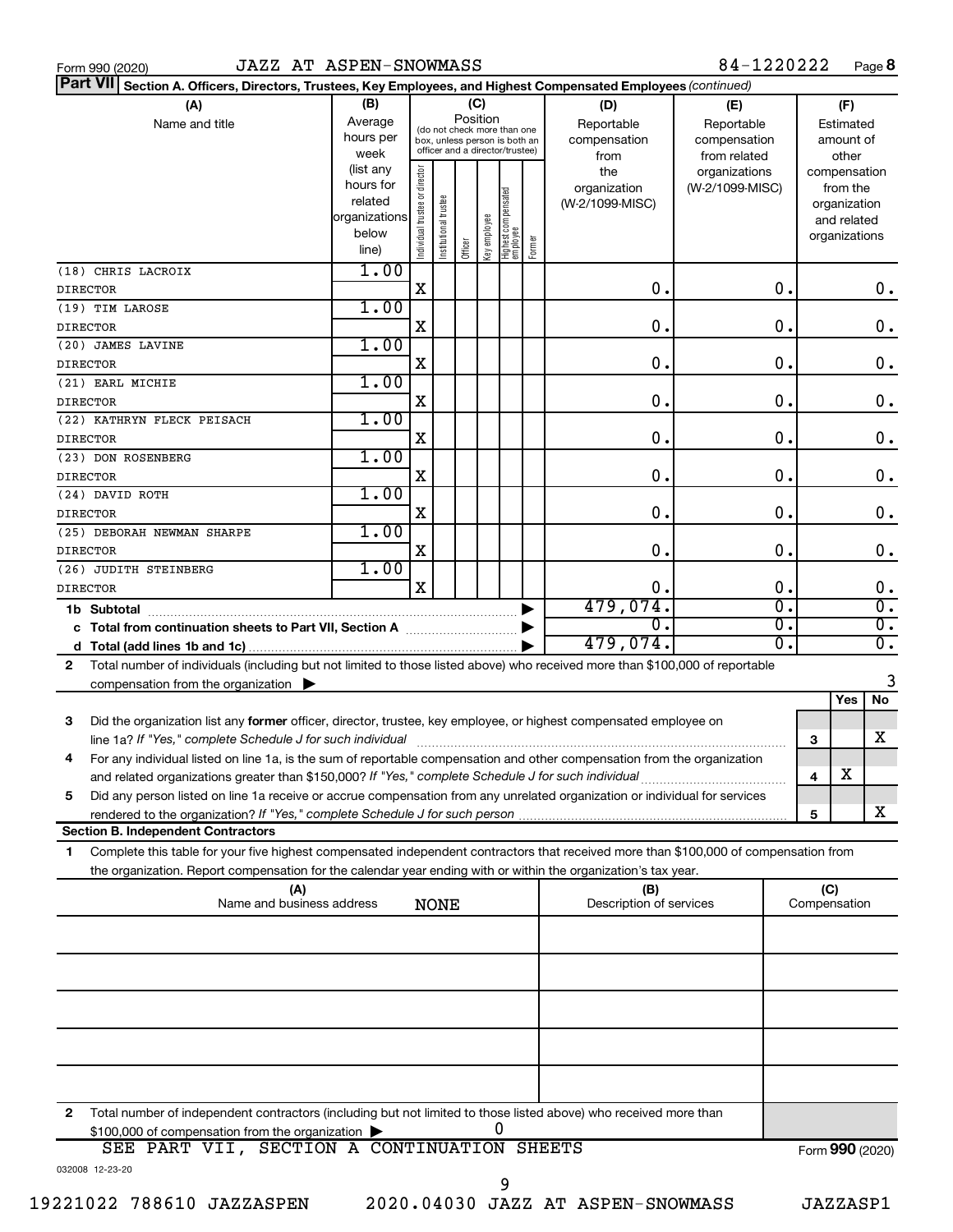| JAZZ AT ASPEN-SNOWMASS<br>Form 990                                                                              |                        | 84-1220222                     |                        |         |              |                              |              |                                 |                 |                          |
|-----------------------------------------------------------------------------------------------------------------|------------------------|--------------------------------|------------------------|---------|--------------|------------------------------|--------------|---------------------------------|-----------------|--------------------------|
| Part VII Section A. Officers, Directors, Trustees, Key Employees, and Highest Compensated Employees (continued) |                        |                                |                        |         |              |                              |              |                                 |                 |                          |
| (A)                                                                                                             | (B)                    | (C)                            |                        |         |              |                              |              | (D)                             | (E)             | (F)                      |
| Name and title                                                                                                  | Average                | Position                       |                        |         |              | Reportable                   | Reportable   | Estimated                       |                 |                          |
|                                                                                                                 | hours                  |                                | (check all that apply) |         |              |                              | compensation | compensation                    | amount of       |                          |
|                                                                                                                 | per                    |                                |                        |         |              |                              |              | from                            | from related    | other                    |
|                                                                                                                 | week                   |                                |                        |         |              |                              |              | the                             | organizations   | compensation             |
|                                                                                                                 | (list any<br>hours for |                                |                        |         |              |                              |              | organization<br>(W-2/1099-MISC) | (W-2/1099-MISC) | from the<br>organization |
|                                                                                                                 | related                |                                |                        |         |              |                              |              |                                 |                 | and related              |
|                                                                                                                 | organizations          |                                |                        |         |              |                              |              |                                 |                 | organizations            |
|                                                                                                                 | below                  | Individual trustee or director | Institutional trustee  |         | Key employee | Highest compensated employee |              |                                 |                 |                          |
|                                                                                                                 | line)                  |                                |                        | Officer |              |                              | Former       |                                 |                 |                          |
| (27) LONNA STOLPER                                                                                              | 1.00                   |                                |                        |         |              |                              |              |                                 |                 |                          |
| <b>DIRECTOR</b>                                                                                                 |                        | $\mathbf X$                    |                        |         |              |                              |              | 0.                              | $0$ .           | $\mathbf 0$ .            |
| (28) SHAWN THOMSON                                                                                              | 1.00                   |                                |                        |         |              |                              |              |                                 |                 |                          |
| <b>DIRECTOR</b>                                                                                                 |                        | X                              |                        |         |              |                              |              | $\mathbf 0$ .                   | $0$ .           | $\mathbf 0$ .            |
| (29) ELISHA ZANDER                                                                                              | 1.00                   |                                |                        |         |              |                              |              |                                 |                 |                          |
| <b>DIRECTOR</b>                                                                                                 |                        | $\mathbf X$                    |                        |         |              |                              |              | $\mathbf 0$ .                   | $0$ .           | $\mathbf 0$ .            |
|                                                                                                                 |                        |                                |                        |         |              |                              |              |                                 |                 |                          |
|                                                                                                                 |                        |                                |                        |         |              |                              |              |                                 |                 |                          |
|                                                                                                                 |                        |                                |                        |         |              |                              |              |                                 |                 |                          |
|                                                                                                                 |                        |                                |                        |         |              |                              |              |                                 |                 |                          |
|                                                                                                                 |                        |                                |                        |         |              |                              |              |                                 |                 |                          |
|                                                                                                                 |                        |                                |                        |         |              |                              |              |                                 |                 |                          |
|                                                                                                                 |                        |                                |                        |         |              |                              |              |                                 |                 |                          |
|                                                                                                                 |                        |                                |                        |         |              |                              |              |                                 |                 |                          |
|                                                                                                                 |                        |                                |                        |         |              |                              |              |                                 |                 |                          |
|                                                                                                                 |                        |                                |                        |         |              |                              |              |                                 |                 |                          |
|                                                                                                                 |                        |                                |                        |         |              |                              |              |                                 |                 |                          |
|                                                                                                                 |                        |                                |                        |         |              |                              |              |                                 |                 |                          |
|                                                                                                                 |                        |                                |                        |         |              |                              |              |                                 |                 |                          |
|                                                                                                                 |                        |                                |                        |         |              |                              |              |                                 |                 |                          |
|                                                                                                                 |                        |                                |                        |         |              |                              |              |                                 |                 |                          |
|                                                                                                                 |                        |                                |                        |         |              |                              |              |                                 |                 |                          |
|                                                                                                                 |                        |                                |                        |         |              |                              |              |                                 |                 |                          |
|                                                                                                                 |                        |                                |                        |         |              |                              |              |                                 |                 |                          |
|                                                                                                                 |                        |                                |                        |         |              |                              |              |                                 |                 |                          |
|                                                                                                                 |                        |                                |                        |         |              |                              |              |                                 |                 |                          |
|                                                                                                                 |                        |                                |                        |         |              |                              |              |                                 |                 |                          |
|                                                                                                                 |                        |                                |                        |         |              |                              |              |                                 |                 |                          |
|                                                                                                                 |                        |                                |                        |         |              |                              |              |                                 |                 |                          |
|                                                                                                                 |                        |                                |                        |         |              |                              |              |                                 |                 |                          |
|                                                                                                                 |                        |                                |                        |         |              |                              |              |                                 |                 |                          |
|                                                                                                                 |                        |                                |                        |         |              |                              |              |                                 |                 |                          |
|                                                                                                                 |                        |                                |                        |         |              |                              |              |                                 |                 |                          |
|                                                                                                                 |                        |                                |                        |         |              |                              |              |                                 |                 |                          |
|                                                                                                                 |                        |                                |                        |         |              |                              |              |                                 |                 |                          |

032201 04-01-20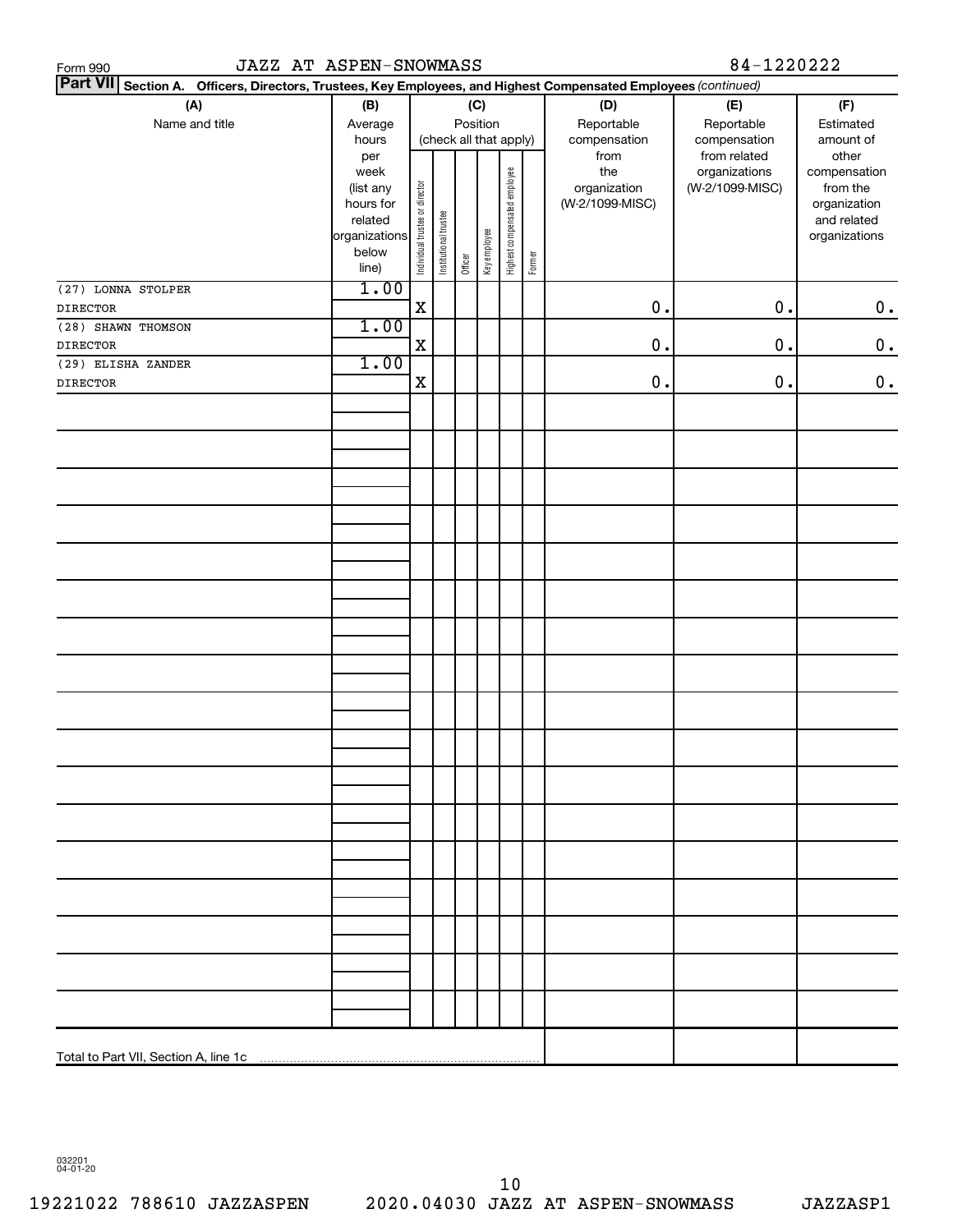| Form 990 (2020)  |                      | <b>JAZZ AT ASPEN-SNOWMASS</b> | 84-1220222 | Page |
|------------------|----------------------|-------------------------------|------------|------|
| <b>Part VIII</b> | Statement of Revenue |                               |            |      |

|                                                           |      |         | Check if Schedule O contains a response or note to any line in this Part VIII                                        |                                                |                      |                                              |                                      |                                                                 |
|-----------------------------------------------------------|------|---------|----------------------------------------------------------------------------------------------------------------------|------------------------------------------------|----------------------|----------------------------------------------|--------------------------------------|-----------------------------------------------------------------|
|                                                           |      |         |                                                                                                                      |                                                | (A)<br>Total revenue | (B)<br>Related or exempt<br>function revenue | (C)<br>Unrelated<br>business revenue | (D)<br>Revenue excluded<br>from tax under<br>sections 512 - 514 |
|                                                           |      |         | 1a<br>1 a Federated campaigns                                                                                        |                                                |                      |                                              |                                      |                                                                 |
| Contributions, Gifts, Grants<br>and Other Similar Amounts |      |         | .<br>1 <sub>b</sub><br><b>b</b> Membership dues                                                                      |                                                |                      |                                              |                                      |                                                                 |
|                                                           |      |         | 1 <sub>c</sub><br>c Fundraising events                                                                               |                                                |                      |                                              |                                      |                                                                 |
|                                                           |      |         | 1 <sub>d</sub><br>d Related organizations<br>.                                                                       |                                                |                      |                                              |                                      |                                                                 |
|                                                           |      |         | 1e<br>e Government grants (contributions)                                                                            | 228,000.                                       |                      |                                              |                                      |                                                                 |
|                                                           |      |         | f All other contributions, gifts, grants, and                                                                        |                                                |                      |                                              |                                      |                                                                 |
|                                                           |      |         | similar amounts not included above<br>1f                                                                             | 2,562,488.                                     |                      |                                              |                                      |                                                                 |
|                                                           |      |         | $1g$ \$<br>Noncash contributions included in lines 1a-1f                                                             | 64,091.                                        |                      |                                              |                                      |                                                                 |
|                                                           |      | g<br>h. |                                                                                                                      | $\blacktriangleright$                          | [2, 790, 488]        |                                              |                                      |                                                                 |
|                                                           |      |         |                                                                                                                      | <b>Business Code</b>                           |                      |                                              |                                      |                                                                 |
|                                                           | 2a   |         | TICKET SALES                                                                                                         | 711130                                         | 23,110.              | 23,110.                                      |                                      |                                                                 |
| Program Service<br>Revenue                                |      | b       | <b>CLASSES</b>                                                                                                       | 711130                                         | 14,658.              | 14,658.                                      |                                      |                                                                 |
|                                                           |      |         | <b>MISCELLANEOUS</b>                                                                                                 | 711130                                         | 4,445.               | 4,445.                                       |                                      |                                                                 |
|                                                           |      | d       | <b>CONCESSIONS</b>                                                                                                   | 722440                                         | 281.                 | 281.                                         |                                      |                                                                 |
|                                                           |      | е       |                                                                                                                      |                                                |                      |                                              |                                      |                                                                 |
|                                                           |      |         | f All other program service revenue                                                                                  |                                                |                      |                                              |                                      |                                                                 |
|                                                           |      | g       |                                                                                                                      | ▶                                              | 42,494.              |                                              |                                      |                                                                 |
|                                                           | 3    |         | Investment income (including dividends, interest, and                                                                |                                                |                      |                                              |                                      |                                                                 |
|                                                           |      |         |                                                                                                                      |                                                | $-341.$              |                                              |                                      | $-341.$                                                         |
|                                                           | 4    |         | Income from investment of tax-exempt bond proceeds                                                                   |                                                |                      |                                              |                                      |                                                                 |
|                                                           | 5    |         |                                                                                                                      |                                                |                      |                                              |                                      |                                                                 |
|                                                           |      |         | (i) Real                                                                                                             | (ii) Personal                                  |                      |                                              |                                      |                                                                 |
|                                                           |      |         | 6 a Gross rents<br>l 6a                                                                                              |                                                |                      |                                              |                                      |                                                                 |
|                                                           |      | b       | 6 <sub>b</sub><br>Less: rental expenses                                                                              |                                                |                      |                                              |                                      |                                                                 |
|                                                           |      | c       | 6c<br>Rental income or (loss)                                                                                        |                                                |                      |                                              |                                      |                                                                 |
|                                                           |      |         | d Net rental income or (loss)                                                                                        |                                                |                      |                                              |                                      |                                                                 |
|                                                           |      |         | (i) Securities<br>7 a Gross amount from sales of                                                                     | (ii) Other                                     |                      |                                              |                                      |                                                                 |
|                                                           |      |         | assets other than inventory<br>7a                                                                                    |                                                |                      |                                              |                                      |                                                                 |
|                                                           |      |         | <b>b</b> Less: cost or other basis                                                                                   |                                                |                      |                                              |                                      |                                                                 |
|                                                           |      |         | and sales expenses<br>7b                                                                                             |                                                |                      |                                              |                                      |                                                                 |
| <b>ther Revenue</b>                                       |      |         | <b>7c</b><br><b>c</b> Gain or (loss) $\ldots$                                                                        |                                                |                      |                                              |                                      |                                                                 |
|                                                           |      |         |                                                                                                                      | ▶                                              |                      |                                              |                                      |                                                                 |
|                                                           |      |         | 8 a Gross income from fundraising events (not                                                                        |                                                |                      |                                              |                                      |                                                                 |
|                                                           |      |         | including \$<br>$\overline{\phantom{a}}$ of                                                                          |                                                |                      |                                              |                                      |                                                                 |
|                                                           |      |         | contributions reported on line 1c). See                                                                              |                                                |                      |                                              |                                      |                                                                 |
|                                                           |      |         | 8a                                                                                                                   |                                                |                      |                                              |                                      |                                                                 |
|                                                           |      |         | 8b<br>b Less: direct expenses                                                                                        |                                                |                      |                                              |                                      |                                                                 |
|                                                           |      |         | c Net income or (loss) from fundraising events                                                                       | .                                              |                      |                                              |                                      |                                                                 |
|                                                           |      |         | 9 a Gross income from gaming activities. See                                                                         |                                                |                      |                                              |                                      |                                                                 |
|                                                           |      |         | 9a                                                                                                                   |                                                |                      |                                              |                                      |                                                                 |
|                                                           |      |         | 9 <sub>b</sub><br><b>b</b> Less: direct expenses <b>manually</b>                                                     |                                                |                      |                                              |                                      |                                                                 |
|                                                           |      |         | c Net income or (loss) from gaming activities                                                                        |                                                |                      |                                              |                                      |                                                                 |
|                                                           |      |         | 10 a Gross sales of inventory, less returns                                                                          |                                                |                      |                                              |                                      |                                                                 |
|                                                           |      |         | 10a                                                                                                                  |                                                |                      |                                              |                                      |                                                                 |
|                                                           |      |         | 10bl<br><b>b</b> Less: cost of goods sold                                                                            |                                                |                      |                                              |                                      |                                                                 |
|                                                           |      |         | c Net income or (loss) from sales of inventory                                                                       |                                                |                      |                                              |                                      |                                                                 |
|                                                           |      |         |                                                                                                                      | <b>Business Code</b>                           |                      |                                              |                                      |                                                                 |
| Miscellaneous<br>Revenue                                  | 11 a |         | <u> 1980 - Johann Stein, marwolaethau a bhann an t-Amhain an t-Amhain an t-Amhain an t-Amhain an t-Amhain an t-A</u> |                                                |                      |                                              |                                      |                                                                 |
|                                                           |      | b       |                                                                                                                      |                                                |                      |                                              |                                      |                                                                 |
|                                                           |      | c       | <u> 1990 - Jan Barnett, fransk politiker (d. 1980)</u>                                                               |                                                |                      |                                              |                                      |                                                                 |
|                                                           |      |         |                                                                                                                      |                                                |                      |                                              |                                      |                                                                 |
|                                                           |      |         |                                                                                                                      | $\blacktriangleright$<br>$\blacktriangleright$ | 2,832,641.           | 42,494.                                      | $\overline{0}$ .                     | $-341.$                                                         |
|                                                           | 12   |         |                                                                                                                      |                                                |                      |                                              |                                      | Form 990 (2020)                                                 |
| 032009 12-23-20                                           |      |         |                                                                                                                      |                                                |                      |                                              |                                      |                                                                 |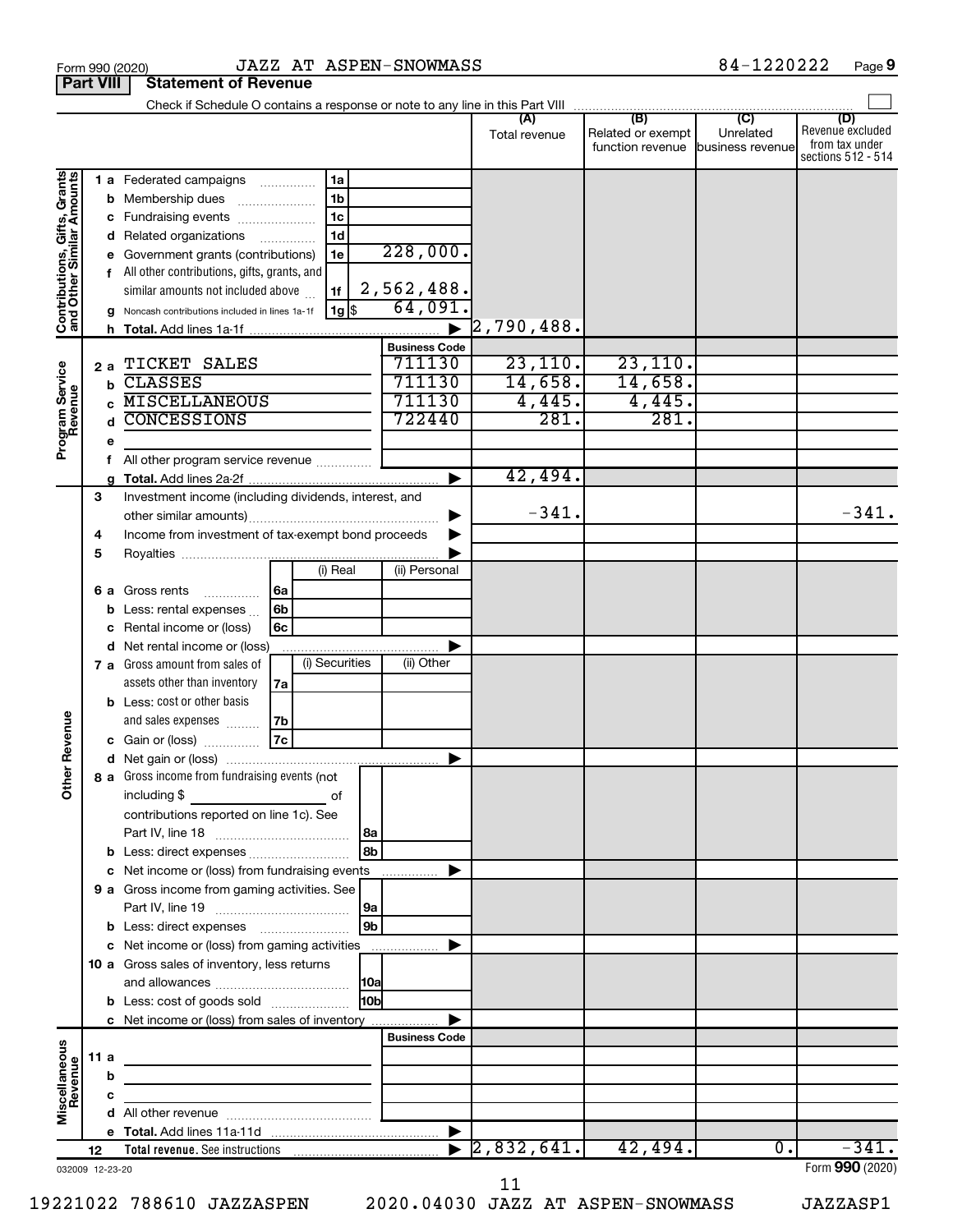#### Form 990 (2020)  $JAZZ \, AT \, ASPEN-SNOWMASS \hspace{1.5cm} 84-1220222 \, Page$

| <b>Part IX Statement of Functional Expenses</b>                                                                            |  |  |
|----------------------------------------------------------------------------------------------------------------------------|--|--|
| Section 501(c)(3) and 501(c)(4) organizations must complete all columns. All other organizations must complete column (A). |  |  |
| Check if Schedule O contains a response or note to any line in this Part IX.                                               |  |  |
|                                                                                                                            |  |  |

|              | Do not include amounts reported on lines 6b,<br>7b, 8b, 9b, and 10b of Part VIII.                                                                        | (A)<br>Total expenses | (B)<br>Program service<br>expenses | (C)<br>Management and<br>general expenses | (D)<br>Fundraising<br>expenses |  |  |  |  |  |
|--------------|----------------------------------------------------------------------------------------------------------------------------------------------------------|-----------------------|------------------------------------|-------------------------------------------|--------------------------------|--|--|--|--|--|
| 1.           | Grants and other assistance to domestic organizations                                                                                                    |                       |                                    |                                           |                                |  |  |  |  |  |
|              | and domestic governments. See Part IV, line 21                                                                                                           |                       |                                    |                                           |                                |  |  |  |  |  |
| $\mathbf{2}$ | Grants and other assistance to domestic                                                                                                                  |                       |                                    |                                           |                                |  |  |  |  |  |
|              | individuals. See Part IV, line 22                                                                                                                        | 113,662.              | 113,662.                           |                                           |                                |  |  |  |  |  |
| 3            | Grants and other assistance to foreign                                                                                                                   |                       |                                    |                                           |                                |  |  |  |  |  |
|              | organizations, foreign governments, and foreign                                                                                                          |                       |                                    |                                           |                                |  |  |  |  |  |
|              | individuals. See Part IV, lines 15 and 16                                                                                                                |                       |                                    |                                           |                                |  |  |  |  |  |
| 4            | Benefits paid to or for members                                                                                                                          |                       |                                    |                                           |                                |  |  |  |  |  |
| 5            | Compensation of current officers, directors,                                                                                                             |                       |                                    |                                           |                                |  |  |  |  |  |
|              | trustees, and key employees                                                                                                                              | 479,074.              | 175,145.                           | 184,500.                                  | 119,429.                       |  |  |  |  |  |
| 6            | Compensation not included above to disqualified                                                                                                          |                       |                                    |                                           |                                |  |  |  |  |  |
|              | persons (as defined under section $4958(f)(1)$ ) and                                                                                                     |                       |                                    |                                           |                                |  |  |  |  |  |
|              | persons described in section 4958(c)(3)(B)                                                                                                               |                       |                                    |                                           |                                |  |  |  |  |  |
| 7            | Other salaries and wages                                                                                                                                 | 206, 828.             | 75,614.                            | 79,653.                                   | 51,561.                        |  |  |  |  |  |
| 8            | Pension plan accruals and contributions (include                                                                                                         |                       |                                    |                                           |                                |  |  |  |  |  |
|              | section 401(k) and 403(b) employer contributions)                                                                                                        |                       |                                    |                                           |                                |  |  |  |  |  |
| 9            |                                                                                                                                                          | 104,929.<br>48,040.   | 777.                               | 104,929.<br>47, 263.                      |                                |  |  |  |  |  |
| 10           |                                                                                                                                                          |                       |                                    |                                           |                                |  |  |  |  |  |
| 11           | Fees for services (nonemployees):                                                                                                                        |                       |                                    |                                           |                                |  |  |  |  |  |
| а            |                                                                                                                                                          | 347.                  |                                    |                                           | 347.                           |  |  |  |  |  |
| b            |                                                                                                                                                          | 25,450.               |                                    | 25,450.                                   |                                |  |  |  |  |  |
| с            |                                                                                                                                                          |                       |                                    |                                           |                                |  |  |  |  |  |
| d            |                                                                                                                                                          |                       |                                    |                                           |                                |  |  |  |  |  |
| е            | Professional fundraising services. See Part IV, line 17                                                                                                  |                       |                                    |                                           |                                |  |  |  |  |  |
| f            | Investment management fees<br>Other. (If line 11g amount exceeds 10% of line 25,                                                                         |                       |                                    |                                           |                                |  |  |  |  |  |
| g            | column (A) amount, list line 11g expenses on Sch O.)                                                                                                     |                       |                                    |                                           |                                |  |  |  |  |  |
| 12           |                                                                                                                                                          |                       |                                    |                                           |                                |  |  |  |  |  |
| 13           |                                                                                                                                                          | 73,384.               |                                    | 73,384.                                   |                                |  |  |  |  |  |
| 14           |                                                                                                                                                          |                       |                                    |                                           |                                |  |  |  |  |  |
| 15           |                                                                                                                                                          |                       |                                    |                                           |                                |  |  |  |  |  |
| 16           |                                                                                                                                                          | 49,323.               |                                    | 49,323.                                   |                                |  |  |  |  |  |
| 17           |                                                                                                                                                          |                       |                                    |                                           |                                |  |  |  |  |  |
| 18           | Payments of travel or entertainment expenses                                                                                                             |                       |                                    |                                           |                                |  |  |  |  |  |
|              | for any federal, state, or local public officials                                                                                                        |                       |                                    |                                           |                                |  |  |  |  |  |
| 19           | Conferences, conventions, and meetings                                                                                                                   |                       |                                    |                                           |                                |  |  |  |  |  |
| 20           | Interest                                                                                                                                                 | 2,068.                |                                    | 2,068.                                    |                                |  |  |  |  |  |
| 21           |                                                                                                                                                          |                       |                                    |                                           |                                |  |  |  |  |  |
| 22           | Depreciation, depletion, and amortization                                                                                                                | 76, 713.              | 71,020.                            | 5,693.                                    |                                |  |  |  |  |  |
| 23           | Insurance                                                                                                                                                | 40, 356.              |                                    | 40,356                                    |                                |  |  |  |  |  |
| 24           | Other expenses. Itemize expenses not covered<br>above (List miscellaneous expenses on line 24e. If<br>line 24e amount exceeds 10% of line 25, column (A) |                       |                                    |                                           |                                |  |  |  |  |  |
|              | amount, list line 24e expenses on Schedule O.)                                                                                                           |                       |                                    |                                           |                                |  |  |  |  |  |
| a            | PROGRAMMING COSTS                                                                                                                                        | 476,838.              | 476,652.                           | <b>186.</b>                               |                                |  |  |  |  |  |
| b            | <b>MARKETING/DEVELOPMENT</b>                                                                                                                             | 265, 315.             | 97,854.                            | 2,063.                                    | 165,398.                       |  |  |  |  |  |
| с            | PRODUCTION/OPERATIONS                                                                                                                                    | 116,451.              | 116,451.                           |                                           |                                |  |  |  |  |  |
| d            | <b>TICKETING FEES</b>                                                                                                                                    | 54,485.               | 37,966.                            | 7,494.                                    | 9,025.                         |  |  |  |  |  |
|              | e All other expenses                                                                                                                                     | 6,528.                | 651                                | 5,877.                                    |                                |  |  |  |  |  |
| 25           | Total functional expenses. Add lines 1 through 24e                                                                                                       | 2,139,791.            | 1,165,792.                         | 628, 239.                                 | 345,760.                       |  |  |  |  |  |
| 26           | <b>Joint costs.</b> Complete this line only if the organization                                                                                          |                       |                                    |                                           |                                |  |  |  |  |  |
|              | reported in column (B) joint costs from a combined                                                                                                       |                       |                                    |                                           |                                |  |  |  |  |  |
|              | educational campaign and fundraising solicitation.                                                                                                       |                       |                                    |                                           |                                |  |  |  |  |  |
|              | Check here<br>if following SOP 98-2 (ASC 958-720)                                                                                                        |                       |                                    |                                           | Form 990 (2020)                |  |  |  |  |  |
|              | 032010 12-23-20                                                                                                                                          |                       |                                    |                                           |                                |  |  |  |  |  |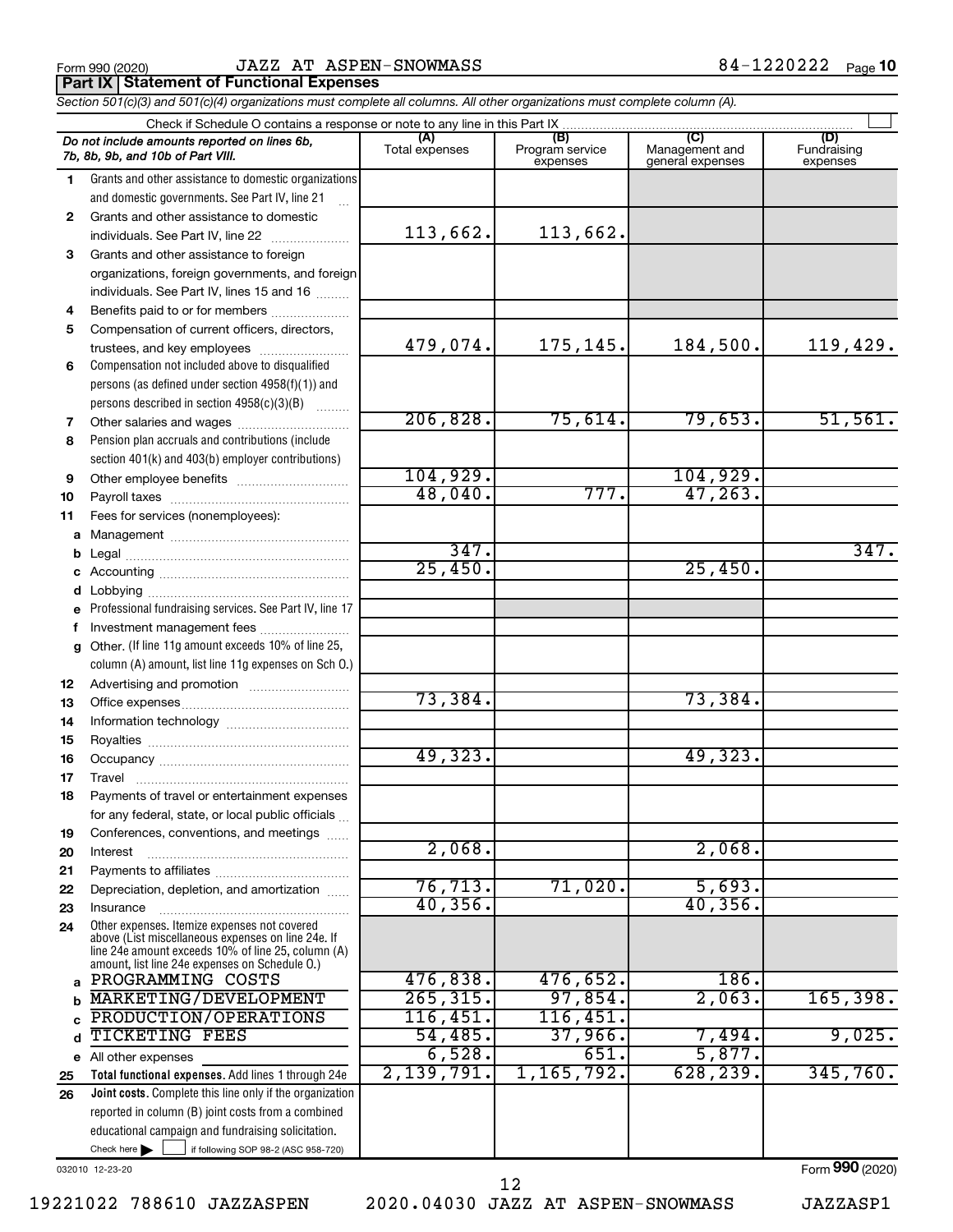| Form 990 (2020) |
|-----------------|
|-----------------|

#### Form 990 (2020)  $JAZZ \, AT \, ASPEN-SNOWMASS \hspace{1.5cm} 84-1220222 \, Page$

| Part X                      | LOLLU AAN (SASA) | UADD AI AULEN DNOWMAUD<br><b>Balance Sheet</b>                                                                                                                                                                                |                          |                 | 07 1440444<br>Page II         |
|-----------------------------|------------------|-------------------------------------------------------------------------------------------------------------------------------------------------------------------------------------------------------------------------------|--------------------------|-----------------|-------------------------------|
|                             |                  |                                                                                                                                                                                                                               |                          |                 |                               |
|                             |                  |                                                                                                                                                                                                                               | (A)<br>Beginning of year |                 | (B)<br>End of year            |
|                             | 1                |                                                                                                                                                                                                                               | 1,161,975.               | $\mathbf{1}$    | 1,389,279.                    |
|                             | 2                |                                                                                                                                                                                                                               | 950, 449.                | $\overline{2}$  | 1,801,068.                    |
|                             | З                |                                                                                                                                                                                                                               |                          | 3               |                               |
|                             | 4                |                                                                                                                                                                                                                               |                          | 4               | 4,339.                        |
|                             | 5                | Loans and other receivables from any current or former officer, director,                                                                                                                                                     |                          |                 |                               |
|                             |                  | trustee, key employee, creator or founder, substantial contributor, or 35%                                                                                                                                                    |                          |                 |                               |
|                             |                  | controlled entity or family member of any of these persons                                                                                                                                                                    |                          | 5               |                               |
|                             | 6                | Loans and other receivables from other disqualified persons (as defined                                                                                                                                                       |                          |                 |                               |
|                             |                  | under section $4958(f)(1)$ , and persons described in section $4958(c)(3)(B)$                                                                                                                                                 |                          | 6               |                               |
|                             | 7                |                                                                                                                                                                                                                               |                          | $\overline{7}$  |                               |
| Assets                      | 8                |                                                                                                                                                                                                                               | 65,628.                  | 8               | 53,018.                       |
|                             | 9                | Prepaid expenses and deferred charges [11] [11] Drepaid expenses and deferred charges [11] [11] Martin Marian Marian Marian Marian Marian Marian Marian Marian Marian Marian Marian Marian Marian Marian Marian Marian Marian | 617,805.                 | 9               | 579,536.                      |
|                             |                  | 10a Land, buildings, and equipment: cost or other                                                                                                                                                                             |                          |                 |                               |
|                             |                  | 612, 363.<br>basis. Complete Part VI of Schedule D  10a                                                                                                                                                                       |                          |                 |                               |
|                             |                  | 348, 141.<br>10 <sub>b</sub>                                                                                                                                                                                                  | 329,855.                 | 10 <sub>c</sub> | 264,222.                      |
|                             | 11               |                                                                                                                                                                                                                               |                          | 11              |                               |
|                             | 12               |                                                                                                                                                                                                                               |                          | 12              |                               |
|                             | 13               |                                                                                                                                                                                                                               |                          | 13              |                               |
|                             | 14               |                                                                                                                                                                                                                               |                          | 14              |                               |
|                             | 15               |                                                                                                                                                                                                                               | 272,623.                 | 15              | 268,504.                      |
|                             | 16               |                                                                                                                                                                                                                               | 3,398,335.               | 16              | 4,359,966.                    |
|                             | 17               |                                                                                                                                                                                                                               | 417,059.                 | 17              | 43,357.                       |
|                             | 18               |                                                                                                                                                                                                                               |                          | 18              |                               |
|                             | 19               |                                                                                                                                                                                                                               | 1, 161, 563.             | 19              | 1,654,046.                    |
|                             | 20               |                                                                                                                                                                                                                               |                          | 20              |                               |
|                             | 21               | Escrow or custodial account liability. Complete Part IV of Schedule D                                                                                                                                                         |                          | 21              |                               |
| Liabilities                 | 22               | Loans and other payables to any current or former officer, director,                                                                                                                                                          |                          |                 |                               |
|                             |                  | trustee, key employee, creator or founder, substantial contributor, or 35%                                                                                                                                                    |                          |                 |                               |
|                             |                  | controlled entity or family member of any of these persons                                                                                                                                                                    |                          | 22              | 150,000.                      |
|                             | 23               | Secured mortgages and notes payable to unrelated third parties                                                                                                                                                                |                          | 23              |                               |
|                             | 24               | Unsecured notes and loans payable to unrelated third parties                                                                                                                                                                  |                          | 24              |                               |
|                             | 25               | Other liabilities (including federal income tax, payables to related third<br>parties, and other liabilities not included on lines 17-24). Complete Part X                                                                    |                          |                 |                               |
|                             |                  | of Schedule D                                                                                                                                                                                                                 |                          | 25              |                               |
|                             | 26               |                                                                                                                                                                                                                               | 1,578,622.               | 26              | 1,847,403.                    |
|                             |                  | Organizations that follow FASB ASC 958, check here $\blacktriangleright \lfloor \underline{X} \rfloor$                                                                                                                        |                          |                 |                               |
|                             |                  | and complete lines 27, 28, 32, and 33.                                                                                                                                                                                        |                          |                 |                               |
|                             | 27               | Net assets without donor restrictions                                                                                                                                                                                         | 1,611,548.               | 27              |                               |
|                             | 28               |                                                                                                                                                                                                                               | 208, 165.                | 28              | $\frac{1,454,103}{1,058,460}$ |
|                             |                  | Organizations that do not follow FASB ASC 958, check here $\blacktriangleright$                                                                                                                                               |                          |                 |                               |
|                             |                  | and complete lines 29 through 33.                                                                                                                                                                                             |                          |                 |                               |
| Net Assets or Fund Balances | 29               |                                                                                                                                                                                                                               |                          | 29              |                               |
|                             | 30               | Paid-in or capital surplus, or land, building, or equipment fund                                                                                                                                                              |                          | 30              |                               |
|                             | 31               | Retained earnings, endowment, accumulated income, or other funds                                                                                                                                                              |                          | 31              |                               |
|                             |                  |                                                                                                                                                                                                                               |                          |                 |                               |
|                             | 32               |                                                                                                                                                                                                                               | 1,819,713.<br>3,398,335. | 32              | 2,512,563.<br>4,359,966.      |

Form (2020) **990**

032011 12-23-20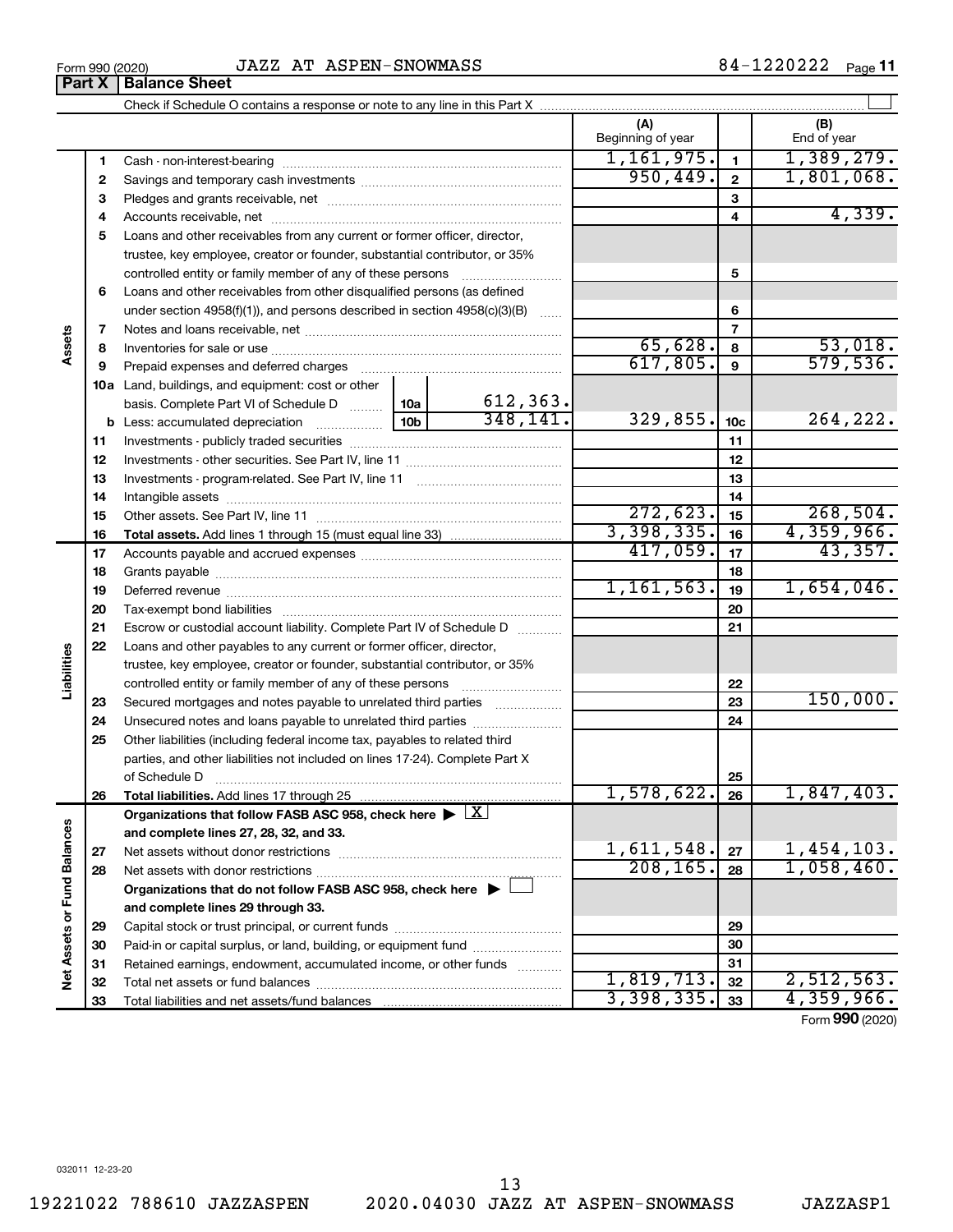|    | <b>JAZZ AT ASPEN-SNOWMASS</b><br>Form 990 (2020)                                                                                |                         | 84-1220222     |            | Page $12$               |
|----|---------------------------------------------------------------------------------------------------------------------------------|-------------------------|----------------|------------|-------------------------|
|    | Part XI<br><b>Reconciliation of Net Assets</b>                                                                                  |                         |                |            |                         |
|    |                                                                                                                                 |                         |                |            |                         |
|    |                                                                                                                                 |                         |                |            |                         |
| 1  |                                                                                                                                 | $\blacksquare$          | 2,832,641.     |            |                         |
| 2  |                                                                                                                                 | $\mathfrak{p}$          | 2,139,791.     |            |                         |
| 3  | Revenue less expenses. Subtract line 2 from line 1                                                                              | $\overline{\mathbf{3}}$ |                |            | 692,850.                |
| 4  |                                                                                                                                 | $\overline{\mathbf{4}}$ | 1,819,713.     |            |                         |
| 5  | Net unrealized gains (losses) on investments [111] www.marting.community.community.community.community.communi                  | 5                       |                |            |                         |
| 6  |                                                                                                                                 | 6                       |                |            |                         |
| 7  | Investment expenses www.communication.com/www.communication.com/www.communication.com/www.com                                   | $\overline{7}$          |                |            |                         |
| 8  | Prior period adjustments www.communication.communication.communication.com/                                                     | 8                       |                |            |                         |
| 9  | Other changes in net assets or fund balances (explain on Schedule O)                                                            | 9                       |                |            | $\overline{0}$ .        |
| 10 | Net assets or fund balances at end of year. Combine lines 3 through 9 (must equal Part X, line 32,                              |                         |                |            |                         |
|    |                                                                                                                                 | 10                      | 2,512,563.     |            |                         |
|    | Part XII Financial Statements and Reporting                                                                                     |                         |                |            |                         |
|    |                                                                                                                                 |                         |                |            | $\overline{\mathbf{X}}$ |
|    |                                                                                                                                 |                         |                | Yes        | <b>No</b>               |
| 1  | $\boxed{\text{X}}$ Accrual<br>Accounting method used to prepare the Form 990: [130] Cash<br>Other                               |                         |                |            |                         |
|    | If the organization changed its method of accounting from a prior year or checked "Other," explain in Schedule O.               |                         |                |            |                         |
|    |                                                                                                                                 |                         | 2a             |            | X                       |
|    | If "Yes," check a box below to indicate whether the financial statements for the year were compiled or reviewed on a            |                         |                |            |                         |
|    | separate basis, consolidated basis, or both:                                                                                    |                         |                |            |                         |
|    | Both consolidated and separate basis<br>Separate basis<br>Consolidated basis                                                    |                         |                |            |                         |
|    | <b>b</b> Were the organization's financial statements audited by an independent accountant?                                     |                         | 2 <sub>b</sub> | х          |                         |
|    | If "Yes," check a box below to indicate whether the financial statements for the year were audited on a separate basis,         |                         |                |            |                         |
|    | consolidated basis, or both:                                                                                                    |                         |                |            |                         |
|    | $ \mathbf{X} $ Separate basis<br>Consolidated basis<br>Both consolidated and separate basis                                     |                         |                |            |                         |
|    | c If "Yes" to line 2a or 2b, does the organization have a committee that assumes responsibility for oversight of the audit,     |                         |                |            |                         |
|    | review, or compilation of its financial statements and selection of an independent accountant?                                  |                         | 2c             | X          |                         |
|    | If the organization changed either its oversight process or selection process during the tax year, explain on Schedule O.       |                         |                |            |                         |
|    | 3a As a result of a federal award, was the organization required to undergo an audit or audits as set forth in the Single Audit |                         |                |            |                         |
|    |                                                                                                                                 |                         | За             |            | x                       |
|    | b If "Yes," did the organization undergo the required audit or audits? If the organization did not undergo the required audit   |                         |                |            |                         |
|    |                                                                                                                                 |                         | 3b             | <b>000</b> |                         |

Form (2020) **990**

032012 12-23-20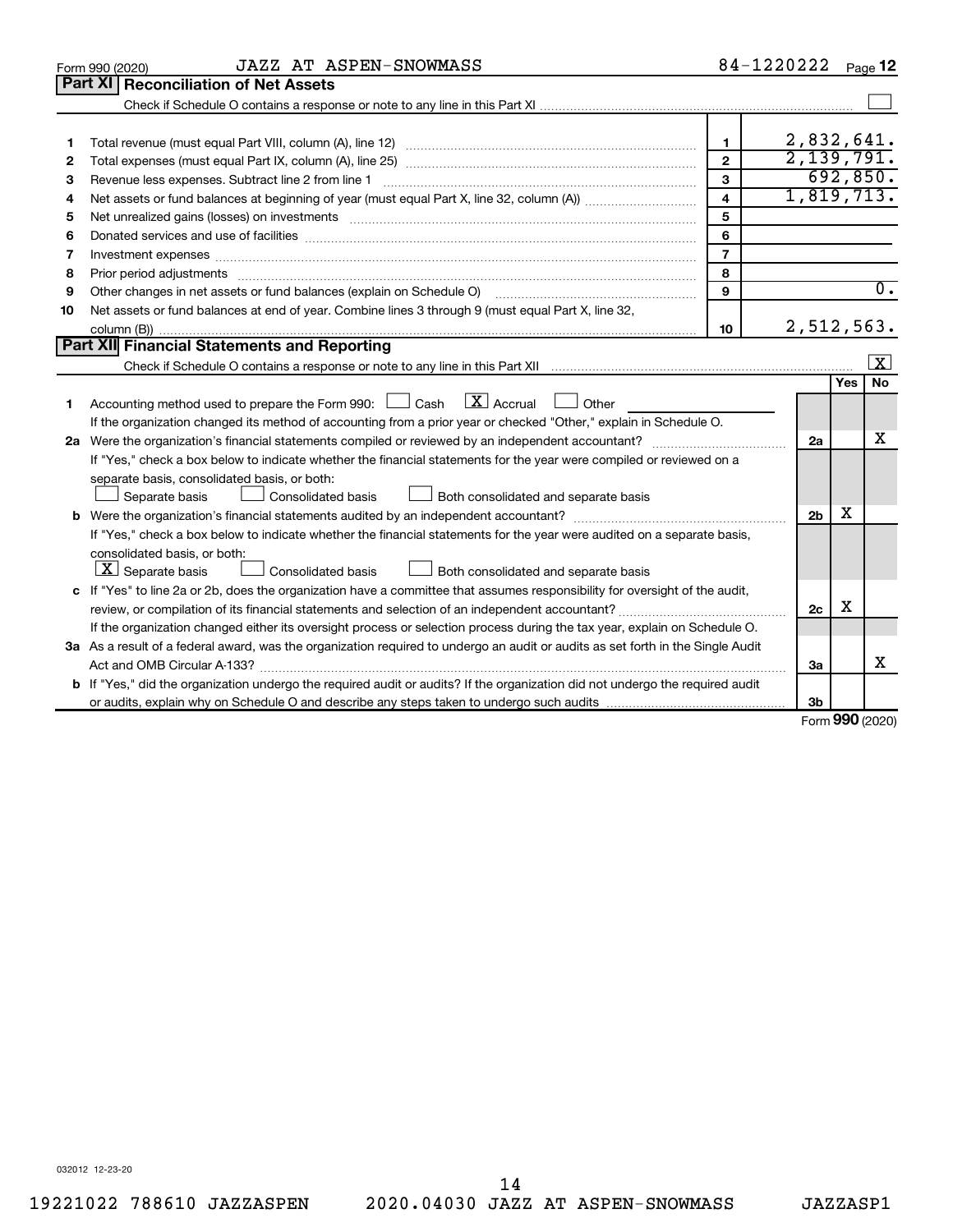**SCHEDULE A**

Department of the Treasury Internal Revenue Service

## Form 990 or 990-EZ) **Public Charity Status and Public Support**<br>
Complete if the organization is a section 501(c)(3) organization or a section<br> **2020**

**4947(a)(1) nonexempt charitable trust. | Attach to Form 990 or Form 990-EZ.** 

**| Go to www.irs.gov/Form990 for instructions and the latest information.**

| <b>Open to Public</b><br>Inspection |
|-------------------------------------|
| r identification numi               |

OMB No. 1545-0047

|                     | Name of the organization                                                                                                                     |                        |                                                        |                                 |    |                                                      |  | <b>Employer identification number</b>              |  |
|---------------------|----------------------------------------------------------------------------------------------------------------------------------------------|------------------------|--------------------------------------------------------|---------------------------------|----|------------------------------------------------------|--|----------------------------------------------------|--|
| Part I              |                                                                                                                                              | JAZZ AT ASPEN-SNOWMASS |                                                        |                                 |    |                                                      |  | 84-1220222                                         |  |
|                     | Reason for Public Charity Status. (All organizations must complete this part.) See instructions.                                             |                        |                                                        |                                 |    |                                                      |  |                                                    |  |
|                     | The organization is not a private foundation because it is: (For lines 1 through 12, check only one box.)                                    |                        |                                                        |                                 |    |                                                      |  |                                                    |  |
| 1.                  | A church, convention of churches, or association of churches described in section 170(b)(1)(A)(i).                                           |                        |                                                        |                                 |    |                                                      |  |                                                    |  |
| 2                   | A school described in section 170(b)(1)(A)(ii). (Attach Schedule E (Form 990 or 990-EZ).)                                                    |                        |                                                        |                                 |    |                                                      |  |                                                    |  |
| з                   | A hospital or a cooperative hospital service organization described in section 170(b)(1)(A)(iii).                                            |                        |                                                        |                                 |    |                                                      |  |                                                    |  |
| 4                   | A medical research organization operated in conjunction with a hospital described in section 170(b)(1)(A)(iii). Enter the hospital's name,   |                        |                                                        |                                 |    |                                                      |  |                                                    |  |
|                     | city, and state:                                                                                                                             |                        |                                                        |                                 |    |                                                      |  |                                                    |  |
| 5.                  | An organization operated for the benefit of a college or university owned or operated by a governmental unit described in                    |                        |                                                        |                                 |    |                                                      |  |                                                    |  |
|                     | section 170(b)(1)(A)(iv). (Complete Part II.)                                                                                                |                        |                                                        |                                 |    |                                                      |  |                                                    |  |
| 6                   | A federal, state, or local government or governmental unit described in section 170(b)(1)(A)(v).                                             |                        |                                                        |                                 |    |                                                      |  |                                                    |  |
| 7                   | An organization that normally receives a substantial part of its support from a governmental unit or from the general public described in    |                        |                                                        |                                 |    |                                                      |  |                                                    |  |
|                     | section 170(b)(1)(A)(vi). (Complete Part II.)                                                                                                |                        |                                                        |                                 |    |                                                      |  |                                                    |  |
| 8                   | A community trust described in section 170(b)(1)(A)(vi). (Complete Part II.)                                                                 |                        |                                                        |                                 |    |                                                      |  |                                                    |  |
| 9                   | An agricultural research organization described in section 170(b)(1)(A)(ix) operated in conjunction with a land-grant college                |                        |                                                        |                                 |    |                                                      |  |                                                    |  |
|                     | or university or a non-land-grant college of agriculture (see instructions). Enter the name, city, and state of the college or               |                        |                                                        |                                 |    |                                                      |  |                                                    |  |
|                     | university:                                                                                                                                  |                        |                                                        |                                 |    |                                                      |  |                                                    |  |
| $10 \quad \text{X}$ | An organization that normally receives (1) more than 33 1/3% of its support from contributions, membership fees, and gross receipts from     |                        |                                                        |                                 |    |                                                      |  |                                                    |  |
|                     | activities related to its exempt functions, subject to certain exceptions; and (2) no more than 33 1/3% of its support from gross investment |                        |                                                        |                                 |    |                                                      |  |                                                    |  |
|                     | income and unrelated business taxable income (less section 511 tax) from businesses acquired by the organization after June 30, 1975.        |                        |                                                        |                                 |    |                                                      |  |                                                    |  |
|                     | See section 509(a)(2). (Complete Part III.)                                                                                                  |                        |                                                        |                                 |    |                                                      |  |                                                    |  |
| 11                  | An organization organized and operated exclusively to test for public safety. See section 509(a)(4).                                         |                        |                                                        |                                 |    |                                                      |  |                                                    |  |
| 12                  | An organization organized and operated exclusively for the benefit of, to perform the functions of, or to carry out the purposes of one or   |                        |                                                        |                                 |    |                                                      |  |                                                    |  |
|                     | more publicly supported organizations described in section 509(a)(1) or section 509(a)(2). See section 509(a)(3). Check the box in           |                        |                                                        |                                 |    |                                                      |  |                                                    |  |
|                     | lines 12a through 12d that describes the type of supporting organization and complete lines 12e, 12f, and 12g.                               |                        |                                                        |                                 |    |                                                      |  |                                                    |  |
| а                   | Type I. A supporting organization operated, supervised, or controlled by its supported organization(s), typically by giving                  |                        |                                                        |                                 |    |                                                      |  |                                                    |  |
|                     | the supported organization(s) the power to regularly appoint or elect a majority of the directors or trustees of the supporting              |                        |                                                        |                                 |    |                                                      |  |                                                    |  |
|                     | organization. You must complete Part IV, Sections A and B.                                                                                   |                        |                                                        |                                 |    |                                                      |  |                                                    |  |
| b                   | Type II. A supporting organization supervised or controlled in connection with its supported organization(s), by having                      |                        |                                                        |                                 |    |                                                      |  |                                                    |  |
|                     | control or management of the supporting organization vested in the same persons that control or manage the supported                         |                        |                                                        |                                 |    |                                                      |  |                                                    |  |
|                     | organization(s). You must complete Part IV, Sections A and C.                                                                                |                        |                                                        |                                 |    |                                                      |  |                                                    |  |
| с                   | Type III functionally integrated. A supporting organization operated in connection with, and functionally integrated with,                   |                        |                                                        |                                 |    |                                                      |  |                                                    |  |
|                     | its supported organization(s) (see instructions). You must complete Part IV, Sections A, D, and E.                                           |                        |                                                        |                                 |    |                                                      |  |                                                    |  |
| d                   | Type III non-functionally integrated. A supporting organization operated in connection with its supported organization(s)                    |                        |                                                        |                                 |    |                                                      |  |                                                    |  |
|                     | that is not functionally integrated. The organization generally must satisfy a distribution requirement and an attentiveness                 |                        |                                                        |                                 |    |                                                      |  |                                                    |  |
|                     | requirement (see instructions). You must complete Part IV, Sections A and D, and Part V.                                                     |                        |                                                        |                                 |    |                                                      |  |                                                    |  |
|                     | Check this box if the organization received a written determination from the IRS that it is a Type I, Type II, Type III                      |                        |                                                        |                                 |    |                                                      |  |                                                    |  |
|                     | functionally integrated, or Type III non-functionally integrated supporting organization.                                                    |                        |                                                        |                                 |    |                                                      |  |                                                    |  |
|                     | f Enter the number of supported organizations                                                                                                |                        |                                                        |                                 |    |                                                      |  |                                                    |  |
|                     | g Provide the following information about the supported organization(s).                                                                     |                        |                                                        | (iv) Is the organization listed |    |                                                      |  |                                                    |  |
|                     | (i) Name of supported<br>organization                                                                                                        | (ii) EIN               | (iii) Type of organization<br>(described on lines 1-10 | in your governing document?     |    | (v) Amount of monetary<br>support (see instructions) |  | (vi) Amount of other<br>support (see instructions) |  |
|                     |                                                                                                                                              |                        | above (see instructions))                              | Yes                             | No |                                                      |  |                                                    |  |
|                     |                                                                                                                                              |                        |                                                        |                                 |    |                                                      |  |                                                    |  |
|                     |                                                                                                                                              |                        |                                                        |                                 |    |                                                      |  |                                                    |  |
|                     |                                                                                                                                              |                        |                                                        |                                 |    |                                                      |  |                                                    |  |
|                     |                                                                                                                                              |                        |                                                        |                                 |    |                                                      |  |                                                    |  |
|                     |                                                                                                                                              |                        |                                                        |                                 |    |                                                      |  |                                                    |  |
|                     |                                                                                                                                              |                        |                                                        |                                 |    |                                                      |  |                                                    |  |
|                     |                                                                                                                                              |                        |                                                        |                                 |    |                                                      |  |                                                    |  |
|                     |                                                                                                                                              |                        |                                                        |                                 |    |                                                      |  |                                                    |  |
|                     |                                                                                                                                              |                        |                                                        |                                 |    |                                                      |  |                                                    |  |
|                     |                                                                                                                                              |                        |                                                        |                                 |    |                                                      |  |                                                    |  |
| Total               |                                                                                                                                              |                        |                                                        |                                 |    |                                                      |  |                                                    |  |

LHA For Paperwork Reduction Act Notice, see the Instructions for Form 990 or 990-EZ. 032021 01-25-21 Schedule A (Form 990 or 990-EZ) 2020 15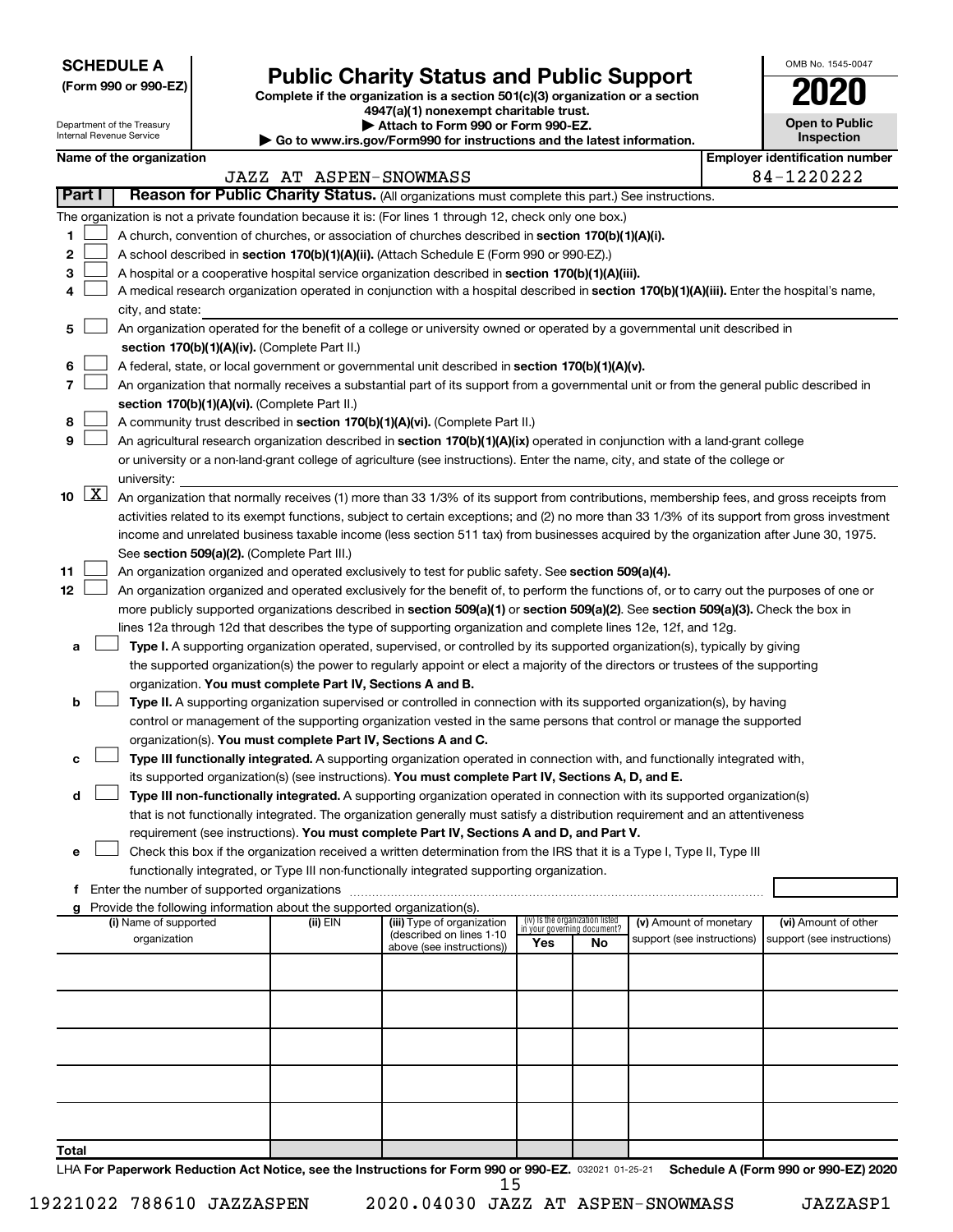#### Schedule A (Form 990 or 990-EZ) 2020  $\rm JAZZ$   $\rm AT$   $\rm ASPEN-SNOWMASS$  84  $-1220222$   $\rm Page$

#### (Complete only if you checked the box on line 5, 7, or 8 of Part I or if the organization failed to qualify under Part III. If the organization fails to qualify under the tests listed below, please complete Part III.) **Part II Support Schedule for Organizations Described in Sections 170(b)(1)(A)(iv) and 170(b)(1)(A)(vi)**

|    | <b>Section A. Public Support</b>                                                                                                                                                                                              |          |          |            |            |                 |           |  |  |
|----|-------------------------------------------------------------------------------------------------------------------------------------------------------------------------------------------------------------------------------|----------|----------|------------|------------|-----------------|-----------|--|--|
|    | Calendar year (or fiscal year beginning in)                                                                                                                                                                                   | (a) 2016 | (b) 2017 | $(c)$ 2018 | $(d)$ 2019 | (e) 2020        | (f) Total |  |  |
|    | 1 Gifts, grants, contributions, and                                                                                                                                                                                           |          |          |            |            |                 |           |  |  |
|    | membership fees received. (Do not                                                                                                                                                                                             |          |          |            |            |                 |           |  |  |
|    | include any "unusual grants.")                                                                                                                                                                                                |          |          |            |            |                 |           |  |  |
|    | 2 Tax revenues levied for the organ-                                                                                                                                                                                          |          |          |            |            |                 |           |  |  |
|    | ization's benefit and either paid to                                                                                                                                                                                          |          |          |            |            |                 |           |  |  |
|    | or expended on its behalf                                                                                                                                                                                                     |          |          |            |            |                 |           |  |  |
| З. | The value of services or facilities                                                                                                                                                                                           |          |          |            |            |                 |           |  |  |
|    | furnished by a governmental unit to                                                                                                                                                                                           |          |          |            |            |                 |           |  |  |
|    | the organization without charge                                                                                                                                                                                               |          |          |            |            |                 |           |  |  |
| 4  | Total. Add lines 1 through 3                                                                                                                                                                                                  |          |          |            |            |                 |           |  |  |
| 5  | The portion of total contributions                                                                                                                                                                                            |          |          |            |            |                 |           |  |  |
|    | by each person (other than a                                                                                                                                                                                                  |          |          |            |            |                 |           |  |  |
|    | governmental unit or publicly                                                                                                                                                                                                 |          |          |            |            |                 |           |  |  |
|    | supported organization) included                                                                                                                                                                                              |          |          |            |            |                 |           |  |  |
|    | on line 1 that exceeds 2% of the                                                                                                                                                                                              |          |          |            |            |                 |           |  |  |
|    | amount shown on line 11,                                                                                                                                                                                                      |          |          |            |            |                 |           |  |  |
|    | column (f)                                                                                                                                                                                                                    |          |          |            |            |                 |           |  |  |
|    | 6 Public support. Subtract line 5 from line 4.                                                                                                                                                                                |          |          |            |            |                 |           |  |  |
|    | <b>Section B. Total Support</b>                                                                                                                                                                                               |          |          |            |            |                 |           |  |  |
|    | Calendar year (or fiscal year beginning in)                                                                                                                                                                                   | (a) 2016 | (b) 2017 | $(c)$ 2018 | $(d)$ 2019 | (e) 2020        | (f) Total |  |  |
|    | 7 Amounts from line 4                                                                                                                                                                                                         |          |          |            |            |                 |           |  |  |
| 8  | Gross income from interest,                                                                                                                                                                                                   |          |          |            |            |                 |           |  |  |
|    | dividends, payments received on                                                                                                                                                                                               |          |          |            |            |                 |           |  |  |
|    | securities loans, rents, royalties,                                                                                                                                                                                           |          |          |            |            |                 |           |  |  |
|    | and income from similar sources                                                                                                                                                                                               |          |          |            |            |                 |           |  |  |
| 9  | Net income from unrelated business                                                                                                                                                                                            |          |          |            |            |                 |           |  |  |
|    | activities, whether or not the                                                                                                                                                                                                |          |          |            |            |                 |           |  |  |
|    | business is regularly carried on                                                                                                                                                                                              |          |          |            |            |                 |           |  |  |
|    | 10 Other income. Do not include gain                                                                                                                                                                                          |          |          |            |            |                 |           |  |  |
|    | or loss from the sale of capital                                                                                                                                                                                              |          |          |            |            |                 |           |  |  |
|    | assets (Explain in Part VI.)                                                                                                                                                                                                  |          |          |            |            |                 |           |  |  |
|    | 11 Total support. Add lines 7 through 10                                                                                                                                                                                      |          |          |            |            |                 |           |  |  |
|    | 12 Gross receipts from related activities, etc. (see instructions)                                                                                                                                                            |          |          |            |            | 12 <sup>2</sup> |           |  |  |
|    | 13 First 5 years. If the Form 990 is for the organization's first, second, third, fourth, or fifth tax year as a section 501(c)(3)                                                                                            |          |          |            |            |                 |           |  |  |
|    |                                                                                                                                                                                                                               |          |          |            |            |                 |           |  |  |
|    | Section C. Computation of Public Support Percentage                                                                                                                                                                           |          |          |            |            |                 |           |  |  |
|    |                                                                                                                                                                                                                               |          |          |            |            | 14              | %         |  |  |
|    |                                                                                                                                                                                                                               |          |          |            |            | 15              | %         |  |  |
|    | 16a 33 1/3% support test - 2020. If the organization did not check the box on line 13, and line 14 is 33 1/3% or more, check this box and                                                                                     |          |          |            |            |                 |           |  |  |
|    | stop here. The organization qualifies as a publicly supported organization manufaction manufacture and the content of the state of the state of the state of the state of the state of the state of the state of the state of |          |          |            |            |                 |           |  |  |
|    | b 33 1/3% support test - 2019. If the organization did not check a box on line 13 or 16a, and line 15 is 33 1/3% or more, check this box                                                                                      |          |          |            |            |                 |           |  |  |
|    |                                                                                                                                                                                                                               |          |          |            |            |                 |           |  |  |
|    | 17a 10% -facts-and-circumstances test - 2020. If the organization did not check a box on line 13, 16a, or 16b, and line 14 is 10% or more,                                                                                    |          |          |            |            |                 |           |  |  |
|    | and if the organization meets the facts-and-circumstances test, check this box and stop here. Explain in Part VI how the organization                                                                                         |          |          |            |            |                 |           |  |  |
|    | meets the facts-and-circumstances test. The organization qualifies as a publicly supported organization                                                                                                                       |          |          |            |            |                 |           |  |  |
|    | b 10% -facts-and-circumstances test - 2019. If the organization did not check a box on line 13, 16a, 16b, or 17a, and line 15 is 10% or                                                                                       |          |          |            |            |                 |           |  |  |
|    | more, and if the organization meets the facts-and-circumstances test, check this box and stop here. Explain in Part VI how the                                                                                                |          |          |            |            |                 |           |  |  |
|    | organization meets the facts-and-circumstances test. The organization qualifies as a publicly supported organization                                                                                                          |          |          |            |            |                 |           |  |  |
| 18 | <b>Private foundation.</b> If the organization did not check a box on line 13, 16a, 16b, 17a, or 17b, check this box and see instructions                                                                                     |          |          |            |            |                 |           |  |  |
|    |                                                                                                                                                                                                                               |          |          |            |            |                 |           |  |  |

**Schedule A (Form 990 or 990-EZ) 2020**

032022 01-25-21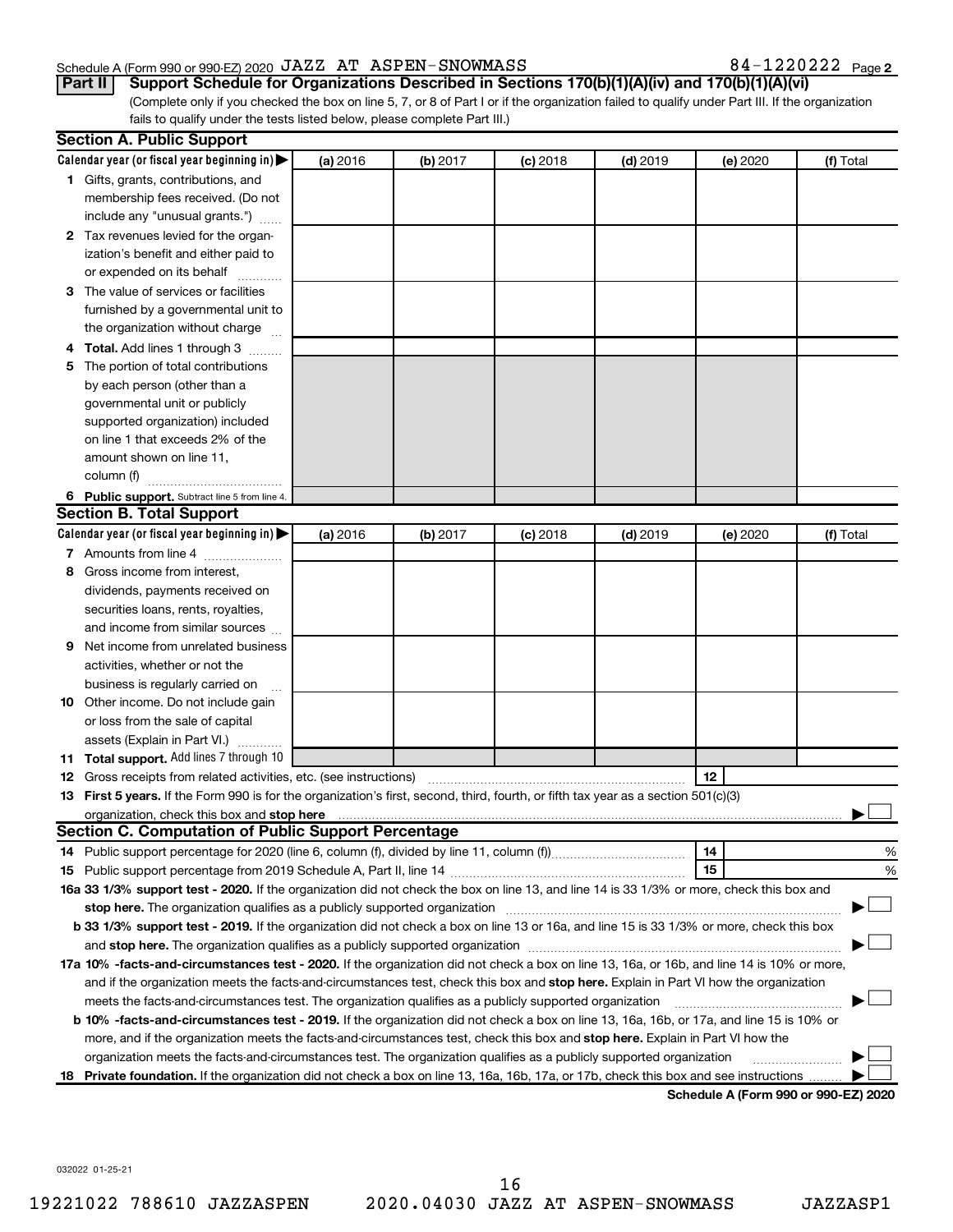#### Schedule A (Form 990 or 990-EZ) 2020  $\rm JAZZ$   $\rm AT$   $\rm ASPEN-SNOWMASS$  84  $-1220222$   $\rm Page$

#### **Part III Support Schedule for Organizations Described in Section 509(a)(2)**

(Complete only if you checked the box on line 10 of Part I or if the organization failed to qualify under Part II. If the organization fails to qualify under the tests listed below, please complete Part II.)

| <b>Section A. Public Support</b>                                                                                                                                                         |                          |                        |                            |                                      |                       |                                    |  |  |
|------------------------------------------------------------------------------------------------------------------------------------------------------------------------------------------|--------------------------|------------------------|----------------------------|--------------------------------------|-----------------------|------------------------------------|--|--|
| Calendar year (or fiscal year beginning in)                                                                                                                                              | (a) 2016                 | (b) 2017               | $(c)$ 2018                 | $(d)$ 2019                           | (e) 2020              | (f) Total                          |  |  |
| 1 Gifts, grants, contributions, and                                                                                                                                                      |                          |                        |                            |                                      |                       |                                    |  |  |
| membership fees received. (Do not                                                                                                                                                        |                          |                        |                            |                                      |                       |                                    |  |  |
| include any "unusual grants.")                                                                                                                                                           | 4, 547, 421.             | 5,427,201.             | 6,748,608.                 | 6,564,158.                           | 2,790,488.            | 26,077,876.                        |  |  |
| 2 Gross receipts from admissions,<br>merchandise sold or services per-<br>formed, or facilities furnished in<br>any activity that is related to the<br>organization's tax-exempt purpose | 4,426,647.               | 4, 321, 922.           | 3, 473, 339.               | 2,996,475.                           | 42,494.               | 15,260,877.                        |  |  |
| 3 Gross receipts from activities that                                                                                                                                                    |                          |                        |                            |                                      |                       |                                    |  |  |
| are not an unrelated trade or bus-                                                                                                                                                       |                          |                        |                            |                                      |                       |                                    |  |  |
| iness under section 513                                                                                                                                                                  |                          |                        |                            |                                      |                       |                                    |  |  |
| 4 Tax revenues levied for the organ-                                                                                                                                                     |                          |                        |                            |                                      |                       |                                    |  |  |
| ization's benefit and either paid to                                                                                                                                                     |                          |                        |                            |                                      |                       |                                    |  |  |
| or expended on its behalf                                                                                                                                                                |                          |                        |                            |                                      |                       |                                    |  |  |
| 5 The value of services or facilities                                                                                                                                                    |                          |                        |                            |                                      |                       |                                    |  |  |
| furnished by a governmental unit to                                                                                                                                                      |                          |                        |                            |                                      |                       |                                    |  |  |
| the organization without charge                                                                                                                                                          |                          |                        |                            |                                      |                       |                                    |  |  |
| 6 Total. Add lines 1 through 5<br>a mada da da d                                                                                                                                         | 8,974,068                | 9,749,123.             | 10, 221, 947               | 9,560,633.                           | 2,832,982.            | 41, 338, 753.                      |  |  |
| 7a Amounts included on lines 1, 2, and                                                                                                                                                   |                          |                        |                            |                                      |                       |                                    |  |  |
| 3 received from disqualified persons                                                                                                                                                     | 771,025.                 | 900, 750.              | 842,850.                   | 759,190.                             | 431,926.              | 3,705,741.                         |  |  |
| <b>b</b> Amounts included on lines 2 and 3 received<br>from other than disqualified persons that<br>exceed the greater of \$5,000 or 1% of the                                           |                          |                        |                            |                                      |                       |                                    |  |  |
| amount on line 13 for the year                                                                                                                                                           | 496,405.<br>1, 267, 430. | 900,750.               | 199,427.                   | 759, 190.                            | 431,926.              | 695,832.                           |  |  |
|                                                                                                                                                                                          |                          |                        | 1,042,277.                 |                                      |                       | 4,401,573.                         |  |  |
| 8 Public support. (Subtract line 7c from line 6.)<br><b>Section B. Total Support</b>                                                                                                     |                          |                        |                            |                                      |                       | 36,937,180.                        |  |  |
| Calendar year (or fiscal year beginning in)                                                                                                                                              |                          |                        |                            |                                      |                       |                                    |  |  |
| 9 Amounts from line 6                                                                                                                                                                    | (a) 2016<br>8,974,068    | (b) 2017<br>9,749,123. | $(c)$ 2018<br>10, 221, 947 | $(d)$ 2019<br>$\overline{9,560,633}$ | (e) 2020<br>2,832,982 | (f) Total<br>41, 338, 753.         |  |  |
| <b>10a</b> Gross income from interest,                                                                                                                                                   |                          |                        |                            |                                      |                       |                                    |  |  |
| dividends, payments received on<br>securities loans, rents, royalties,<br>and income from similar sources                                                                                | 570.                     | 705.                   | 873.                       | $-151.$                              | $-341.$               | 1,656.                             |  |  |
| <b>b</b> Unrelated business taxable income                                                                                                                                               |                          |                        |                            |                                      |                       |                                    |  |  |
| (less section 511 taxes) from businesses<br>acquired after June 30, 1975                                                                                                                 |                          |                        |                            |                                      |                       |                                    |  |  |
| c Add lines 10a and 10b                                                                                                                                                                  | 570.                     | 705.                   | 873.                       | $-151$ .                             | $-341.$               | 1,656.                             |  |  |
| 11 Net income from unrelated business<br>activities not included in line 10b,<br>whether or not the business is<br>regularly carried on                                                  |                          |                        |                            |                                      |                       |                                    |  |  |
| <b>12</b> Other income. Do not include gain<br>or loss from the sale of capital<br>assets (Explain in Part VI.)                                                                          |                          |                        |                            |                                      |                       |                                    |  |  |
| <b>13</b> Total support. (Add lines 9, 10c, 11, and 12.)                                                                                                                                 | 8,974,638.               | 9,749,828.             | 10,222,820.                | 9,560,482.                           | 2,832,641.            | 41,340,409.                        |  |  |
| 14 First 5 years. If the Form 990 is for the organization's first, second, third, fourth, or fifth tax year as a section 501(c)(3) organization,                                         |                          |                        |                            |                                      |                       |                                    |  |  |
| check this box and stop here                                                                                                                                                             |                          |                        |                            |                                      |                       |                                    |  |  |
| <b>Section C. Computation of Public Support Percentage</b>                                                                                                                               |                          |                        |                            |                                      |                       |                                    |  |  |
|                                                                                                                                                                                          |                          |                        |                            |                                      | 15                    | 89.35<br>%                         |  |  |
| 16 Public support percentage from 2019 Schedule A, Part III, line 15                                                                                                                     |                          |                        |                            |                                      | 16                    | 88.24<br>$\%$                      |  |  |
| Section D. Computation of Investment Income Percentage                                                                                                                                   |                          |                        |                            |                                      |                       |                                    |  |  |
| 17 Investment income percentage for 2020 (line 10c, column (f), divided by line 13, column (f))                                                                                          |                          |                        |                            |                                      | 17                    | .00<br>%                           |  |  |
| 18 Investment income percentage from 2019 Schedule A, Part III, line 17                                                                                                                  |                          |                        |                            |                                      | 18                    | .01<br>%                           |  |  |
| 19a 33 1/3% support tests - 2020. If the organization did not check the box on line 14, and line 15 is more than 33 1/3%, and line 17 is not                                             |                          |                        |                            |                                      |                       |                                    |  |  |
| more than 33 1/3%, check this box and stop here. The organization qualifies as a publicly supported organization                                                                         |                          |                        |                            |                                      |                       | $\blacktriangleright$ $\mathbf{X}$ |  |  |
| b 33 1/3% support tests - 2019. If the organization did not check a box on line 14 or line 19a, and line 16 is more than 33 1/3%, and                                                    |                          |                        |                            |                                      |                       |                                    |  |  |
| line 18 is not more than 33 1/3%, check this box and stop here. The organization qualifies as a publicly supported organization                                                          |                          |                        |                            |                                      |                       |                                    |  |  |
|                                                                                                                                                                                          |                          |                        |                            |                                      |                       |                                    |  |  |
| Schedule A (Form 990 or 990-EZ) 2020<br>032023 01-25-21<br>17                                                                                                                            |                          |                        |                            |                                      |                       |                                    |  |  |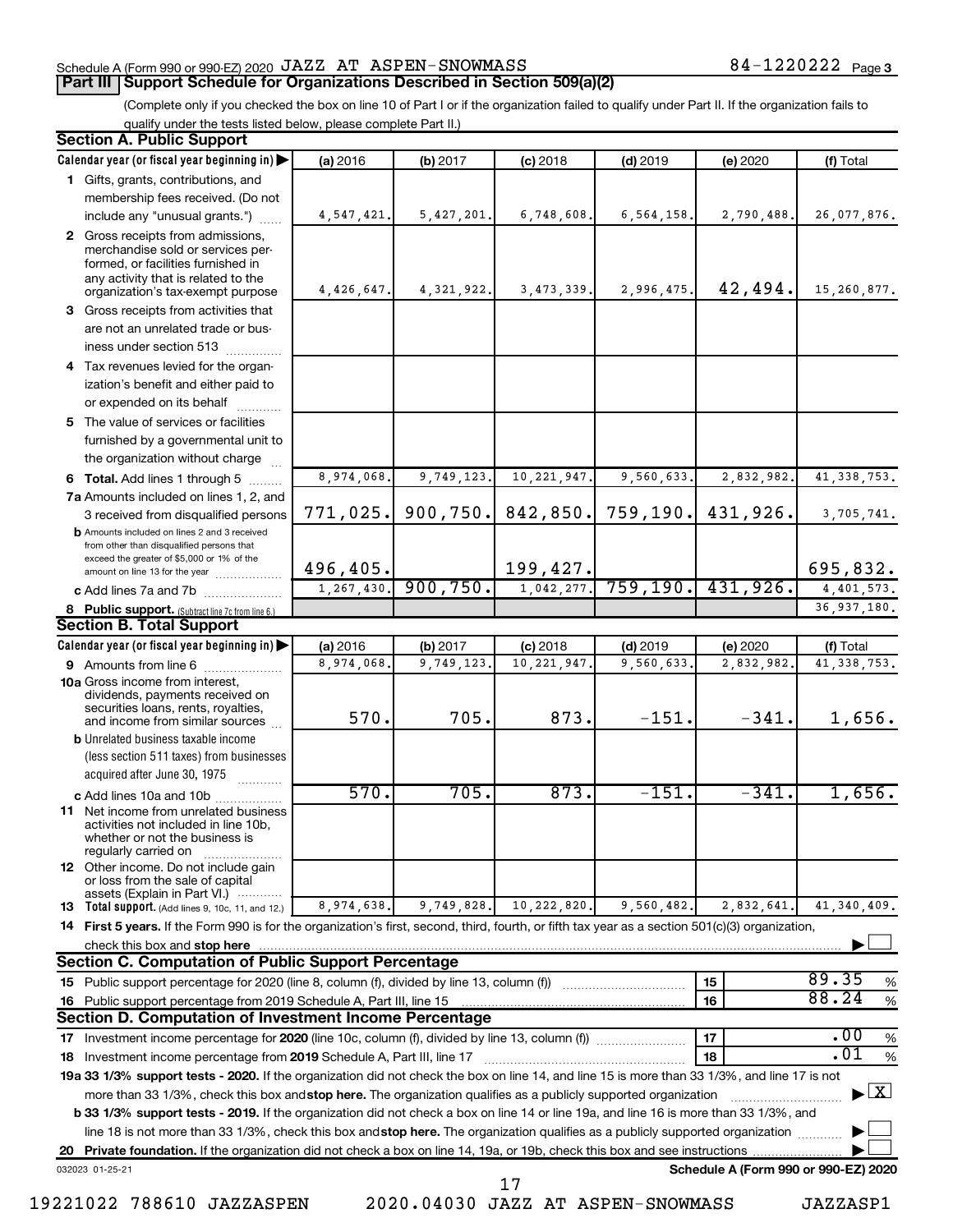**1**

**2**

**3a**

**3b**

**3c**

**4a**

**4b**

**4c**

**5a**

**5b 5c**

**6**

**7**

**8**

**9a**

**9b**

**9c**

**10a**

**10b**

**Yes No**

#### **Part IV Supporting Organizations**

(Complete only if you checked a box in line 12 on Part I. If you checked box 12a, Part I, complete Sections A and B. If you checked box 12b, Part I, complete Sections A and C. If you checked box 12c, Part I, complete Sections A, D, and E. If you checked box 12d, Part I, complete Sections A and D, and complete Part V.)

#### **Section A. All Supporting Organizations**

- **1** Are all of the organization's supported organizations listed by name in the organization's governing documents? If "No," describe in Part VI how the supported organizations are designated. If designated by *class or purpose, describe the designation. If historic and continuing relationship, explain.*
- **2** Did the organization have any supported organization that does not have an IRS determination of status under section 509(a)(1) or (2)? If "Yes," explain in Part **VI** how the organization determined that the supported *organization was described in section 509(a)(1) or (2).*
- **3a** Did the organization have a supported organization described in section 501(c)(4), (5), or (6)? If "Yes," answer *lines 3b and 3c below.*
- **b** Did the organization confirm that each supported organization qualified under section 501(c)(4), (5), or (6) and satisfied the public support tests under section 509(a)(2)? If "Yes," describe in Part VI when and how the *organization made the determination.*
- **c** Did the organization ensure that all support to such organizations was used exclusively for section 170(c)(2)(B) purposes? If "Yes," explain in Part VI what controls the organization put in place to ensure such use.
- **4 a** *If* Was any supported organization not organized in the United States ("foreign supported organization")? *"Yes," and if you checked box 12a or 12b in Part I, answer lines 4b and 4c below.*
- **b** Did the organization have ultimate control and discretion in deciding whether to make grants to the foreign supported organization? If "Yes," describe in Part VI how the organization had such control and discretion *despite being controlled or supervised by or in connection with its supported organizations.*
- **c** Did the organization support any foreign supported organization that does not have an IRS determination under sections 501(c)(3) and 509(a)(1) or (2)? If "Yes," explain in Part VI what controls the organization used *to ensure that all support to the foreign supported organization was used exclusively for section 170(c)(2)(B) purposes.*
- **5a** Did the organization add, substitute, or remove any supported organizations during the tax year? If "Yes," answer lines 5b and 5c below (if applicable). Also, provide detail in **Part VI,** including (i) the names and EIN *numbers of the supported organizations added, substituted, or removed; (ii) the reasons for each such action; (iii) the authority under the organization's organizing document authorizing such action; and (iv) how the action was accomplished (such as by amendment to the organizing document).*
- **b Type I or Type II only.** Was any added or substituted supported organization part of a class already designated in the organization's organizing document?
- **c Substitutions only.**  Was the substitution the result of an event beyond the organization's control?
- **6** Did the organization provide support (whether in the form of grants or the provision of services or facilities) to **Part VI.** support or benefit one or more of the filing organization's supported organizations? If "Yes," provide detail in anyone other than (i) its supported organizations, (ii) individuals that are part of the charitable class benefited by one or more of its supported organizations, or (iii) other supporting organizations that also
- **7** Did the organization provide a grant, loan, compensation, or other similar payment to a substantial contributor regard to a substantial contributor? If "Yes," complete Part I of Schedule L (Form 990 or 990-EZ). (as defined in section 4958(c)(3)(C)), a family member of a substantial contributor, or a 35% controlled entity with
- **8** Did the organization make a loan to a disqualified person (as defined in section 4958) not described in line 7? *If "Yes," complete Part I of Schedule L (Form 990 or 990-EZ).*
- **9 a** Was the organization controlled directly or indirectly at any time during the tax year by one or more in section 509(a)(1) or (2))? If "Yes," provide detail in **Part VI.** disqualified persons, as defined in section 4946 (other than foundation managers and organizations described
- **b** Did one or more disqualified persons (as defined in line 9a) hold a controlling interest in any entity in which the supporting organization had an interest? If "Yes," provide detail in Part VI.
- **c** Did a disqualified person (as defined in line 9a) have an ownership interest in, or derive any personal benefit from, assets in which the supporting organization also had an interest? If "Yes," provide detail in Part VI.
- **10 a** Was the organization subject to the excess business holdings rules of section 4943 because of section supporting organizations)? If "Yes," answer line 10b below. 4943(f) (regarding certain Type II supporting organizations, and all Type III non-functionally integrated
	- **b** Did the organization have any excess business holdings in the tax year? (Use Schedule C, Form 4720, to *determine whether the organization had excess business holdings.)*

032024 01-25-21

**Schedule A (Form 990 or 990-EZ) 2020**

18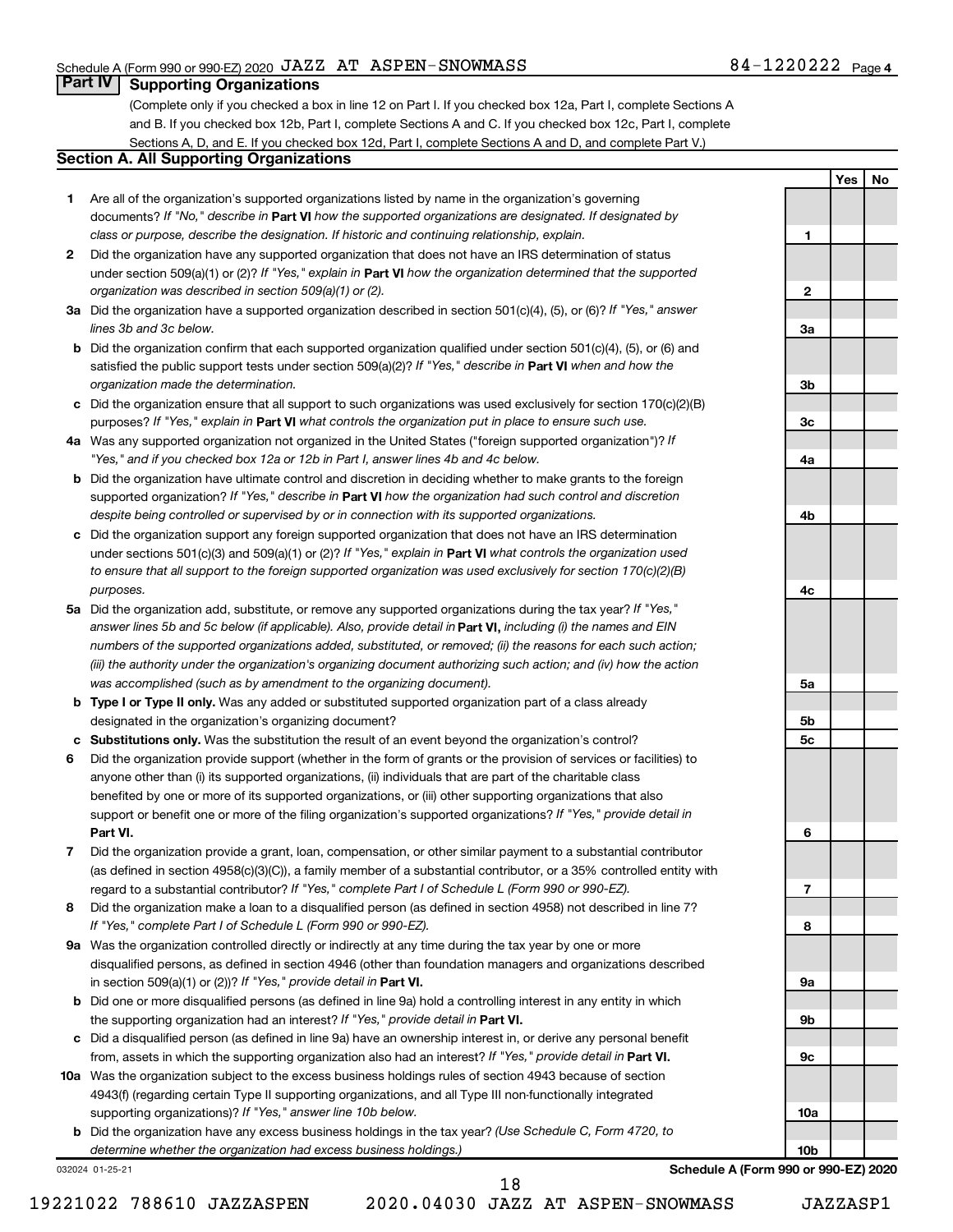|    | <b>Supporting Organizations (continued)</b><br>Part IV                                                                                                                                                                                                    |              |     |    |
|----|-----------------------------------------------------------------------------------------------------------------------------------------------------------------------------------------------------------------------------------------------------------|--------------|-----|----|
|    |                                                                                                                                                                                                                                                           |              | Yes | No |
| 11 | Has the organization accepted a gift or contribution from any of the following persons?                                                                                                                                                                   |              |     |    |
|    | a A person who directly or indirectly controls, either alone or together with persons described in lines 11b and                                                                                                                                          |              |     |    |
|    | 11c below, the governing body of a supported organization?                                                                                                                                                                                                | 11a          |     |    |
|    | <b>b</b> A family member of a person described in line 11a above?                                                                                                                                                                                         | 11b          |     |    |
|    | c A 35% controlled entity of a person described in line 11a or 11b above?If "Yes" to line 11a, 11b, or 11c, provide                                                                                                                                       |              |     |    |
|    | detail in <b>Part VI.</b>                                                                                                                                                                                                                                 | 11c          |     |    |
|    | <b>Section B. Type I Supporting Organizations</b>                                                                                                                                                                                                         |              |     |    |
|    |                                                                                                                                                                                                                                                           |              | Yes | No |
| 1  | Did the governing body, members of the governing body, officers acting in their official capacity, or membership of one or                                                                                                                                |              |     |    |
|    | more supported organizations have the power to regularly appoint or elect at least a majority of the organization's officers,                                                                                                                             |              |     |    |
|    | directors, or trustees at all times during the tax year? If "No," describe in Part VI how the supported organization(s)<br>effectively operated, supervised, or controlled the organization's activities. If the organization had more than one supported |              |     |    |
|    | organization, describe how the powers to appoint and/or remove officers, directors, or trustees were allocated among the                                                                                                                                  |              |     |    |
|    | supported organizations and what conditions or restrictions, if any, applied to such powers during the tax year.                                                                                                                                          | 1            |     |    |
| 2  | Did the organization operate for the benefit of any supported organization other than the supported                                                                                                                                                       |              |     |    |
|    | organization(s) that operated, supervised, or controlled the supporting organization? If "Yes," explain in                                                                                                                                                |              |     |    |
|    | Part VI how providing such benefit carried out the purposes of the supported organization(s) that operated,                                                                                                                                               |              |     |    |
|    | supervised, or controlled the supporting organization.                                                                                                                                                                                                    | $\mathbf{2}$ |     |    |
|    | <b>Section C. Type II Supporting Organizations</b>                                                                                                                                                                                                        |              |     |    |
|    |                                                                                                                                                                                                                                                           |              | Yes | No |
| 1  | Were a majority of the organization's directors or trustees during the tax year also a majority of the directors                                                                                                                                          |              |     |    |
|    | or trustees of each of the organization's supported organization(s)? If "No," describe in Part VI how control                                                                                                                                             |              |     |    |
|    | or management of the supporting organization was vested in the same persons that controlled or managed                                                                                                                                                    |              |     |    |
|    | the supported organization(s).                                                                                                                                                                                                                            | 1            |     |    |
|    | <b>Section D. All Type III Supporting Organizations</b>                                                                                                                                                                                                   |              |     |    |
|    |                                                                                                                                                                                                                                                           |              | Yes | No |
| 1  | Did the organization provide to each of its supported organizations, by the last day of the fifth month of the                                                                                                                                            |              |     |    |
|    | organization's tax year, (i) a written notice describing the type and amount of support provided during the prior tax                                                                                                                                     |              |     |    |
|    | year, (ii) a copy of the Form 990 that was most recently filed as of the date of notification, and (iii) copies of the                                                                                                                                    |              |     |    |
|    | organization's governing documents in effect on the date of notification, to the extent not previously provided?                                                                                                                                          | 1            |     |    |
| 2  | Were any of the organization's officers, directors, or trustees either (i) appointed or elected by the supported                                                                                                                                          |              |     |    |
|    | organization(s) or (ii) serving on the governing body of a supported organization? If "No," explain in Part VI how                                                                                                                                        |              |     |    |
|    | the organization maintained a close and continuous working relationship with the supported organization(s).                                                                                                                                               | 2            |     |    |
| З  | By reason of the relationship described in line 2, above, did the organization's supported organizations have a                                                                                                                                           |              |     |    |
|    | significant voice in the organization's investment policies and in directing the use of the organization's                                                                                                                                                |              |     |    |
|    | income or assets at all times during the tax year? If "Yes," describe in Part VI the role the organization's                                                                                                                                              |              |     |    |
|    | supported organizations played in this regard.                                                                                                                                                                                                            | 3            |     |    |
|    | Section E. Type III Functionally Integrated Supporting Organizations                                                                                                                                                                                      |              |     |    |
| 1  | Check the box next to the method that the organization used to satisfy the Integral Part Test during the yealsee instructions).                                                                                                                           |              |     |    |
| a  | The organization satisfied the Activities Test. Complete line 2 below.                                                                                                                                                                                    |              |     |    |
| b  | The organization is the parent of each of its supported organizations. Complete line 3 below.                                                                                                                                                             |              |     |    |
| c  | The organization supported a governmental entity. Describe in Part VI how you supported a governmental entity (see instructions).                                                                                                                         |              |     |    |
| 2  | Activities Test. Answer lines 2a and 2b below.                                                                                                                                                                                                            |              | Yes | No |
| а  | Did substantially all of the organization's activities during the tax year directly further the exempt purposes of                                                                                                                                        |              |     |    |
|    | the supported organization(s) to which the organization was responsive? If "Yes," then in Part VI identify                                                                                                                                                |              |     |    |
|    | those supported organizations and explain how these activities directly furthered their exempt purposes,                                                                                                                                                  |              |     |    |
|    | how the organization was responsive to those supported organizations, and how the organization determined                                                                                                                                                 |              |     |    |
|    | that these activities constituted substantially all of its activities.                                                                                                                                                                                    | 2a           |     |    |
|    | <b>b</b> Did the activities described in line 2a, above, constitute activities that, but for the organization's involvement,                                                                                                                              |              |     |    |
|    | one or more of the organization's supported organization(s) would have been engaged in? If "Yes," explain in                                                                                                                                              |              |     |    |
|    | Part VI the reasons for the organization's position that its supported organization(s) would have engaged in                                                                                                                                              |              |     |    |
|    | these activities but for the organization's involvement.                                                                                                                                                                                                  | 2b           |     |    |
| з  | Parent of Supported Organizations. Answer lines 3a and 3b below.                                                                                                                                                                                          |              |     |    |
| а  | Did the organization have the power to regularly appoint or elect a majority of the officers, directors, or                                                                                                                                               |              |     |    |
|    | trustees of each of the supported organizations? If "Yes" or "No" provide details in Part VI.                                                                                                                                                             | За           |     |    |
|    | <b>b</b> Did the organization exercise a substantial degree of direction over the policies, programs, and activities of each                                                                                                                              |              |     |    |
|    | of its supported organizations? If "Yes," describe in Part VI the role played by the organization in this regard.                                                                                                                                         | Зb           |     |    |
|    | Schedule A (Form 990 or 990-EZ) 2020<br>032025 01-25-21                                                                                                                                                                                                   |              |     |    |
|    | 19                                                                                                                                                                                                                                                        |              |     |    |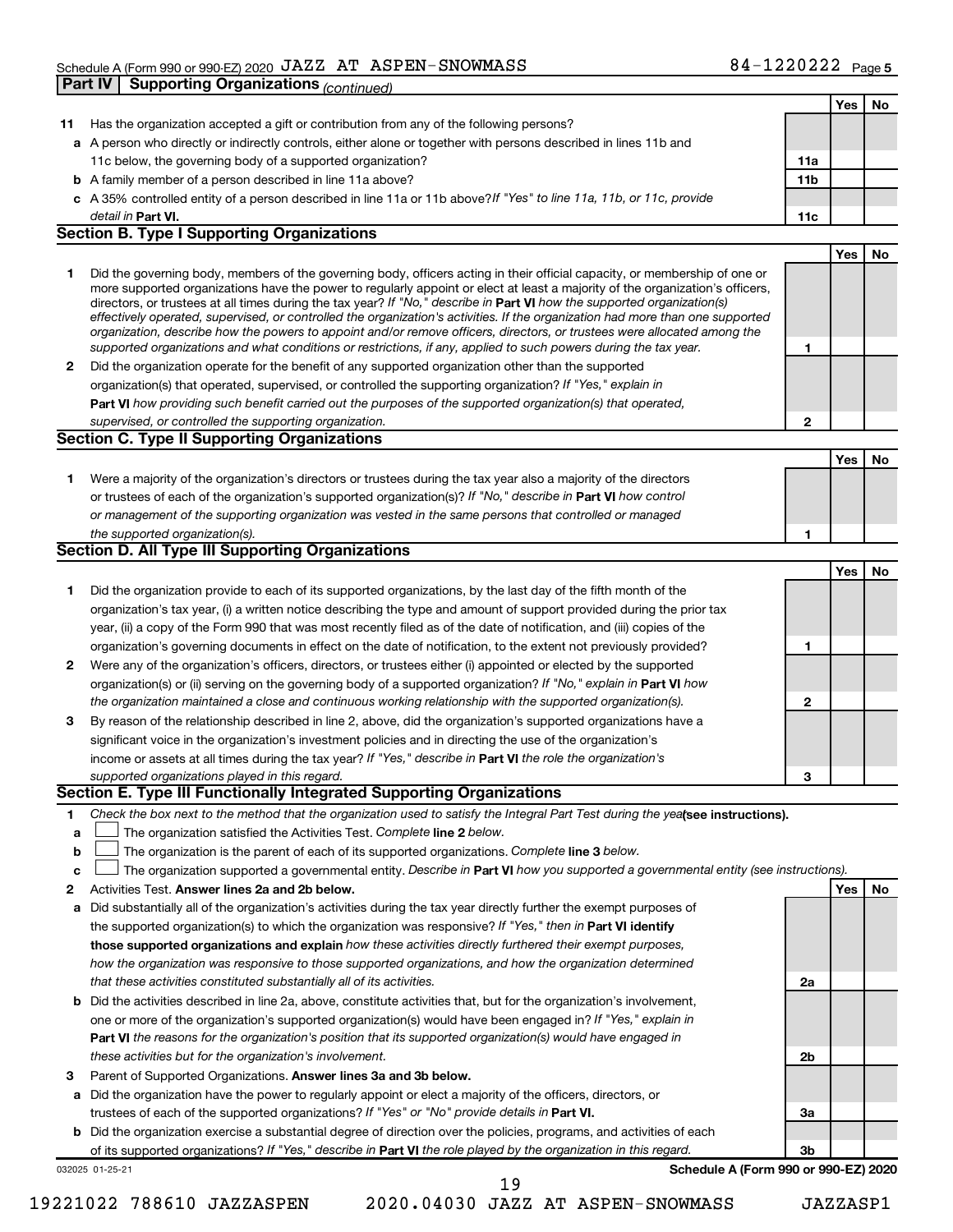#### Schedule A (Form 990 or 990-EZ) 2020  $\rm JAZZ$   $\rm AT$   $\rm ASPEN-SNOWMASS$  84  $-1220222$   $\rm Page$ **Part V Type III Non-Functionally Integrated 509(a)(3) Supporting Organizations**

1 **Letter See instructions.** Check here if the organization satisfied the Integral Part Test as a qualifying trust on Nov. 20, 1970 (*explain in* Part **VI**). See instructions. All other Type III non-functionally integrated supporting organizations must complete Sections A through E.

|    | Section A - Adjusted Net Income                                             |                | (A) Prior Year | (B) Current Year<br>(optional) |
|----|-----------------------------------------------------------------------------|----------------|----------------|--------------------------------|
| 1  | Net short-term capital gain                                                 | 1              |                |                                |
| 2  | Recoveries of prior-year distributions                                      | $\overline{2}$ |                |                                |
| 3  | Other gross income (see instructions)                                       | 3              |                |                                |
| 4  | Add lines 1 through 3.                                                      | 4              |                |                                |
| 5  | Depreciation and depletion                                                  | 5              |                |                                |
| 6  | Portion of operating expenses paid or incurred for production or            |                |                |                                |
|    | collection of gross income or for management, conservation, or              |                |                |                                |
|    | maintenance of property held for production of income (see instructions)    | 6              |                |                                |
| 7  | Other expenses (see instructions)                                           | 7              |                |                                |
| 8  | Adjusted Net Income (subtract lines 5, 6, and 7 from line 4)                | 8              |                |                                |
|    | <b>Section B - Minimum Asset Amount</b>                                     |                | (A) Prior Year | (B) Current Year<br>(optional) |
| 1. | Aggregate fair market value of all non-exempt-use assets (see               |                |                |                                |
|    | instructions for short tax year or assets held for part of year):           |                |                |                                |
|    | a Average monthly value of securities                                       | 1a             |                |                                |
|    | <b>b</b> Average monthly cash balances                                      | 1b             |                |                                |
|    | c Fair market value of other non-exempt-use assets                          | 1c             |                |                                |
|    | d Total (add lines 1a, 1b, and 1c)                                          | 1d             |                |                                |
|    | e Discount claimed for blockage or other factors                            |                |                |                                |
|    | (explain in detail in Part VI):                                             |                |                |                                |
| 2  | Acquisition indebtedness applicable to non-exempt-use assets                | $\overline{2}$ |                |                                |
| З  | Subtract line 2 from line 1d.                                               | 3              |                |                                |
| 4  | Cash deemed held for exempt use. Enter 0.015 of line 3 (for greater amount, |                |                |                                |
|    | see instructions).                                                          | 4              |                |                                |
| 5  | Net value of non-exempt-use assets (subtract line 4 from line 3)            | 5              |                |                                |
| 6  | Multiply line 5 by 0.035.                                                   | 6              |                |                                |
| 7  | Recoveries of prior-year distributions                                      | 7              |                |                                |
| 8  | Minimum Asset Amount (add line 7 to line 6)                                 | 8              |                |                                |
|    | <b>Section C - Distributable Amount</b>                                     |                |                | <b>Current Year</b>            |
| 1  | Adjusted net income for prior year (from Section A, line 8, column A)       | 1              |                |                                |
| 2  | Enter 0.85 of line 1.                                                       | 2              |                |                                |
| З  | Minimum asset amount for prior year (from Section B, line 8, column A)      | 3              |                |                                |
| 4  | Enter greater of line 2 or line 3.                                          | 4              |                |                                |
| 5  | Income tax imposed in prior year                                            | 5              |                |                                |
| 6  | <b>Distributable Amount.</b> Subtract line 5 from line 4, unless subject to |                |                |                                |
|    | emergency temporary reduction (see instructions).                           | 6              |                |                                |
|    |                                                                             |                |                |                                |

**7** Check here if the current year is the organization's first as a non-functionally integrated Type III supporting organization (see † instructions).

**Schedule A (Form 990 or 990-EZ) 2020**

032026 01-25-21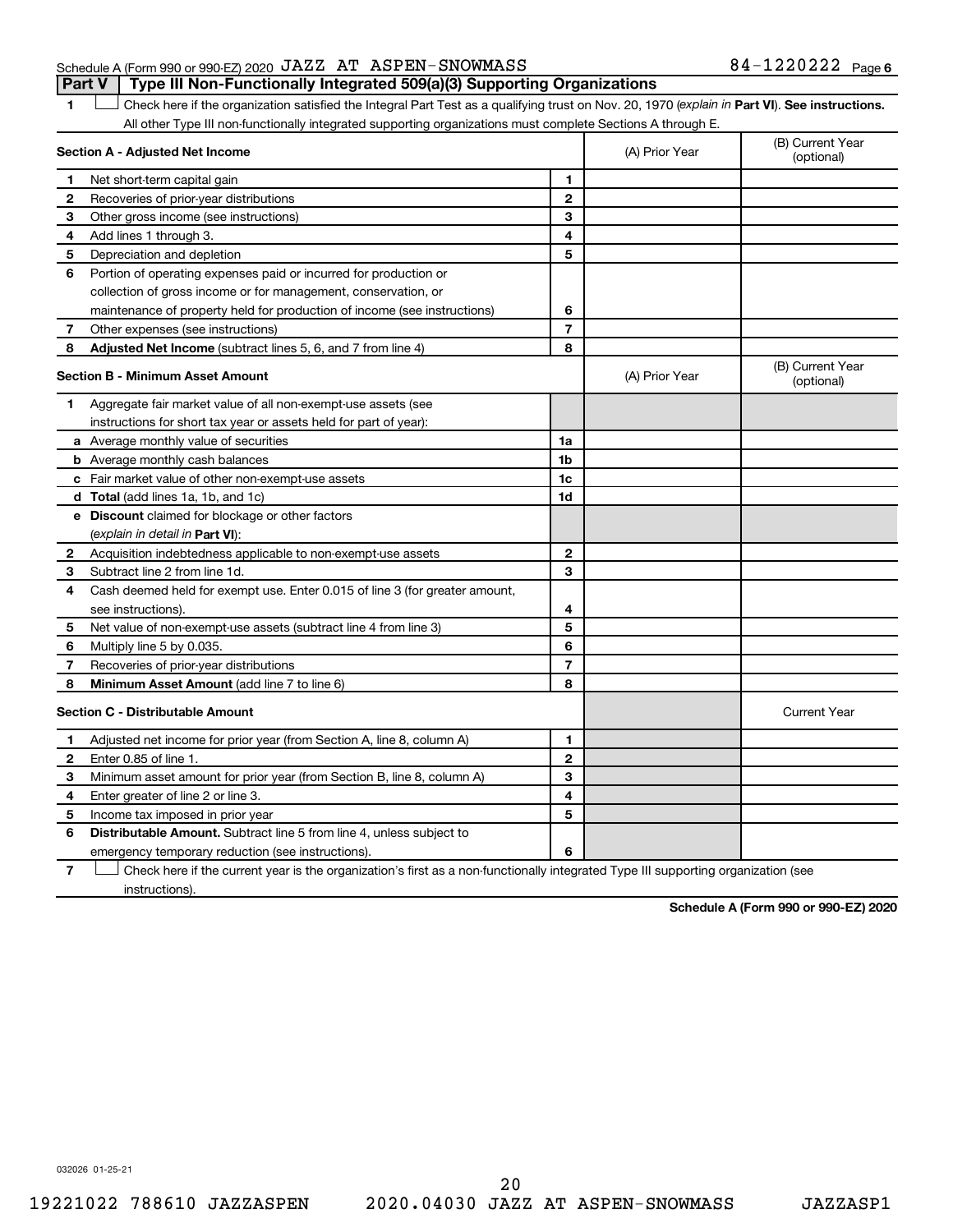#### Schedule A (Form 990 or 990-EZ) 2020 Page JAZZ AT ASPEN-SNOWMASS 84-1220222

| <b>Part V</b> | Type III Non-Functionally Integrated 509(a)(3) Supporting Organizations (continued)        |                                    |                                       |       |                                         |
|---------------|--------------------------------------------------------------------------------------------|------------------------------------|---------------------------------------|-------|-----------------------------------------|
|               | <b>Section D - Distributions</b>                                                           |                                    |                                       |       | <b>Current Year</b>                     |
| 1             | Amounts paid to supported organizations to accomplish exempt purposes                      |                                    | 1                                     |       |                                         |
| 2             | Amounts paid to perform activity that directly furthers exempt purposes of supported       |                                    |                                       |       |                                         |
|               | organizations, in excess of income from activity                                           |                                    | 2                                     |       |                                         |
| 3             | Administrative expenses paid to accomplish exempt purposes of supported organizations      |                                    | 3                                     |       |                                         |
| 4             | Amounts paid to acquire exempt-use assets                                                  |                                    | 4                                     |       |                                         |
| 5             | Qualified set-aside amounts (prior IRS approval required - provide details in Part VI)     |                                    | 5                                     |       |                                         |
| 6             | Other distributions ( <i>describe in Part VI</i> ). See instructions.                      |                                    | 6                                     |       |                                         |
| 7             | Total annual distributions. Add lines 1 through 6.                                         |                                    | 7                                     |       |                                         |
| 8             | Distributions to attentive supported organizations to which the organization is responsive |                                    |                                       |       |                                         |
|               | ( <i>provide details in Part VI</i> ). See instructions.                                   |                                    | 8                                     |       |                                         |
| 9             | Distributable amount for 2020 from Section C, line 6                                       |                                    | 9                                     |       |                                         |
| 10            | Line 8 amount divided by line 9 amount                                                     |                                    | 10                                    |       |                                         |
|               |                                                                                            | (ii)                               |                                       | (iii) |                                         |
|               | <b>Section E - Distribution Allocations (see instructions)</b>                             | (i)<br><b>Excess Distributions</b> | <b>Underdistributions</b><br>Pre-2020 |       | <b>Distributable</b><br>Amount for 2020 |
| 1.            | Distributable amount for 2020 from Section C, line 6                                       |                                    |                                       |       |                                         |
| 2             | Underdistributions, if any, for years prior to 2020 (reason-                               |                                    |                                       |       |                                         |
|               | able cause required - explain in Part VI). See instructions.                               |                                    |                                       |       |                                         |
| 3             | Excess distributions carryover, if any, to 2020                                            |                                    |                                       |       |                                         |
|               | a From 2015                                                                                |                                    |                                       |       |                                         |
|               | $b$ From 2016                                                                              |                                    |                                       |       |                                         |
|               | c From 2017                                                                                |                                    |                                       |       |                                         |
|               | d From 2018                                                                                |                                    |                                       |       |                                         |
|               | e From 2019                                                                                |                                    |                                       |       |                                         |
|               | f Total of lines 3a through 3e                                                             |                                    |                                       |       |                                         |
|               | g Applied to underdistributions of prior years                                             |                                    |                                       |       |                                         |
|               | <b>h</b> Applied to 2020 distributable amount                                              |                                    |                                       |       |                                         |
| Ť.            | Carryover from 2015 not applied (see instructions)                                         |                                    |                                       |       |                                         |
|               | Remainder. Subtract lines 3g, 3h, and 3i from line 3f.                                     |                                    |                                       |       |                                         |
| 4             | Distributions for 2020 from Section D,                                                     |                                    |                                       |       |                                         |
|               | line $7:$                                                                                  |                                    |                                       |       |                                         |
|               | a Applied to underdistributions of prior years                                             |                                    |                                       |       |                                         |
|               | <b>b</b> Applied to 2020 distributable amount                                              |                                    |                                       |       |                                         |
| с             | Remainder. Subtract lines 4a and 4b from line 4.                                           |                                    |                                       |       |                                         |
| 5             | Remaining underdistributions for years prior to 2020, if                                   |                                    |                                       |       |                                         |
|               | any. Subtract lines 3g and 4a from line 2. For result greater                              |                                    |                                       |       |                                         |
|               | than zero, explain in Part VI. See instructions.                                           |                                    |                                       |       |                                         |
| 6             | Remaining underdistributions for 2020. Subtract lines 3h                                   |                                    |                                       |       |                                         |
|               | and 4b from line 1. For result greater than zero, explain in                               |                                    |                                       |       |                                         |
|               | <b>Part VI.</b> See instructions.                                                          |                                    |                                       |       |                                         |
| 7             | Excess distributions carryover to 2021. Add lines 3j                                       |                                    |                                       |       |                                         |
|               | and 4c.                                                                                    |                                    |                                       |       |                                         |
|               | Breakdown of line 7:                                                                       |                                    |                                       |       |                                         |
| 8             |                                                                                            |                                    |                                       |       |                                         |
|               | a Excess from 2016                                                                         |                                    |                                       |       |                                         |
|               | <b>b</b> Excess from 2017                                                                  |                                    |                                       |       |                                         |
|               | c Excess from 2018                                                                         |                                    |                                       |       |                                         |
|               | d Excess from 2019                                                                         |                                    |                                       |       |                                         |
|               | e Excess from 2020                                                                         |                                    |                                       |       |                                         |

**Schedule A (Form 990 or 990-EZ) 2020**

032027 01-25-21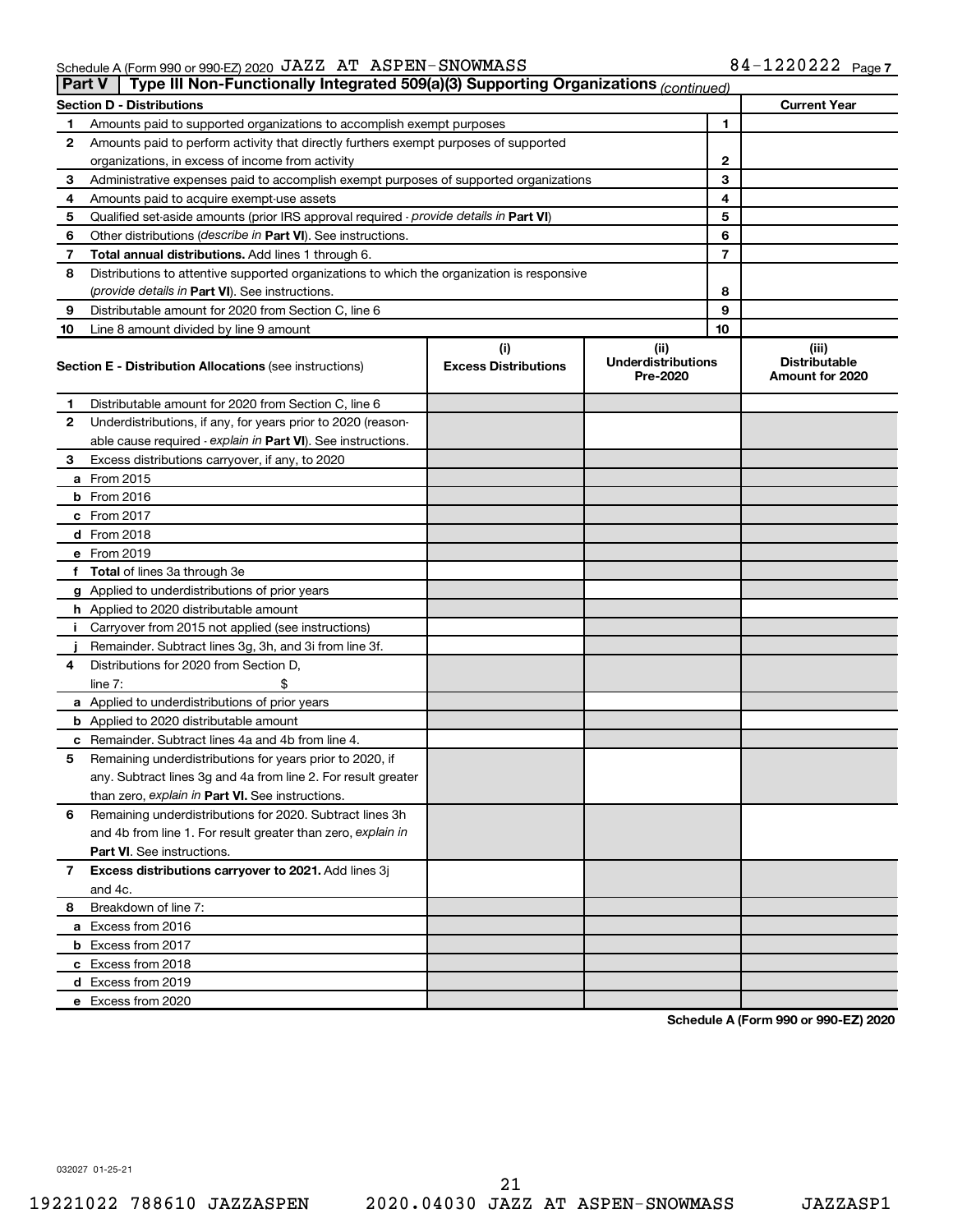| Schedule A (Form 990 or 990-EZ) 2020 JAZZ AT ASPEN-SNOWMASS | $84 - 1220222$ Page 8 |
|-------------------------------------------------------------|-----------------------|
|-------------------------------------------------------------|-----------------------|

| 032028 01-25-21 |                     |  | 22 | Schedule A (Form 990 or 990-EZ) 2020 |
|-----------------|---------------------|--|----|--------------------------------------|
|                 |                     |  |    |                                      |
|                 |                     |  |    |                                      |
|                 |                     |  |    |                                      |
|                 |                     |  |    |                                      |
|                 |                     |  |    |                                      |
|                 |                     |  |    |                                      |
|                 |                     |  |    |                                      |
|                 |                     |  |    |                                      |
|                 |                     |  |    |                                      |
|                 |                     |  |    |                                      |
|                 |                     |  |    |                                      |
|                 |                     |  |    |                                      |
|                 |                     |  |    |                                      |
|                 |                     |  |    |                                      |
|                 |                     |  |    |                                      |
|                 |                     |  |    |                                      |
|                 |                     |  |    |                                      |
|                 |                     |  |    |                                      |
|                 |                     |  |    |                                      |
|                 |                     |  |    |                                      |
|                 |                     |  |    |                                      |
|                 |                     |  |    |                                      |
|                 |                     |  |    |                                      |
|                 |                     |  |    |                                      |
|                 |                     |  |    |                                      |
|                 |                     |  |    |                                      |
|                 |                     |  |    |                                      |
|                 |                     |  |    |                                      |
|                 |                     |  |    |                                      |
|                 | (See instructions.) |  |    |                                      |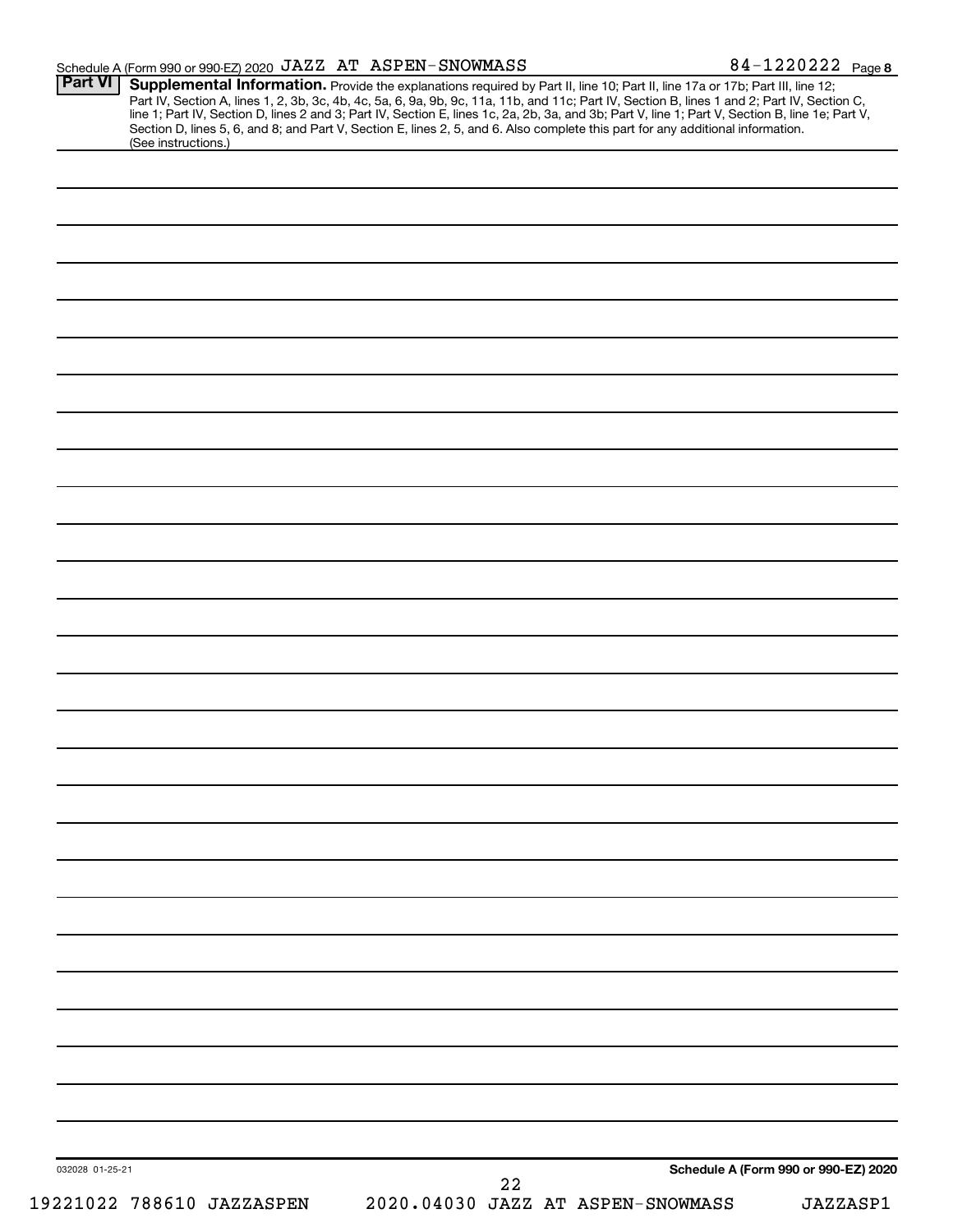| <b>SCHEDULE D</b><br>(Form 990)<br>Department of the Treasury<br>Internal Revenue Service |                                                           | <b>Supplemental Financial Statements</b><br>Complete if the organization answered "Yes" on Form 990,<br>Part IV, line 6, 7, 8, 9, 10, 11a, 11b, 11c, 11d, 11e, 11f, 12a, or 12b.<br>Attach to Form 990.<br>Go to www.irs.gov/Form990 for instructions and the latest information. | OMB No. 1545-0047<br><b>Open to Public</b><br><b>Inspection</b> |                                                     |           |
|-------------------------------------------------------------------------------------------|-----------------------------------------------------------|-----------------------------------------------------------------------------------------------------------------------------------------------------------------------------------------------------------------------------------------------------------------------------------|-----------------------------------------------------------------|-----------------------------------------------------|-----------|
| Name of the organization                                                                  | JAZZ AT ASPEN-SNOWMASS                                    |                                                                                                                                                                                                                                                                                   |                                                                 | <b>Employer identification number</b><br>84-1220222 |           |
| Part                                                                                      |                                                           | Organizations Maintaining Donor Advised Funds or Other Similar Funds or Accounts. Complete if the                                                                                                                                                                                 |                                                                 |                                                     |           |
|                                                                                           | organization answered "Yes" on Form 990, Part IV, line 6. |                                                                                                                                                                                                                                                                                   |                                                                 |                                                     |           |
|                                                                                           |                                                           | (a) Donor advised funds                                                                                                                                                                                                                                                           |                                                                 | (b) Funds and other accounts                        |           |
| 1                                                                                         |                                                           |                                                                                                                                                                                                                                                                                   |                                                                 |                                                     |           |
|                                                                                           | Aggregate value of contributions to (during year)         |                                                                                                                                                                                                                                                                                   |                                                                 |                                                     |           |
| 2                                                                                         |                                                           |                                                                                                                                                                                                                                                                                   |                                                                 |                                                     |           |
| з                                                                                         |                                                           |                                                                                                                                                                                                                                                                                   |                                                                 |                                                     |           |
| 4                                                                                         | Aggregate value of grants from (during year)              |                                                                                                                                                                                                                                                                                   |                                                                 |                                                     |           |
| 5                                                                                         |                                                           | Did the organization inform all donors and donor advisors in writing that the assets held in donor advised funds                                                                                                                                                                  |                                                                 |                                                     |           |
|                                                                                           |                                                           |                                                                                                                                                                                                                                                                                   |                                                                 | Yes                                                 |           |
| 6                                                                                         |                                                           | Did the organization inform all grantees, donors, and donor advisors in writing that grant funds can be used only                                                                                                                                                                 |                                                                 |                                                     | <b>No</b> |
| impermissible private benefit?                                                            |                                                           | for charitable purposes and not for the benefit of the donor or donor advisor, or for any other purpose conferring                                                                                                                                                                |                                                                 | Yes                                                 | <b>No</b> |

| Purpose(s) of conservation easements held by the organization (check all that apply).                                                          |    |                                 |
|------------------------------------------------------------------------------------------------------------------------------------------------|----|---------------------------------|
| Preservation of land for public use (for example, recreation or education)<br>Preservation of a historically important land area               |    |                                 |
| Protection of natural habitat<br>Preservation of a certified historic structure                                                                |    |                                 |
| Preservation of open space                                                                                                                     |    |                                 |
| Complete lines 2a through 2d if the organization held a qualified conservation contribution in the form of a conservation easement on the last |    |                                 |
| day of the tax year.                                                                                                                           |    | Held at the End of the Tax Year |
|                                                                                                                                                | 2a |                                 |
|                                                                                                                                                | 2b |                                 |
| Number of conservation easements on a certified historic structure included in (a) manufacture included in (a)                                 | 2c |                                 |
| Number of conservation easements included in (c) acquired after 7/25/06, and not on a historic structure                                       |    |                                 |
| listed in the National Register [111] increases: the National Process of the National Register [11] increases                                  | 2d |                                 |
| Number of conservation easements modified, transferred, released, extinguished, or terminated by the organization during the tax               |    |                                 |
| $\mathsf{year}$                                                                                                                                |    |                                 |
| Number of states where property subject to conservation easement is located $\blacktriangleright$                                              |    |                                 |

|   | 5 Does the organization have a written policy regarding the periodic monitoring, inspection, handling of                                  |  |
|---|-------------------------------------------------------------------------------------------------------------------------------------------|--|
|   | $\Box$ Yes $\Box$ No<br>violations, and enforcement of the conservation easements it holds?                                               |  |
| 6 | Staff and volunteer hours devoted to monitoring, inspecting, handling of violations, and enforcing conservation easements during the year |  |
|   |                                                                                                                                           |  |

| 7 Amount of expenses incurred in monitoring, inspecting, handling of violations, and enforcing conservation easements during the year |
|---------------------------------------------------------------------------------------------------------------------------------------|
|                                                                                                                                       |

| 8 Does each conservation easement reported on line 2(d) above satisfy the requirements of section 170(h)(4)(B)(i) |           |
|-------------------------------------------------------------------------------------------------------------------|-----------|
| and section 170(h)(4)(B)(ii)?                                                                                     | <b>No</b> |
|                                                                                                                   |           |

| .<br>.                                                                                                                            |
|-----------------------------------------------------------------------------------------------------------------------------------|
| organization's accounting for conservation easements.                                                                             |
| balance sheet, and include, if applicable, the text of the footnote to the organization's financial statements that describes the |
| 9 In Part XIII, describe how the organization reports conservation easements in its revenue and expense statement and             |

| Part III   Organizations Maintaining Collections of Art, Historical Treasures, or Other Similar Assets. |  |
|---------------------------------------------------------------------------------------------------------|--|
| Complete if the organization answered "Yes" on Form 990, Part IV, line 8.                               |  |

| 1a If the organization elected, as permitted under FASB ASC 958, not to report in its revenue statement and balance sheet works   |
|-----------------------------------------------------------------------------------------------------------------------------------|
| of art, historical treasures, or other similar assets held for public exhibition, education, or research in furtherance of public |
| service, provide in Part XIII the text of the footnote to its financial statements that describes these items.                    |

| <b>b</b> If the organization elected, as permitted under FASB ASC 958, to report in its revenue statement and balance sheet works of    |  |  |  |  |  |
|-----------------------------------------------------------------------------------------------------------------------------------------|--|--|--|--|--|
| art, historical treasures, or other similar assets held for public exhibition, education, or research in furtherance of public service, |  |  |  |  |  |
| provide the following amounts relating to these items:                                                                                  |  |  |  |  |  |
| Revenue included on Form 990, Part VIII, line 1<br>(i)<br>$\blacktriangleright$ s                                                       |  |  |  |  |  |

|   | LHA For Paperwork Reduction Act Notice, see the Instructions for Form 990.                                                   |                         | Schedule D (Form 990) 2020 |
|---|------------------------------------------------------------------------------------------------------------------------------|-------------------------|----------------------------|
|   |                                                                                                                              |                         |                            |
|   | a Revenue included on Form 990, Part VIII, line 1                                                                            | $\blacktriangleright$ s |                            |
|   | the following amounts required to be reported under FASB ASC 958 relating to these items:                                    |                         |                            |
| 2 | If the organization received or held works of art, historical treasures, or other similar assets for financial gain, provide |                         |                            |
|   | (ii) Assets included in Form 990, Part X [11] Marten and Martin Martin Marten and Martin Martin Marten and Mar               |                         |                            |
|   | <br><b>The vehacle included on Form 000; Fare VIII, 1110</b> Factor Communication Communication Communication Communicatio   |                         | $\downarrow$               |

| 032051 12-01-20 |  |  |
|-----------------|--|--|
|                 |  |  |

 $\exists$  No

51

**2**

**a b c d**

**3**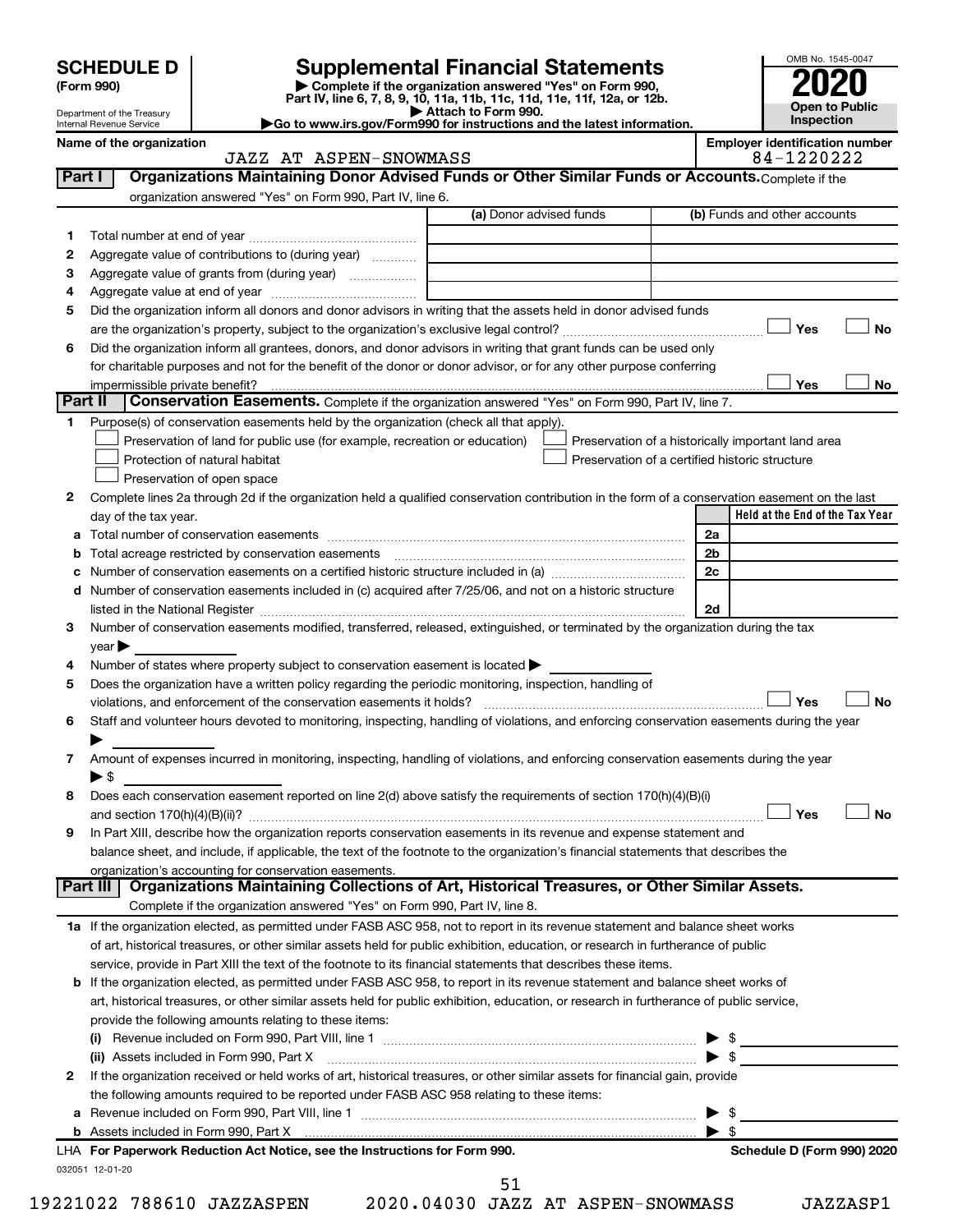|   | Schedule D (Form 990) 2020                                                                                                                                                                                                          | JAZZ AT ASPEN-SNOWMASS                  |                |                                                                                                                                                                                                                                |  |                                 | 84-1220222 Page 2                                                           |  |
|---|-------------------------------------------------------------------------------------------------------------------------------------------------------------------------------------------------------------------------------------|-----------------------------------------|----------------|--------------------------------------------------------------------------------------------------------------------------------------------------------------------------------------------------------------------------------|--|---------------------------------|-----------------------------------------------------------------------------|--|
|   | Part III  <br>Organizations Maintaining Collections of Art, Historical Treasures, or Other Similar Assets (continued)                                                                                                               |                                         |                |                                                                                                                                                                                                                                |  |                                 |                                                                             |  |
| 3 | Using the organization's acquisition, accession, and other records, check any of the following that make significant use of its                                                                                                     |                                         |                |                                                                                                                                                                                                                                |  |                                 |                                                                             |  |
|   | collection items (check all that apply):                                                                                                                                                                                            |                                         |                |                                                                                                                                                                                                                                |  |                                 |                                                                             |  |
| a | Public exhibition                                                                                                                                                                                                                   |                                         |                | Loan or exchange program                                                                                                                                                                                                       |  |                                 |                                                                             |  |
| b | Scholarly research                                                                                                                                                                                                                  |                                         |                | Other and the control of the control of the control of the control of the control of the control of the control of the control of the control of the control of the control of the control of the control of the control of th |  |                                 |                                                                             |  |
| с | Preservation for future generations                                                                                                                                                                                                 |                                         |                |                                                                                                                                                                                                                                |  |                                 |                                                                             |  |
| 4 | Provide a description of the organization's collections and explain how they further the organization's exempt purpose in Part XIII.                                                                                                |                                         |                |                                                                                                                                                                                                                                |  |                                 |                                                                             |  |
| 5 | During the year, did the organization solicit or receive donations of art, historical treasures, or other similar assets                                                                                                            |                                         |                |                                                                                                                                                                                                                                |  |                                 |                                                                             |  |
|   |                                                                                                                                                                                                                                     |                                         |                |                                                                                                                                                                                                                                |  |                                 | Yes<br>No                                                                   |  |
|   | Part IV<br><b>Escrow and Custodial Arrangements.</b> Complete if the organization answered "Yes" on Form 990, Part IV, line 9, or                                                                                                   |                                         |                |                                                                                                                                                                                                                                |  |                                 |                                                                             |  |
|   | reported an amount on Form 990, Part X, line 21.                                                                                                                                                                                    |                                         |                |                                                                                                                                                                                                                                |  |                                 |                                                                             |  |
|   | 1a Is the organization an agent, trustee, custodian or other intermediary for contributions or other assets not included                                                                                                            |                                         |                |                                                                                                                                                                                                                                |  |                                 |                                                                             |  |
|   | on Form 990, Part X? [11] matter contracts and contracts and contracts are contracted and contracts are contracted and contract of the set of the set of the set of the set of the set of the set of the set of the set of the      |                                         |                |                                                                                                                                                                                                                                |  |                                 | Yes<br>No                                                                   |  |
|   | b If "Yes," explain the arrangement in Part XIII and complete the following table:                                                                                                                                                  |                                         |                |                                                                                                                                                                                                                                |  |                                 |                                                                             |  |
|   |                                                                                                                                                                                                                                     |                                         |                |                                                                                                                                                                                                                                |  |                                 | Amount                                                                      |  |
|   | c Beginning balance <b>communications</b> and the contract of the contract of the contract of the contract of the contract of the contract of the contract of the contract of the contract of the contract of the contract of the c |                                         |                |                                                                                                                                                                                                                                |  | 1c                              |                                                                             |  |
|   | d Additions during the year manufactured and an account of a state of the state of an account of the state of                                                                                                                       |                                         |                |                                                                                                                                                                                                                                |  | 1d                              |                                                                             |  |
|   | e Distributions during the year measurement contained and all the control of the set of the set of the set of the set of the set of the set of the set of the set of the set of the set of the set of the set of the set of th      |                                         |                |                                                                                                                                                                                                                                |  | 1e                              |                                                                             |  |
|   |                                                                                                                                                                                                                                     |                                         |                |                                                                                                                                                                                                                                |  | 1f                              |                                                                             |  |
|   | 2a Did the organization include an amount on Form 990, Part X, line 21, for escrow or custodial account liability?                                                                                                                  |                                         |                |                                                                                                                                                                                                                                |  |                                 | Yes<br>No                                                                   |  |
|   | Endowment Funds. Complete if the organization answered "Yes" on Form 990, Part IV, line 10.<br><b>Part V</b>                                                                                                                        |                                         |                |                                                                                                                                                                                                                                |  |                                 |                                                                             |  |
|   |                                                                                                                                                                                                                                     |                                         |                |                                                                                                                                                                                                                                |  |                                 |                                                                             |  |
|   |                                                                                                                                                                                                                                     | (a) Current year                        | (b) Prior year |                                                                                                                                                                                                                                |  |                                 | (c) Two years back $\vert$ (d) Three years back $\vert$ (e) Four years back |  |
|   | 1a Beginning of year balance                                                                                                                                                                                                        |                                         |                |                                                                                                                                                                                                                                |  |                                 |                                                                             |  |
| b |                                                                                                                                                                                                                                     |                                         |                |                                                                                                                                                                                                                                |  |                                 |                                                                             |  |
|   | Net investment earnings, gains, and losses                                                                                                                                                                                          |                                         |                |                                                                                                                                                                                                                                |  |                                 |                                                                             |  |
|   | e Other expenditures for facilities                                                                                                                                                                                                 |                                         |                |                                                                                                                                                                                                                                |  |                                 |                                                                             |  |
|   |                                                                                                                                                                                                                                     |                                         |                |                                                                                                                                                                                                                                |  |                                 |                                                                             |  |
|   | f Administrative expenses                                                                                                                                                                                                           |                                         |                |                                                                                                                                                                                                                                |  |                                 |                                                                             |  |
| g |                                                                                                                                                                                                                                     |                                         |                |                                                                                                                                                                                                                                |  |                                 |                                                                             |  |
| 2 | Provide the estimated percentage of the current year end balance (line 1g, column (a)) held as:                                                                                                                                     |                                         |                |                                                                                                                                                                                                                                |  |                                 |                                                                             |  |
| а | Board designated or quasi-endowment                                                                                                                                                                                                 |                                         | %              |                                                                                                                                                                                                                                |  |                                 |                                                                             |  |
|   | <b>b</b> Permanent endowment $\blacktriangleright$                                                                                                                                                                                  | %                                       |                |                                                                                                                                                                                                                                |  |                                 |                                                                             |  |
|   | $\mathbf c$ Term endowment $\blacktriangleright$                                                                                                                                                                                    | %                                       |                |                                                                                                                                                                                                                                |  |                                 |                                                                             |  |
|   | The percentages on lines 2a, 2b, and 2c should equal 100%.                                                                                                                                                                          |                                         |                |                                                                                                                                                                                                                                |  |                                 |                                                                             |  |
|   | 3a Are there endowment funds not in the possession of the organization that are held and administered for the organization                                                                                                          |                                         |                |                                                                                                                                                                                                                                |  |                                 |                                                                             |  |
|   | by:                                                                                                                                                                                                                                 |                                         |                |                                                                                                                                                                                                                                |  |                                 | Yes<br>No                                                                   |  |
|   | (i)                                                                                                                                                                                                                                 |                                         |                |                                                                                                                                                                                                                                |  |                                 | 3a(i)                                                                       |  |
|   |                                                                                                                                                                                                                                     |                                         |                |                                                                                                                                                                                                                                |  |                                 | 3a(ii)                                                                      |  |
|   |                                                                                                                                                                                                                                     |                                         |                |                                                                                                                                                                                                                                |  |                                 | 3b                                                                          |  |
| 4 | Describe in Part XIII the intended uses of the organization's endowment funds.                                                                                                                                                      |                                         |                |                                                                                                                                                                                                                                |  |                                 |                                                                             |  |
|   | Land, Buildings, and Equipment.<br><b>Part VI</b>                                                                                                                                                                                   |                                         |                |                                                                                                                                                                                                                                |  |                                 |                                                                             |  |
|   | Complete if the organization answered "Yes" on Form 990, Part IV, line 11a. See Form 990, Part X, line 10.                                                                                                                          |                                         |                |                                                                                                                                                                                                                                |  |                                 |                                                                             |  |
|   | Description of property                                                                                                                                                                                                             | (a) Cost or other<br>basis (investment) |                | (b) Cost or other<br>basis (other)                                                                                                                                                                                             |  | (c) Accumulated<br>depreciation | (d) Book value                                                              |  |
|   |                                                                                                                                                                                                                                     |                                         |                |                                                                                                                                                                                                                                |  |                                 |                                                                             |  |
|   |                                                                                                                                                                                                                                     |                                         |                |                                                                                                                                                                                                                                |  |                                 |                                                                             |  |
|   |                                                                                                                                                                                                                                     |                                         |                | 95,911.                                                                                                                                                                                                                        |  | 49,432.                         | 46,479.                                                                     |  |
|   |                                                                                                                                                                                                                                     |                                         |                | 516,452.                                                                                                                                                                                                                       |  | 298,709.                        | 217,743.                                                                    |  |
|   |                                                                                                                                                                                                                                     |                                         |                |                                                                                                                                                                                                                                |  |                                 |                                                                             |  |
|   | Total. Add lines 1a through 1e. (Column (d) must equal Form 990, Part X, column (B), line 10c.)                                                                                                                                     |                                         |                |                                                                                                                                                                                                                                |  | ▶                               | 264, 222.                                                                   |  |
|   |                                                                                                                                                                                                                                     |                                         |                |                                                                                                                                                                                                                                |  |                                 |                                                                             |  |

**Schedule D (Form 990) 2020**

032052 12-01-20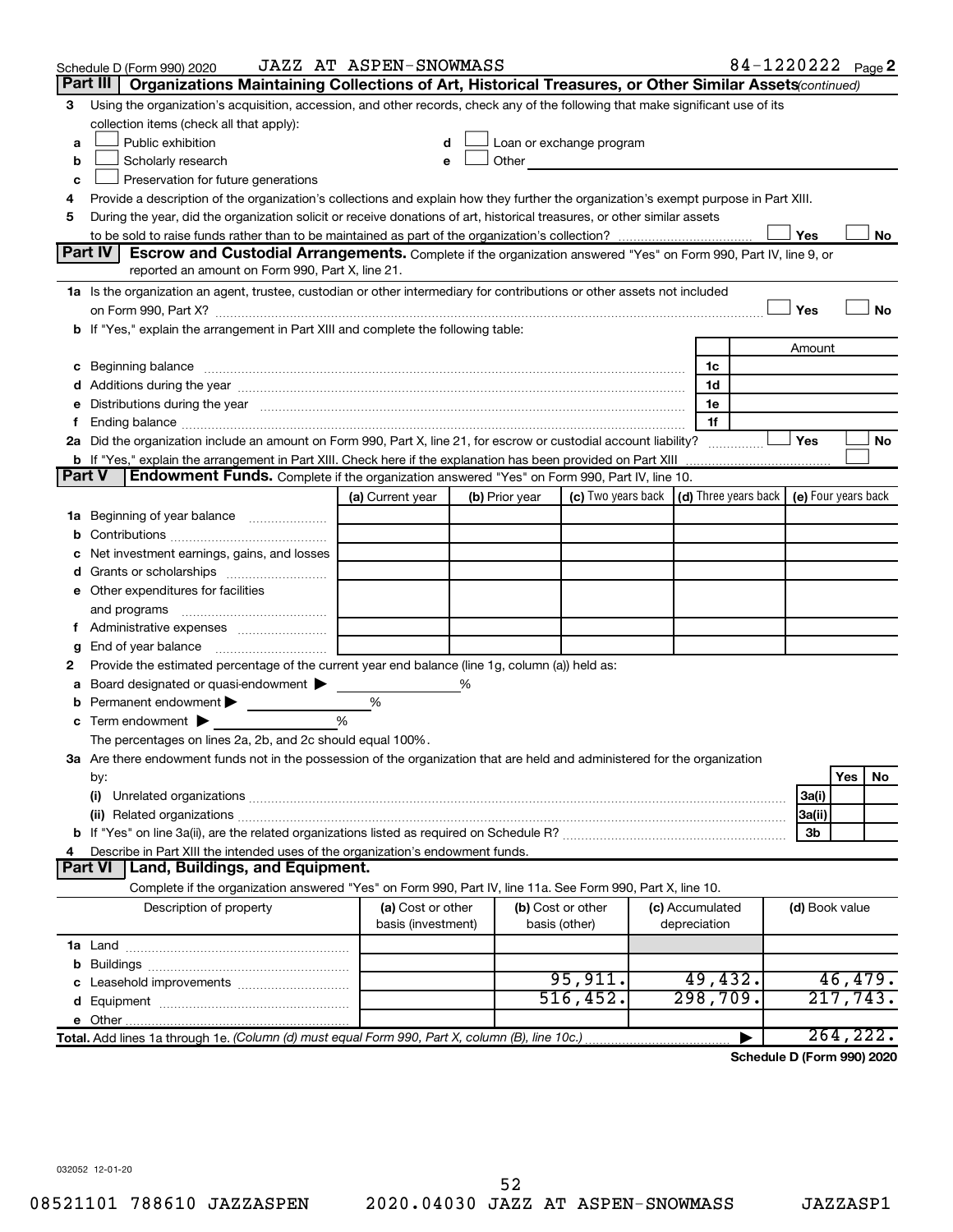| .                                                                                                          |                |                                                           |
|------------------------------------------------------------------------------------------------------------|----------------|-----------------------------------------------------------|
| Complete if the organization answered "Yes" on Form 990, Part IV, line 11b. See Form 990, Part X, line 12. |                |                                                           |
| (a) Description of security or category (including name of security)                                       | (b) Book value | (c) Method of valuation: Cost or end-of-year market value |
| (1) Financial derivatives                                                                                  |                |                                                           |
| (2) Closely held equity interests                                                                          |                |                                                           |
| (3) Other                                                                                                  |                |                                                           |
| (A)                                                                                                        |                |                                                           |
| (B)                                                                                                        |                |                                                           |
| (C)                                                                                                        |                |                                                           |
| (D)                                                                                                        |                |                                                           |
| (E)                                                                                                        |                |                                                           |
| (F)                                                                                                        |                |                                                           |
| (G)                                                                                                        |                |                                                           |
| (H)                                                                                                        |                |                                                           |
| <b>Total.</b> (Col. (b) must equal Form 990, Part X, col. (B) line 12.) $\blacktriangleright$              |                |                                                           |

#### **Part VIII Investments - Program Related.**

Complete if the organization answered "Yes" on Form 990, Part IV, line 11c. See Form 990, Part X, line 13.

| (a) Description of investment                                                           | (b) Book value | (c) Method of valuation: Cost or end-of-year market value |
|-----------------------------------------------------------------------------------------|----------------|-----------------------------------------------------------|
| (1)                                                                                     |                |                                                           |
| (2)                                                                                     |                |                                                           |
| (3)                                                                                     |                |                                                           |
| (4)                                                                                     |                |                                                           |
| (5)                                                                                     |                |                                                           |
| (6)                                                                                     |                |                                                           |
| (7)                                                                                     |                |                                                           |
| (8)                                                                                     |                |                                                           |
| (9)                                                                                     |                |                                                           |
| Total. (Col. (b) must equal Form 990, Part X, col. (B) line $13.$ $\blacktriangleright$ |                |                                                           |

#### **Part IX Other Assets.**

Complete if the organization answered "Yes" on Form 990, Part IV, line 11d. See Form 990, Part X, line 15.

| (a) Description                                                                                                   | (b) Book value         |
|-------------------------------------------------------------------------------------------------------------------|------------------------|
| SECURITY DEPOSITS<br>(1)                                                                                          | 254,503.               |
| BENEFICIAL INTEREST<br>e<br>AVCF<br>(2)                                                                           | 14,001.                |
| (3)                                                                                                               |                        |
| (4)                                                                                                               |                        |
| (5)                                                                                                               |                        |
| (6)                                                                                                               |                        |
| (7)                                                                                                               |                        |
| (8)                                                                                                               |                        |
| (9)                                                                                                               |                        |
|                                                                                                                   | $\overline{268,504}$ . |
| <b>Part X</b><br><b>Other Liabilities.</b>                                                                        |                        |
| Complete if the organization answered "Yes" on Form 990, Part IV, line 11e or 11f. See Form 990, Part X, line 25. |                        |

| 1.  | (a) Description of liability | (b) Book value |
|-----|------------------------------|----------------|
| (1, | Federal income taxes         |                |
| (2) |                              |                |
| (3) |                              |                |
| (4) |                              |                |
| (5) |                              |                |
| (6) |                              |                |
| (7) |                              |                |
| (8) |                              |                |
| (9) |                              |                |
|     |                              |                |

**2.** Liability for uncertain tax positions. In Part XIII, provide the text of the footnote to the organization's financial statements that reports the organization's liability for uncertain tax positions under FASB ASC 740. Check here if the text of the footnote has been provided in Part XIII ...  $\fbox{\bf X}$ 

**Schedule D (Form 990) 2020**

032053 12-01-20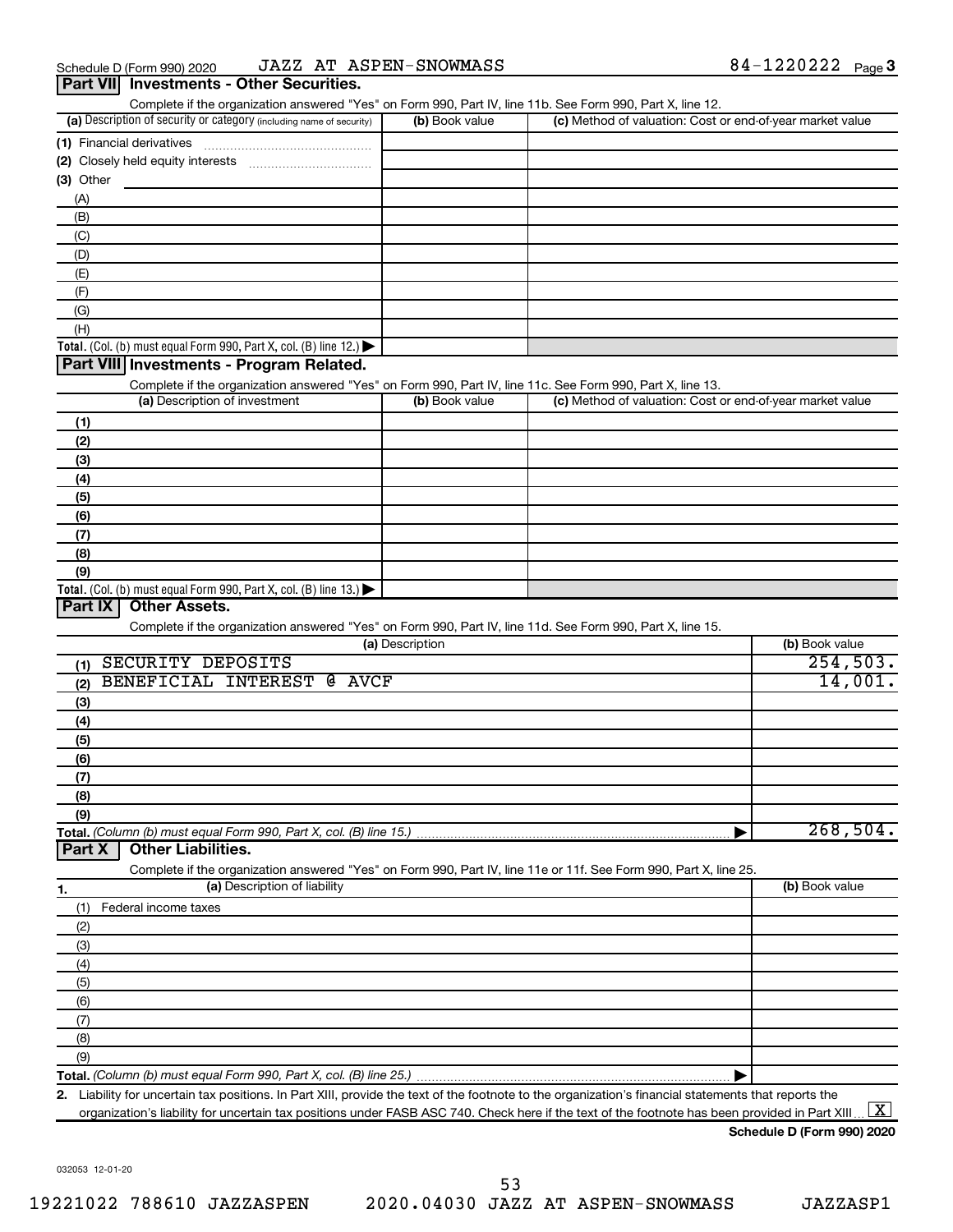|   | JAZZ AT ASPEN-SNOWMASS<br>Schedule D (Form 990) 2020                                                                                                                                                                                 |                |                | 84-1220222 Page 4 |
|---|--------------------------------------------------------------------------------------------------------------------------------------------------------------------------------------------------------------------------------------|----------------|----------------|-------------------|
|   | Reconciliation of Revenue per Audited Financial Statements With Revenue per Return.<br>Part $XI$                                                                                                                                     |                |                |                   |
|   | Complete if the organization answered "Yes" on Form 990, Part IV, line 12a.                                                                                                                                                          |                |                |                   |
| 1 | Total revenue, gains, and other support per audited financial statements [[[[[[[[[[[[[[[[[[[[[[[[[]]]]]]]]]]]                                                                                                                        |                | $\mathbf 1$    | 2,832,641.        |
| 2 | Amounts included on line 1 but not on Form 990, Part VIII, line 12:                                                                                                                                                                  |                |                |                   |
| a |                                                                                                                                                                                                                                      | 2a             |                |                   |
| b |                                                                                                                                                                                                                                      | 2 <sub>b</sub> |                |                   |
| с |                                                                                                                                                                                                                                      | 2 <sub>c</sub> |                |                   |
|   |                                                                                                                                                                                                                                      | 2d             |                |                   |
| е | Add lines 2a through 2d <b>Martin Martin Martin Martin Martin Martin Martin Martin Martin Martin Martin Martin Martin Martin Martin Martin Martin Martin Martin Martin Martin Martin Martin Martin Martin Martin Martin Martin M</b> |                | 2e             | υ.                |
| з |                                                                                                                                                                                                                                      |                | 3              | 2,832,641.        |
|   | Amounts included on Form 990, Part VIII, line 12, but not on line 1:                                                                                                                                                                 |                |                |                   |
| a |                                                                                                                                                                                                                                      | 4a             |                |                   |
| b |                                                                                                                                                                                                                                      | 4 <sub>b</sub> |                |                   |
|   | Add lines 4a and 4b                                                                                                                                                                                                                  |                | 4с             | 0.                |
| 5 |                                                                                                                                                                                                                                      |                | 5              | 2,832,641.        |
|   | Part XII Reconciliation of Expenses per Audited Financial Statements With Expenses per Return.                                                                                                                                       |                |                |                   |
|   | Complete if the organization answered "Yes" on Form 990, Part IV, line 12a.                                                                                                                                                          |                |                |                   |
| 1 |                                                                                                                                                                                                                                      |                | $\blacksquare$ | 2,139,791.        |
| 2 | Amounts included on line 1 but not on Form 990, Part IX, line 25:                                                                                                                                                                    |                |                |                   |
| a |                                                                                                                                                                                                                                      | 2a             |                |                   |
| b |                                                                                                                                                                                                                                      | 2 <sub>b</sub> |                |                   |
|   |                                                                                                                                                                                                                                      | 2c             |                |                   |
|   |                                                                                                                                                                                                                                      | 2d             |                |                   |
| e | Add lines 2a through 2d <b>contained a contained a contained a contained a</b> contained a contained a contained a contained a contained a contained a contained a contained a contained a contained a contained a contained a cont  |                | 2е             |                   |
| 3 |                                                                                                                                                                                                                                      |                | 3              | 2,139,791.        |
| 4 | Amounts included on Form 990, Part IX, line 25, but not on line 1:                                                                                                                                                                   |                |                |                   |
| a | Investment expenses not included on Form 990, Part VIII, line 7b [                                                                                                                                                                   | 4a             |                |                   |
| b |                                                                                                                                                                                                                                      | 4 <sub>h</sub> |                |                   |
|   | Add lines 4a and 4b                                                                                                                                                                                                                  |                | 4c             |                   |
|   |                                                                                                                                                                                                                                      |                | 5              | 2,139,791.        |
|   | Part XIII Supplemental Information.                                                                                                                                                                                                  |                |                |                   |

Provide the descriptions required for Part II, lines 3, 5, and 9; Part III, lines 1a and 4; Part IV, lines 1b and 2b; Part V, line 4; Part X, line 2; Part XI, lines 2d and 4b; and Part XII, lines 2d and 4b. Also complete this part to provide any additional information.

#### PART X, LINE 2:

| ON ACCOUNTING FOR UNCERTAINTY<br>THE ACCOUNTING<br>STANDARD<br>INCOME<br>ΤN<br>TAXES             |
|--------------------------------------------------------------------------------------------------|
| DETERMINATION OF<br>WHETHER TAX BENEFITS CLAIMED<br>ADDRESSES<br>THE<br>OR EXPECTED<br>TО        |
| ON A TAX RETURN SHOULD BE RECORDED IN THE FINANCIAL STATEMENTS.<br>BE CLAIMED                    |
| UNDER THAT GUIDANCE, THE ORGANIZATION MAY RECOGNIZE<br>THE<br>TAX<br>BENEFIT<br>FROM             |
| AN UNCERTAIN TAX POSITION ONLY IF IT IS MORE LIKELY THAN NOT<br>THAT<br>THE<br>TAX               |
| POSITION WILL BE SUSTAINED ON EXAMINATION BY TAXING AUTHORITIES BASED<br>ON                      |
| TECHNICAL MERITS OF THE POSITION. THE TAX-EXEMPT STATUS<br>OF THE<br>THE                         |
| ORGANIZATION AND VARIOUS POSITIONS RELATED TO THE POTENTIAL SOURCES OF                           |
| UNRELATED BUSINESS TAXABLE INCOME (UBIT). THE TAX BENEFITS RECOGNIZED<br>ΙN                      |
| THE FINANCIAL<br>STATEMENTS FROM SUCH A POSITION ARE MEASURED BASED<br>ON THE                    |
| THAT HAS A GREATER THAN 50 PERCENT LIKELIHOOD<br><b>LARGEST</b><br>BENEFIT<br><b>BEING</b><br>OF |
| Schedule D (Form 990) 2020<br>032054 12-01-20<br>54                                              |
| 19221022<br>2020.04030 JAZZ AT ASPEN-SNOWMASS<br>788610 JAZZASPEN<br>JAZZASP1                    |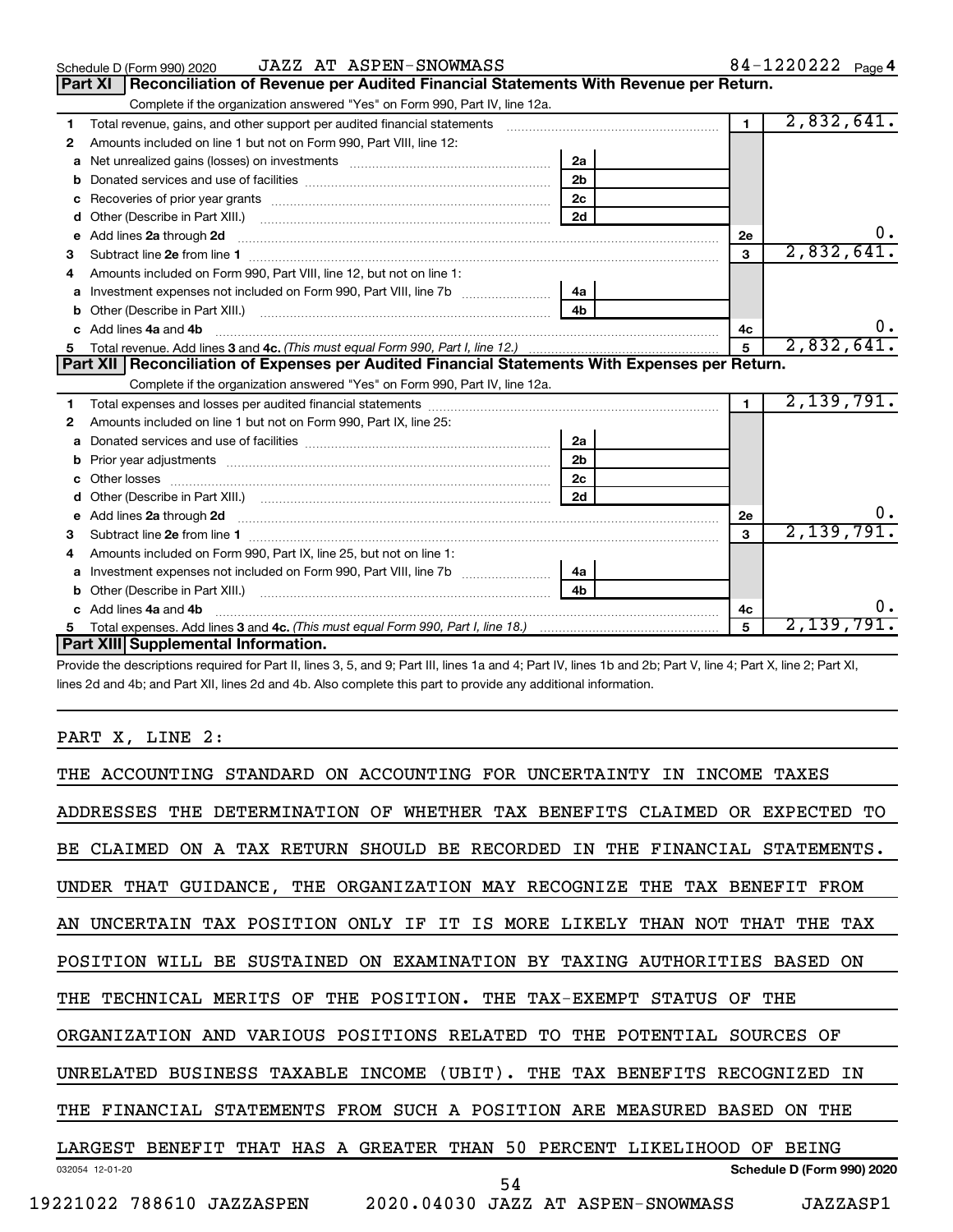*(continued)* **Part XIII Supplemental Information** 

REALIZED UPON ULTIMATE SETTLEMENT. THERE WERE NO UNRECOGNIZED TAX BENEFITS

IDENTIFIED OR RECORDED AS LIABILITIES FOR THE YEAR ENDED DECEMBER 31,

2020.

**Schedule D (Form 990) 2020**

032055 12-01-20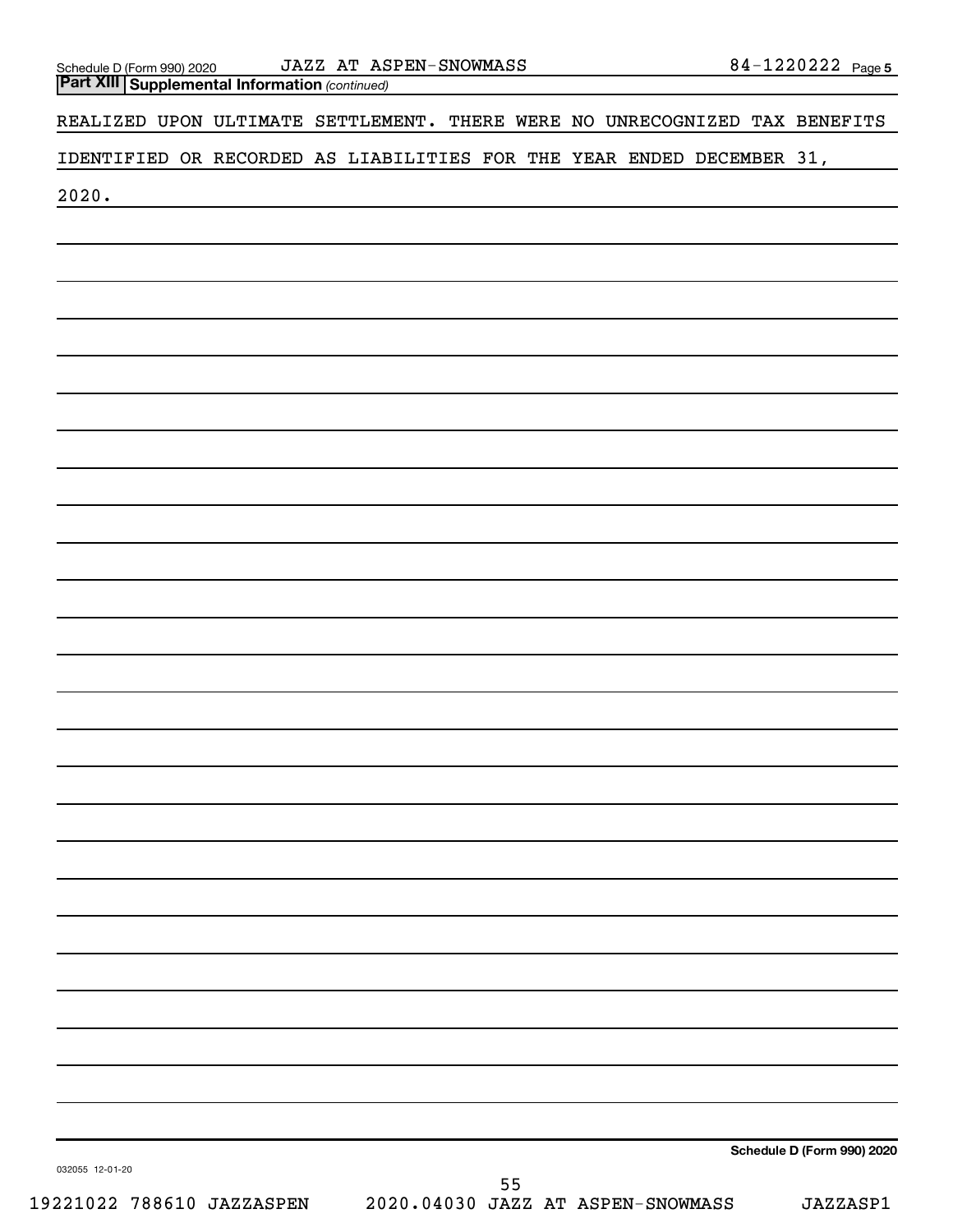| <b>SCHEDULE I</b><br>(Form 990)                                                                                                                                                                                                                                                                            |                                                     | <b>Grants and Other Assistance to Organizations,</b><br>Governments, and Individuals in the United States<br>Complete if the organization answered "Yes" on Form 990, Part IV, line 21 or 22. |                             |                                         |                                                                |                                          | OMB No. 1545-0047<br><b>Open to Public</b>          |
|------------------------------------------------------------------------------------------------------------------------------------------------------------------------------------------------------------------------------------------------------------------------------------------------------------|-----------------------------------------------------|-----------------------------------------------------------------------------------------------------------------------------------------------------------------------------------------------|-----------------------------|-----------------------------------------|----------------------------------------------------------------|------------------------------------------|-----------------------------------------------------|
| Attach to Form 990.<br>Department of the Treasury<br>Internal Revenue Service<br>Go to www.irs.gov/Form990 for the latest information.                                                                                                                                                                     |                                                     |                                                                                                                                                                                               |                             |                                         |                                                                |                                          |                                                     |
| Name of the organization                                                                                                                                                                                                                                                                                   | JAZZ AT ASPEN-SNOWMASS                              |                                                                                                                                                                                               |                             |                                         |                                                                |                                          | <b>Employer identification number</b><br>84-1220222 |
| Part I                                                                                                                                                                                                                                                                                                     | <b>General Information on Grants and Assistance</b> |                                                                                                                                                                                               |                             |                                         |                                                                |                                          |                                                     |
| Does the organization maintain records to substantiate the amount of the grants or assistance, the grantees' eligibility for the grants or assistance, and the selection<br>$\mathbf 1$<br>2 Describe in Part IV the organization's procedures for monitoring the use of grant funds in the United States. |                                                     |                                                                                                                                                                                               |                             |                                         |                                                                |                                          | $\boxed{\text{X}}$ Yes<br>l No                      |
| Part II<br>Grants and Other Assistance to Domestic Organizations and Domestic Governments. Complete if the organization answered "Yes" on Form 990, Part IV, line 21, for any                                                                                                                              |                                                     |                                                                                                                                                                                               |                             |                                         |                                                                |                                          |                                                     |
| recipient that received more than \$5,000. Part II can be duplicated if additional space is needed.<br>1 (a) Name and address of organization<br>or government                                                                                                                                             | $(b)$ EIN                                           | (c) IRC section<br>(if applicable)                                                                                                                                                            | (d) Amount of<br>cash grant | (e) Amount of<br>non-cash<br>assistance | (f) Method of<br>valuation (book,<br>FMV, appraisal,<br>other) | (g) Description of<br>noncash assistance | (h) Purpose of grant<br>or assistance               |
|                                                                                                                                                                                                                                                                                                            |                                                     |                                                                                                                                                                                               |                             |                                         |                                                                |                                          |                                                     |
| Enter total number of section 501(c)(3) and government organizations listed in the line 1 table<br>$\mathbf{2}$<br>3                                                                                                                                                                                       |                                                     |                                                                                                                                                                                               |                             |                                         |                                                                |                                          | ▶                                                   |

**For Paperwork Reduction Act Notice, see the Instructions for Form 990. Schedule I (Form 990) 2020** LHA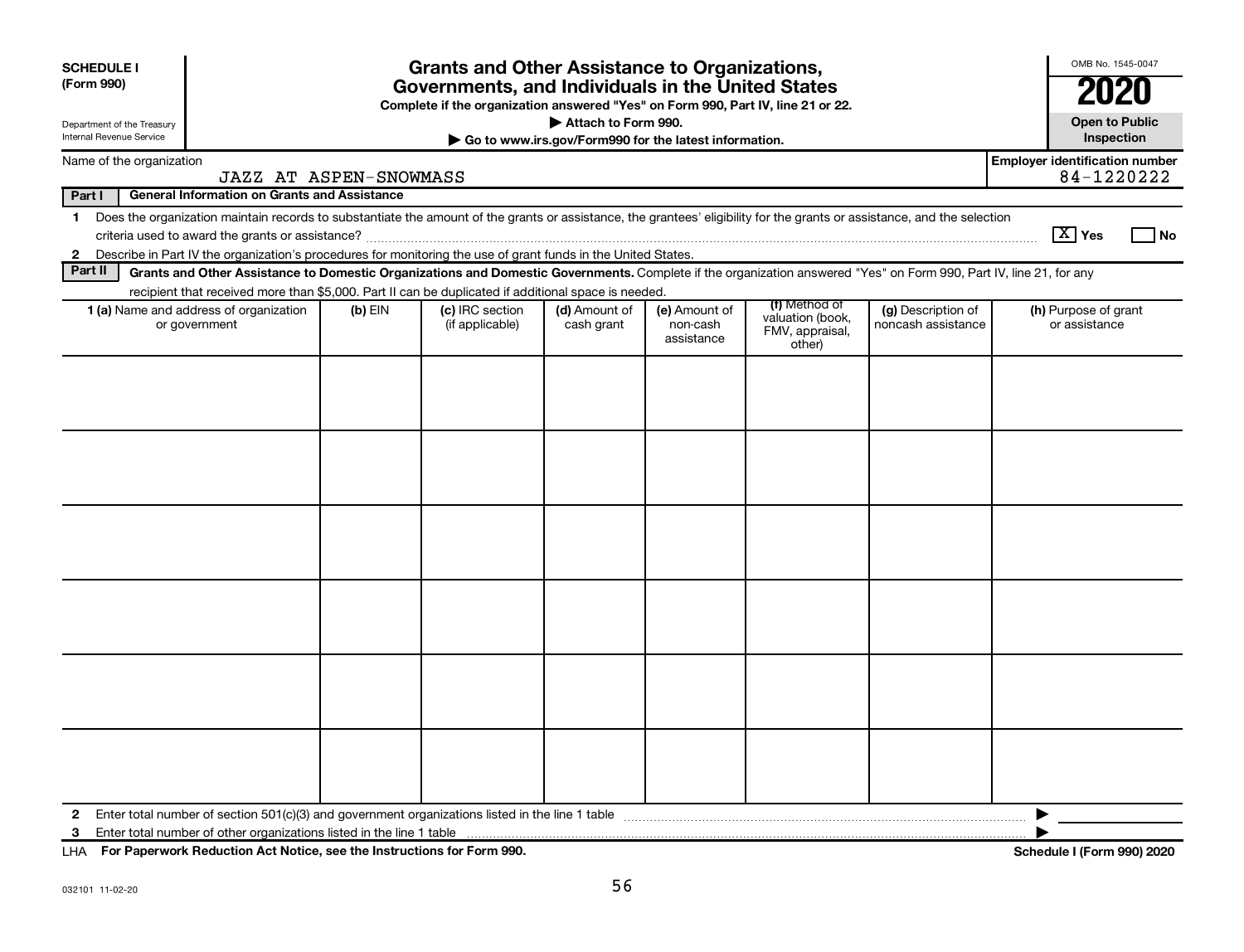57

Part III | Grants and Other Assistance to Domestic Individuals. Complete if the organization answered "Yes" on Form 990, Part IV, line 22. Part III can be duplicated if additional space is needed.

| (a) Type of grant or assistance     | (b) Number of<br>recipients | (c) Amount of<br>cash grant | (d) Amount of non-<br>cash assistance | (e) Method of valuation<br>(book, FMV, appraisal, other) | (f) Description of noncash assistance |
|-------------------------------------|-----------------------------|-----------------------------|---------------------------------------|----------------------------------------------------------|---------------------------------------|
|                                     |                             |                             |                                       |                                                          |                                       |
| TRAVEL, LODGING, MEALS, AND TUITION | 21                          | 99,006.                     | $\mathbf{0}$ .                        |                                                          |                                       |
|                                     |                             |                             |                                       |                                                          |                                       |
| INSTRUMENT REPAIRS AND DONATIONS    | 10                          | 14,656.                     | $\mathsf{0}$ .                        |                                                          |                                       |
|                                     |                             |                             |                                       |                                                          |                                       |
|                                     |                             |                             |                                       |                                                          |                                       |
|                                     |                             |                             |                                       |                                                          |                                       |
|                                     |                             |                             |                                       |                                                          |                                       |
|                                     |                             |                             |                                       |                                                          |                                       |
|                                     |                             |                             |                                       |                                                          |                                       |
| - - - - -                           |                             |                             |                                       |                                                          |                                       |

Part IV | Supplemental Information. Provide the information required in Part I, line 2; Part III, column (b); and any other additional information.

PART I, LINE 2:

JAS PAYS ALL EXPENSES DIRECTLY ON BEHALF OF THE INDIVIDUALS.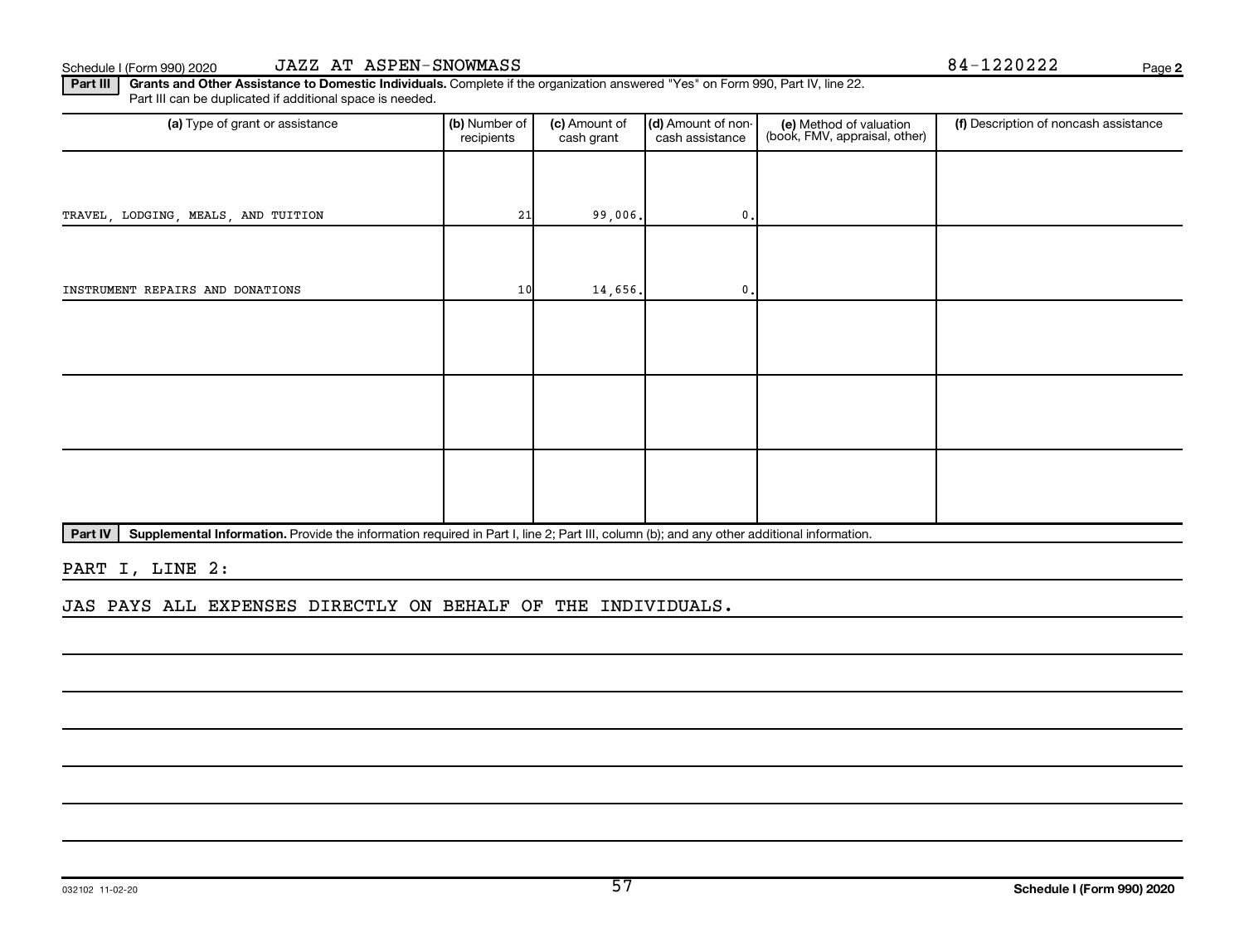| <b>Compensation Information</b><br><b>SCHEDULE J</b><br>(Form 990)<br>For certain Officers, Directors, Trustees, Key Employees, and Highest<br>2020<br><b>Compensated Employees</b><br>Complete if the organization answered "Yes" on Form 990, Part IV, line 23.<br><b>Open to Public</b><br>Attach to Form 990.<br>Department of the Treasury<br>Inspection<br>Go to www.irs.gov/Form990 for instructions and the latest information.<br>Internal Revenue Service<br><b>Employer identification number</b><br>Name of the organization<br>84-1220222<br><b>JAZZ AT ASPEN-SNOWMASS</b><br><b>Questions Regarding Compensation</b><br>Part I<br><b>Yes</b><br>No<br>Check the appropriate box(es) if the organization provided any of the following to or for a person listed on Form 990,<br>Part VII, Section A, line 1a. Complete Part III to provide any relevant information regarding these items.<br>First-class or charter travel<br>Housing allowance or residence for personal use<br>Travel for companions<br>Payments for business use of personal residence<br>Health or social club dues or initiation fees<br>Tax indemnification and gross-up payments<br>Discretionary spending account<br>Personal services (such as maid, chauffeur, chef)<br><b>b</b> If any of the boxes on line 1a are checked, did the organization follow a written policy regarding payment or<br>1b<br>Did the organization require substantiation prior to reimbursing or allowing expenses incurred by all directors,<br>2<br>х<br>$\mathbf{2}$<br>Indicate which, if any, of the following the organization used to establish the compensation of the organization's<br>з<br>CEO/Executive Director. Check all that apply. Do not check any boxes for methods used by a related organization to<br>establish compensation of the CEO/Executive Director, but explain in Part III.<br>$ \mathbf{X} $ Compensation committee<br>Written employment contract<br>Compensation survey or study<br>Independent compensation consultant |  |
|-------------------------------------------------------------------------------------------------------------------------------------------------------------------------------------------------------------------------------------------------------------------------------------------------------------------------------------------------------------------------------------------------------------------------------------------------------------------------------------------------------------------------------------------------------------------------------------------------------------------------------------------------------------------------------------------------------------------------------------------------------------------------------------------------------------------------------------------------------------------------------------------------------------------------------------------------------------------------------------------------------------------------------------------------------------------------------------------------------------------------------------------------------------------------------------------------------------------------------------------------------------------------------------------------------------------------------------------------------------------------------------------------------------------------------------------------------------------------------------------------------------------------------------------------------------------------------------------------------------------------------------------------------------------------------------------------------------------------------------------------------------------------------------------------------------------------------------------------------------------------------------------------------------------------------------------------------------------------------------------------------------------------------|--|
|                                                                                                                                                                                                                                                                                                                                                                                                                                                                                                                                                                                                                                                                                                                                                                                                                                                                                                                                                                                                                                                                                                                                                                                                                                                                                                                                                                                                                                                                                                                                                                                                                                                                                                                                                                                                                                                                                                                                                                                                                               |  |
|                                                                                                                                                                                                                                                                                                                                                                                                                                                                                                                                                                                                                                                                                                                                                                                                                                                                                                                                                                                                                                                                                                                                                                                                                                                                                                                                                                                                                                                                                                                                                                                                                                                                                                                                                                                                                                                                                                                                                                                                                               |  |
|                                                                                                                                                                                                                                                                                                                                                                                                                                                                                                                                                                                                                                                                                                                                                                                                                                                                                                                                                                                                                                                                                                                                                                                                                                                                                                                                                                                                                                                                                                                                                                                                                                                                                                                                                                                                                                                                                                                                                                                                                               |  |
|                                                                                                                                                                                                                                                                                                                                                                                                                                                                                                                                                                                                                                                                                                                                                                                                                                                                                                                                                                                                                                                                                                                                                                                                                                                                                                                                                                                                                                                                                                                                                                                                                                                                                                                                                                                                                                                                                                                                                                                                                               |  |
|                                                                                                                                                                                                                                                                                                                                                                                                                                                                                                                                                                                                                                                                                                                                                                                                                                                                                                                                                                                                                                                                                                                                                                                                                                                                                                                                                                                                                                                                                                                                                                                                                                                                                                                                                                                                                                                                                                                                                                                                                               |  |
|                                                                                                                                                                                                                                                                                                                                                                                                                                                                                                                                                                                                                                                                                                                                                                                                                                                                                                                                                                                                                                                                                                                                                                                                                                                                                                                                                                                                                                                                                                                                                                                                                                                                                                                                                                                                                                                                                                                                                                                                                               |  |
|                                                                                                                                                                                                                                                                                                                                                                                                                                                                                                                                                                                                                                                                                                                                                                                                                                                                                                                                                                                                                                                                                                                                                                                                                                                                                                                                                                                                                                                                                                                                                                                                                                                                                                                                                                                                                                                                                                                                                                                                                               |  |
|                                                                                                                                                                                                                                                                                                                                                                                                                                                                                                                                                                                                                                                                                                                                                                                                                                                                                                                                                                                                                                                                                                                                                                                                                                                                                                                                                                                                                                                                                                                                                                                                                                                                                                                                                                                                                                                                                                                                                                                                                               |  |
|                                                                                                                                                                                                                                                                                                                                                                                                                                                                                                                                                                                                                                                                                                                                                                                                                                                                                                                                                                                                                                                                                                                                                                                                                                                                                                                                                                                                                                                                                                                                                                                                                                                                                                                                                                                                                                                                                                                                                                                                                               |  |
|                                                                                                                                                                                                                                                                                                                                                                                                                                                                                                                                                                                                                                                                                                                                                                                                                                                                                                                                                                                                                                                                                                                                                                                                                                                                                                                                                                                                                                                                                                                                                                                                                                                                                                                                                                                                                                                                                                                                                                                                                               |  |
|                                                                                                                                                                                                                                                                                                                                                                                                                                                                                                                                                                                                                                                                                                                                                                                                                                                                                                                                                                                                                                                                                                                                                                                                                                                                                                                                                                                                                                                                                                                                                                                                                                                                                                                                                                                                                                                                                                                                                                                                                               |  |
|                                                                                                                                                                                                                                                                                                                                                                                                                                                                                                                                                                                                                                                                                                                                                                                                                                                                                                                                                                                                                                                                                                                                                                                                                                                                                                                                                                                                                                                                                                                                                                                                                                                                                                                                                                                                                                                                                                                                                                                                                               |  |
|                                                                                                                                                                                                                                                                                                                                                                                                                                                                                                                                                                                                                                                                                                                                                                                                                                                                                                                                                                                                                                                                                                                                                                                                                                                                                                                                                                                                                                                                                                                                                                                                                                                                                                                                                                                                                                                                                                                                                                                                                               |  |
|                                                                                                                                                                                                                                                                                                                                                                                                                                                                                                                                                                                                                                                                                                                                                                                                                                                                                                                                                                                                                                                                                                                                                                                                                                                                                                                                                                                                                                                                                                                                                                                                                                                                                                                                                                                                                                                                                                                                                                                                                               |  |
|                                                                                                                                                                                                                                                                                                                                                                                                                                                                                                                                                                                                                                                                                                                                                                                                                                                                                                                                                                                                                                                                                                                                                                                                                                                                                                                                                                                                                                                                                                                                                                                                                                                                                                                                                                                                                                                                                                                                                                                                                               |  |
|                                                                                                                                                                                                                                                                                                                                                                                                                                                                                                                                                                                                                                                                                                                                                                                                                                                                                                                                                                                                                                                                                                                                                                                                                                                                                                                                                                                                                                                                                                                                                                                                                                                                                                                                                                                                                                                                                                                                                                                                                               |  |
|                                                                                                                                                                                                                                                                                                                                                                                                                                                                                                                                                                                                                                                                                                                                                                                                                                                                                                                                                                                                                                                                                                                                                                                                                                                                                                                                                                                                                                                                                                                                                                                                                                                                                                                                                                                                                                                                                                                                                                                                                               |  |
|                                                                                                                                                                                                                                                                                                                                                                                                                                                                                                                                                                                                                                                                                                                                                                                                                                                                                                                                                                                                                                                                                                                                                                                                                                                                                                                                                                                                                                                                                                                                                                                                                                                                                                                                                                                                                                                                                                                                                                                                                               |  |
|                                                                                                                                                                                                                                                                                                                                                                                                                                                                                                                                                                                                                                                                                                                                                                                                                                                                                                                                                                                                                                                                                                                                                                                                                                                                                                                                                                                                                                                                                                                                                                                                                                                                                                                                                                                                                                                                                                                                                                                                                               |  |
|                                                                                                                                                                                                                                                                                                                                                                                                                                                                                                                                                                                                                                                                                                                                                                                                                                                                                                                                                                                                                                                                                                                                                                                                                                                                                                                                                                                                                                                                                                                                                                                                                                                                                                                                                                                                                                                                                                                                                                                                                               |  |
|                                                                                                                                                                                                                                                                                                                                                                                                                                                                                                                                                                                                                                                                                                                                                                                                                                                                                                                                                                                                                                                                                                                                                                                                                                                                                                                                                                                                                                                                                                                                                                                                                                                                                                                                                                                                                                                                                                                                                                                                                               |  |
|                                                                                                                                                                                                                                                                                                                                                                                                                                                                                                                                                                                                                                                                                                                                                                                                                                                                                                                                                                                                                                                                                                                                                                                                                                                                                                                                                                                                                                                                                                                                                                                                                                                                                                                                                                                                                                                                                                                                                                                                                               |  |
|                                                                                                                                                                                                                                                                                                                                                                                                                                                                                                                                                                                                                                                                                                                                                                                                                                                                                                                                                                                                                                                                                                                                                                                                                                                                                                                                                                                                                                                                                                                                                                                                                                                                                                                                                                                                                                                                                                                                                                                                                               |  |
|                                                                                                                                                                                                                                                                                                                                                                                                                                                                                                                                                                                                                                                                                                                                                                                                                                                                                                                                                                                                                                                                                                                                                                                                                                                                                                                                                                                                                                                                                                                                                                                                                                                                                                                                                                                                                                                                                                                                                                                                                               |  |
|                                                                                                                                                                                                                                                                                                                                                                                                                                                                                                                                                                                                                                                                                                                                                                                                                                                                                                                                                                                                                                                                                                                                                                                                                                                                                                                                                                                                                                                                                                                                                                                                                                                                                                                                                                                                                                                                                                                                                                                                                               |  |
| $\mathbf{X}$ Approval by the board or compensation committee<br>Form 990 of other organizations                                                                                                                                                                                                                                                                                                                                                                                                                                                                                                                                                                                                                                                                                                                                                                                                                                                                                                                                                                                                                                                                                                                                                                                                                                                                                                                                                                                                                                                                                                                                                                                                                                                                                                                                                                                                                                                                                                                               |  |
|                                                                                                                                                                                                                                                                                                                                                                                                                                                                                                                                                                                                                                                                                                                                                                                                                                                                                                                                                                                                                                                                                                                                                                                                                                                                                                                                                                                                                                                                                                                                                                                                                                                                                                                                                                                                                                                                                                                                                                                                                               |  |
| During the year, did any person listed on Form 990, Part VII, Section A, line 1a, with respect to the filing<br>4                                                                                                                                                                                                                                                                                                                                                                                                                                                                                                                                                                                                                                                                                                                                                                                                                                                                                                                                                                                                                                                                                                                                                                                                                                                                                                                                                                                                                                                                                                                                                                                                                                                                                                                                                                                                                                                                                                             |  |
| organization or a related organization:                                                                                                                                                                                                                                                                                                                                                                                                                                                                                                                                                                                                                                                                                                                                                                                                                                                                                                                                                                                                                                                                                                                                                                                                                                                                                                                                                                                                                                                                                                                                                                                                                                                                                                                                                                                                                                                                                                                                                                                       |  |
| х<br>Receive a severance payment or change-of-control payment?<br>4a<br>а                                                                                                                                                                                                                                                                                                                                                                                                                                                                                                                                                                                                                                                                                                                                                                                                                                                                                                                                                                                                                                                                                                                                                                                                                                                                                                                                                                                                                                                                                                                                                                                                                                                                                                                                                                                                                                                                                                                                                     |  |
| $\overline{\mathbf{X}}$<br>4b<br>b                                                                                                                                                                                                                                                                                                                                                                                                                                                                                                                                                                                                                                                                                                                                                                                                                                                                                                                                                                                                                                                                                                                                                                                                                                                                                                                                                                                                                                                                                                                                                                                                                                                                                                                                                                                                                                                                                                                                                                                            |  |
| X<br>4c<br>c                                                                                                                                                                                                                                                                                                                                                                                                                                                                                                                                                                                                                                                                                                                                                                                                                                                                                                                                                                                                                                                                                                                                                                                                                                                                                                                                                                                                                                                                                                                                                                                                                                                                                                                                                                                                                                                                                                                                                                                                                  |  |
| If "Yes" to any of lines 4a-c, list the persons and provide the applicable amounts for each item in Part III.                                                                                                                                                                                                                                                                                                                                                                                                                                                                                                                                                                                                                                                                                                                                                                                                                                                                                                                                                                                                                                                                                                                                                                                                                                                                                                                                                                                                                                                                                                                                                                                                                                                                                                                                                                                                                                                                                                                 |  |
|                                                                                                                                                                                                                                                                                                                                                                                                                                                                                                                                                                                                                                                                                                                                                                                                                                                                                                                                                                                                                                                                                                                                                                                                                                                                                                                                                                                                                                                                                                                                                                                                                                                                                                                                                                                                                                                                                                                                                                                                                               |  |
| Only section 501(c)(3), 501(c)(4), and 501(c)(29) organizations must complete lines 5-9.                                                                                                                                                                                                                                                                                                                                                                                                                                                                                                                                                                                                                                                                                                                                                                                                                                                                                                                                                                                                                                                                                                                                                                                                                                                                                                                                                                                                                                                                                                                                                                                                                                                                                                                                                                                                                                                                                                                                      |  |
| For persons listed on Form 990, Part VII, Section A, line 1a, did the organization pay or accrue any compensation<br>5                                                                                                                                                                                                                                                                                                                                                                                                                                                                                                                                                                                                                                                                                                                                                                                                                                                                                                                                                                                                                                                                                                                                                                                                                                                                                                                                                                                                                                                                                                                                                                                                                                                                                                                                                                                                                                                                                                        |  |
| contingent on the revenues of:                                                                                                                                                                                                                                                                                                                                                                                                                                                                                                                                                                                                                                                                                                                                                                                                                                                                                                                                                                                                                                                                                                                                                                                                                                                                                                                                                                                                                                                                                                                                                                                                                                                                                                                                                                                                                                                                                                                                                                                                |  |
| x<br>5a<br>a<br>X                                                                                                                                                                                                                                                                                                                                                                                                                                                                                                                                                                                                                                                                                                                                                                                                                                                                                                                                                                                                                                                                                                                                                                                                                                                                                                                                                                                                                                                                                                                                                                                                                                                                                                                                                                                                                                                                                                                                                                                                             |  |
| 5b                                                                                                                                                                                                                                                                                                                                                                                                                                                                                                                                                                                                                                                                                                                                                                                                                                                                                                                                                                                                                                                                                                                                                                                                                                                                                                                                                                                                                                                                                                                                                                                                                                                                                                                                                                                                                                                                                                                                                                                                                            |  |
| If "Yes" on line 5a or 5b, describe in Part III.                                                                                                                                                                                                                                                                                                                                                                                                                                                                                                                                                                                                                                                                                                                                                                                                                                                                                                                                                                                                                                                                                                                                                                                                                                                                                                                                                                                                                                                                                                                                                                                                                                                                                                                                                                                                                                                                                                                                                                              |  |
| 6 For persons listed on Form 990, Part VII, Section A, line 1a, did the organization pay or accrue any compensation                                                                                                                                                                                                                                                                                                                                                                                                                                                                                                                                                                                                                                                                                                                                                                                                                                                                                                                                                                                                                                                                                                                                                                                                                                                                                                                                                                                                                                                                                                                                                                                                                                                                                                                                                                                                                                                                                                           |  |
| contingent on the net earnings of:                                                                                                                                                                                                                                                                                                                                                                                                                                                                                                                                                                                                                                                                                                                                                                                                                                                                                                                                                                                                                                                                                                                                                                                                                                                                                                                                                                                                                                                                                                                                                                                                                                                                                                                                                                                                                                                                                                                                                                                            |  |
| x<br>6a<br>a<br>X                                                                                                                                                                                                                                                                                                                                                                                                                                                                                                                                                                                                                                                                                                                                                                                                                                                                                                                                                                                                                                                                                                                                                                                                                                                                                                                                                                                                                                                                                                                                                                                                                                                                                                                                                                                                                                                                                                                                                                                                             |  |
| 6b                                                                                                                                                                                                                                                                                                                                                                                                                                                                                                                                                                                                                                                                                                                                                                                                                                                                                                                                                                                                                                                                                                                                                                                                                                                                                                                                                                                                                                                                                                                                                                                                                                                                                                                                                                                                                                                                                                                                                                                                                            |  |
| If "Yes" on line 6a or 6b, describe in Part III.                                                                                                                                                                                                                                                                                                                                                                                                                                                                                                                                                                                                                                                                                                                                                                                                                                                                                                                                                                                                                                                                                                                                                                                                                                                                                                                                                                                                                                                                                                                                                                                                                                                                                                                                                                                                                                                                                                                                                                              |  |
| 7 For persons listed on Form 990, Part VII, Section A, line 1a, did the organization provide any nonfixed payments<br>x                                                                                                                                                                                                                                                                                                                                                                                                                                                                                                                                                                                                                                                                                                                                                                                                                                                                                                                                                                                                                                                                                                                                                                                                                                                                                                                                                                                                                                                                                                                                                                                                                                                                                                                                                                                                                                                                                                       |  |
| 7                                                                                                                                                                                                                                                                                                                                                                                                                                                                                                                                                                                                                                                                                                                                                                                                                                                                                                                                                                                                                                                                                                                                                                                                                                                                                                                                                                                                                                                                                                                                                                                                                                                                                                                                                                                                                                                                                                                                                                                                                             |  |
| Were any amounts reported on Form 990, Part VII, paid or accrued pursuant to a contract that was subject to the<br>8<br>x                                                                                                                                                                                                                                                                                                                                                                                                                                                                                                                                                                                                                                                                                                                                                                                                                                                                                                                                                                                                                                                                                                                                                                                                                                                                                                                                                                                                                                                                                                                                                                                                                                                                                                                                                                                                                                                                                                     |  |
| 8                                                                                                                                                                                                                                                                                                                                                                                                                                                                                                                                                                                                                                                                                                                                                                                                                                                                                                                                                                                                                                                                                                                                                                                                                                                                                                                                                                                                                                                                                                                                                                                                                                                                                                                                                                                                                                                                                                                                                                                                                             |  |
| If "Yes" on line 8, did the organization also follow the rebuttable presumption procedure described in<br>9<br>9                                                                                                                                                                                                                                                                                                                                                                                                                                                                                                                                                                                                                                                                                                                                                                                                                                                                                                                                                                                                                                                                                                                                                                                                                                                                                                                                                                                                                                                                                                                                                                                                                                                                                                                                                                                                                                                                                                              |  |
| LHA For Paperwork Reduction Act Notice, see the Instructions for Form 990.<br>Schedule J (Form 990) 2020                                                                                                                                                                                                                                                                                                                                                                                                                                                                                                                                                                                                                                                                                                                                                                                                                                                                                                                                                                                                                                                                                                                                                                                                                                                                                                                                                                                                                                                                                                                                                                                                                                                                                                                                                                                                                                                                                                                      |  |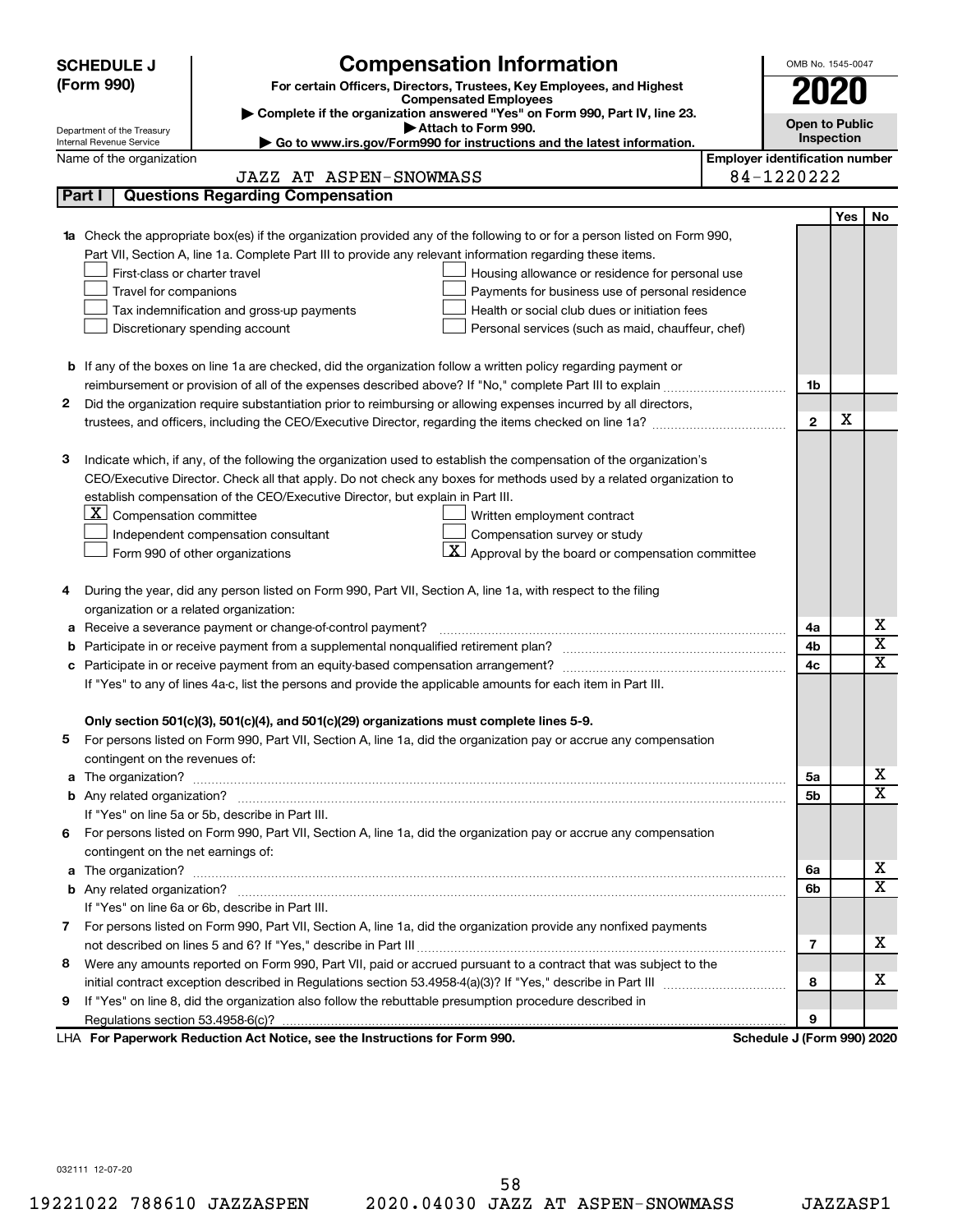Do not list any individuals that aren't listed on Form 990, Part VII.

| (A) Name and Title           |             |                          | (B) Breakdown of W-2 and/or 1099-MISC compensation |                                           | (C) Retirement and<br>other deferred | (D) Nontaxable<br>benefits | (E) Total of columns<br>$(B)(i)-(D)$ | (F) Compensation<br>in column (B)         |
|------------------------------|-------------|--------------------------|----------------------------------------------------|-------------------------------------------|--------------------------------------|----------------------------|--------------------------------------|-------------------------------------------|
|                              |             | (i) Base<br>compensation | (ii) Bonus &<br>incentive<br>compensation          | (iii) Other<br>reportable<br>compensation | compensation                         |                            |                                      | reported as deferred<br>on prior Form 990 |
| <b>JAMES HOROWITZ</b><br>(1) | (i)         | 255,000.                 | $\overline{0}$ .                                   | $\overline{0}$ .                          | $\overline{0}$ .                     | $\overline{0}$ .           | 255,000.                             | $\overline{\mathbf{0}}$ .                 |
| PRESIDENT & CEO              | (ii)        | $\overline{0}$ .         | $\overline{0}$ .                                   | $\overline{0}$ .                          | $\overline{0}$ .                     | $\overline{0}$ .           | $\overline{0}$ .                     | $\overline{0}$ .                          |
|                              | (i)         |                          |                                                    |                                           |                                      |                            |                                      |                                           |
|                              | (ii)        |                          |                                                    |                                           |                                      |                            |                                      |                                           |
|                              | (i)         |                          |                                                    |                                           |                                      |                            |                                      |                                           |
|                              | (ii)        |                          |                                                    |                                           |                                      |                            |                                      |                                           |
|                              | (i)         |                          |                                                    |                                           |                                      |                            |                                      |                                           |
|                              | (ii)        |                          |                                                    |                                           |                                      |                            |                                      |                                           |
|                              | $(\sf{i})$  |                          |                                                    |                                           |                                      |                            |                                      |                                           |
|                              | (ii)        |                          |                                                    |                                           |                                      |                            |                                      |                                           |
|                              | $(\sf{i})$  |                          |                                                    |                                           |                                      |                            |                                      |                                           |
|                              | (ii)        |                          |                                                    |                                           |                                      |                            |                                      |                                           |
|                              | (i)         |                          |                                                    |                                           |                                      |                            |                                      |                                           |
|                              | (ii)        |                          |                                                    |                                           |                                      |                            |                                      |                                           |
|                              | $(\sf{i})$  |                          |                                                    |                                           |                                      |                            |                                      |                                           |
|                              | (ii)        |                          |                                                    |                                           |                                      |                            |                                      |                                           |
|                              | (i)         |                          |                                                    |                                           |                                      |                            |                                      |                                           |
|                              | (ii)        |                          |                                                    |                                           |                                      |                            |                                      |                                           |
|                              | (i)         |                          |                                                    |                                           |                                      |                            |                                      |                                           |
|                              | (ii)        |                          |                                                    |                                           |                                      |                            |                                      |                                           |
|                              | (i)         |                          |                                                    |                                           |                                      |                            |                                      |                                           |
|                              | (ii)        |                          |                                                    |                                           |                                      |                            |                                      |                                           |
|                              | (i)         |                          |                                                    |                                           |                                      |                            |                                      |                                           |
|                              | (ii)        |                          |                                                    |                                           |                                      |                            |                                      |                                           |
|                              | (i)         |                          |                                                    |                                           |                                      |                            |                                      |                                           |
|                              | <u>(ii)</u> |                          |                                                    |                                           |                                      |                            |                                      |                                           |
|                              | (i)         |                          |                                                    |                                           |                                      |                            |                                      |                                           |
|                              | (ii)        |                          |                                                    |                                           |                                      |                            |                                      |                                           |
|                              | (i)         |                          |                                                    |                                           |                                      |                            |                                      |                                           |
|                              | (ii)        |                          |                                                    |                                           |                                      |                            |                                      |                                           |
|                              | (i)         |                          |                                                    |                                           |                                      |                            |                                      |                                           |
|                              | (ii)        |                          |                                                    |                                           |                                      |                            |                                      |                                           |

Part II | Officers, Directors, Trustees, Key Employees, and Highest Compensated Employees. Use duplicate copies if additional space is needed.

Note: The sum of columns (B)(i)-(iii) for each listed individual must equal the total amount of Form 990, Part VII, Section A, line 1a, applicable column (D) and (E) amounts for that individual.

For each individual whose compensation must be reported on Schedule J, report compensation from the organization on row (i) and from related organizations, described in the instructions, on row (ii).

**Schedule J (Form 990) 2020**

Schedule J (Form 990) 2020 Page JAZZ AT ASPEN-SNOWMASS 84-1220222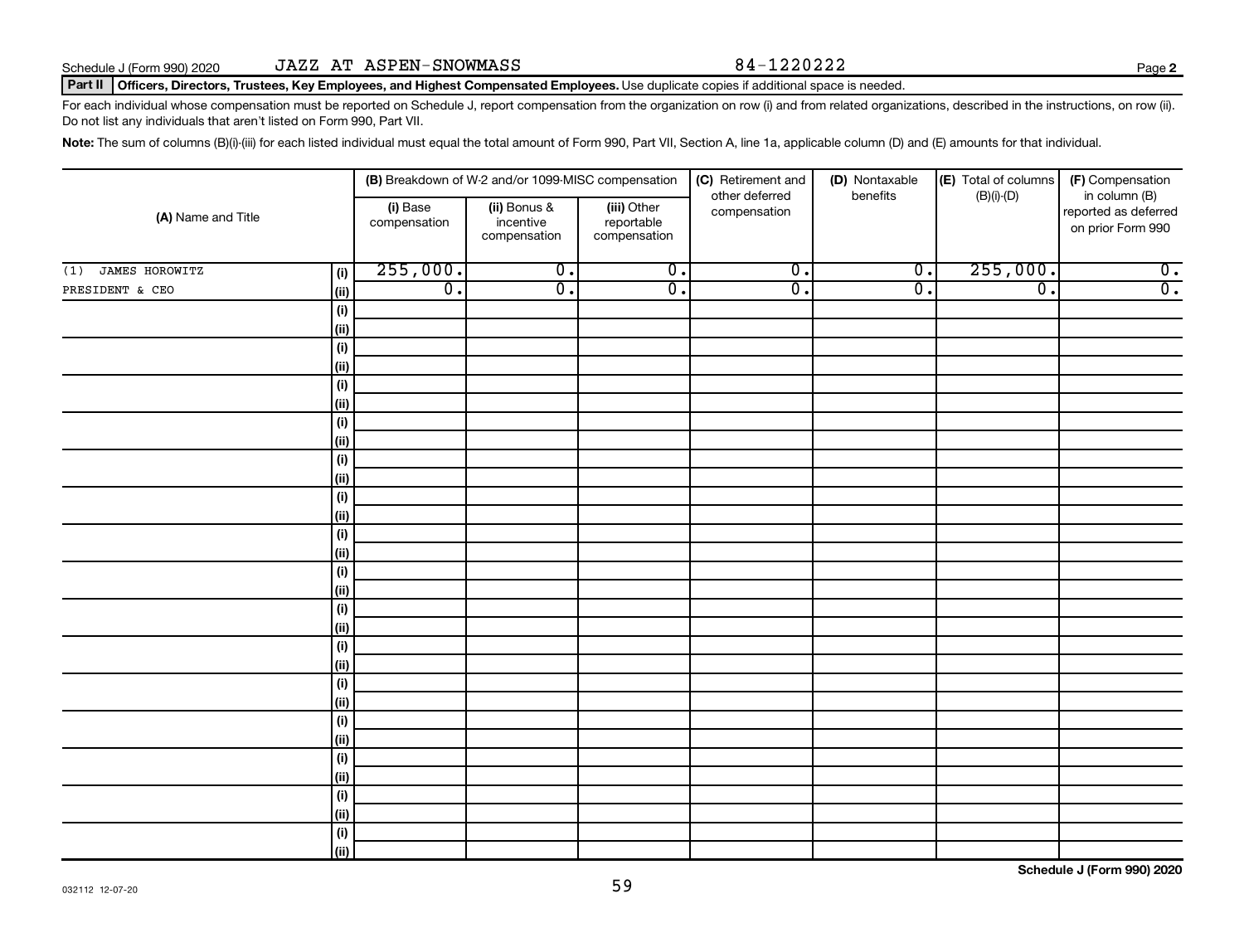#### **Part III Supplemental Information**

Provide the information, explanation, or descriptions required for Part I, lines 1a, 1b, 3, 4a, 4b, 4c, 5a, 5b, 6a, 6b, 7, and 8, and for Part II. Also complete this part for any additional information.

**Schedule J (Form 990) 2020**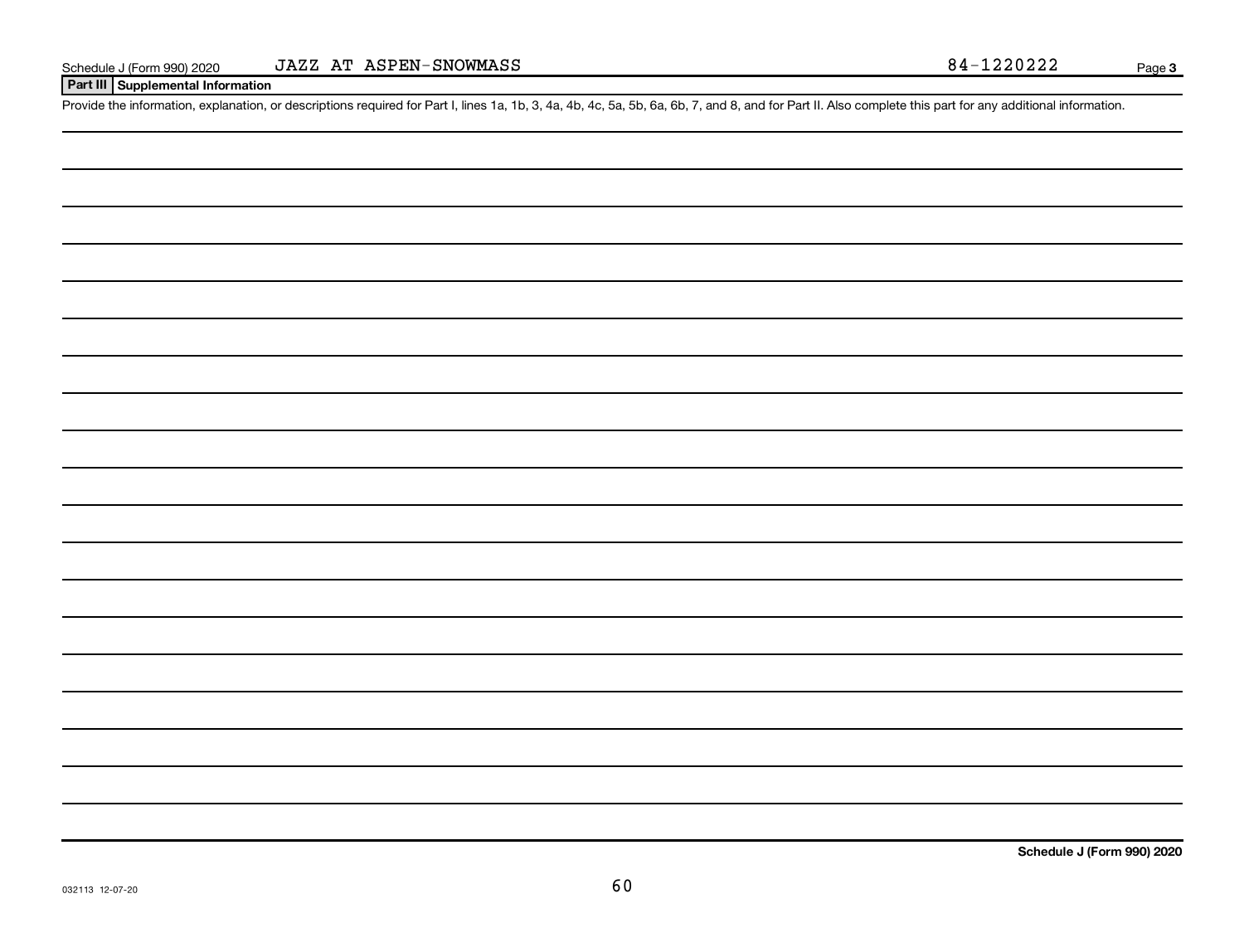#### **SCHEDULE M (Form 990)**

### **Noncash Contributions**

OMB No. 1545-0047

**Open to Public**

| Department of the Treasury |  |
|----------------------------|--|
| Internal Revenue Service   |  |

◆ Complete if the organizations answered "Yes" on Form 990, Part IV, lines 29 or 30.<br>● Complete if the organizations answered "Yes" on Form 990, Part IV, lines 29 or 30. **Attach to Form 990.**  $\blacktriangleright$ 

 **Go to www.irs.gov/Form990 for instructions and the latest information.** J

**Inspection Employer identification number**

| Name of the organization |  |                         |
|--------------------------|--|-------------------------|
|                          |  | <b>JAZZ AT ASPEN-SN</b> |

 $\overline{34-1220222}$ 

| Part I | <b>Types of Property</b>                                                                                                       |                               |                                      |                                                                                                      |                                                              |            |     |    |
|--------|--------------------------------------------------------------------------------------------------------------------------------|-------------------------------|--------------------------------------|------------------------------------------------------------------------------------------------------|--------------------------------------------------------------|------------|-----|----|
|        |                                                                                                                                | (a)<br>Check if<br>applicable | (b)<br>Number of<br>contributions or | (c)<br>Noncash contribution<br>amounts reported on<br>items contributed Form 990, Part VIII, line 1g | (d)<br>Method of determining<br>noncash contribution amounts |            |     |    |
|        |                                                                                                                                |                               |                                      |                                                                                                      |                                                              |            |     |    |
| 1      |                                                                                                                                |                               |                                      |                                                                                                      |                                                              |            |     |    |
| 2<br>3 |                                                                                                                                |                               |                                      |                                                                                                      |                                                              |            |     |    |
|        | Art - Fractional interests                                                                                                     |                               |                                      |                                                                                                      |                                                              |            |     |    |
| 4      | Books and publications                                                                                                         |                               |                                      |                                                                                                      |                                                              |            |     |    |
| 5      | Clothing and household goods                                                                                                   |                               |                                      |                                                                                                      |                                                              |            |     |    |
| 6      |                                                                                                                                |                               |                                      |                                                                                                      |                                                              |            |     |    |
| 7      |                                                                                                                                |                               |                                      |                                                                                                      |                                                              |            |     |    |
| 8      |                                                                                                                                | $\overline{\text{x}}$         | 1                                    |                                                                                                      | 37,338. QUOTED STOCK PRICES                                  |            |     |    |
| 9      | Securities - Publicly traded                                                                                                   |                               |                                      |                                                                                                      |                                                              |            |     |    |
| 10     | Securities - Closely held stock                                                                                                |                               |                                      |                                                                                                      |                                                              |            |     |    |
| 11     | Securities - Partnership, LLC, or<br>trust interests                                                                           |                               |                                      |                                                                                                      |                                                              |            |     |    |
| 12     | Securities - Miscellaneous                                                                                                     |                               |                                      |                                                                                                      |                                                              |            |     |    |
| 13     | Qualified conservation contribution -                                                                                          |                               |                                      |                                                                                                      |                                                              |            |     |    |
|        |                                                                                                                                |                               |                                      |                                                                                                      |                                                              |            |     |    |
| 14     | Qualified conservation contribution - Other                                                                                    |                               |                                      |                                                                                                      |                                                              |            |     |    |
| 15     | Real estate - Residential                                                                                                      |                               |                                      |                                                                                                      |                                                              |            |     |    |
| 16     | Real estate - Commercial                                                                                                       |                               |                                      |                                                                                                      |                                                              |            |     |    |
| 17     |                                                                                                                                |                               |                                      |                                                                                                      |                                                              |            |     |    |
| 18     |                                                                                                                                |                               |                                      |                                                                                                      |                                                              |            |     |    |
| 19     |                                                                                                                                |                               |                                      |                                                                                                      |                                                              |            |     |    |
| 20     | Drugs and medical supplies                                                                                                     |                               |                                      |                                                                                                      |                                                              |            |     |    |
| 21     |                                                                                                                                |                               |                                      |                                                                                                      |                                                              |            |     |    |
| 22     |                                                                                                                                |                               |                                      |                                                                                                      |                                                              |            |     |    |
| 23     |                                                                                                                                |                               |                                      |                                                                                                      |                                                              |            |     |    |
| 24     |                                                                                                                                |                               |                                      |                                                                                                      |                                                              |            |     |    |
| 25     | $($ IN KIND MARKE)<br>Other $\blacktriangleright$                                                                              | х                             | 1                                    |                                                                                                      | 26,753.FAIR MARKET VALUE                                     |            |     |    |
| 26     | Other<br>▸                                                                                                                     |                               |                                      |                                                                                                      |                                                              |            |     |    |
| 27     | Other<br>▶                                                                                                                     |                               |                                      |                                                                                                      |                                                              |            |     |    |
| 28     | Other                                                                                                                          |                               |                                      |                                                                                                      |                                                              |            |     |    |
| 29     | Number of Forms 8283 received by the organization during the tax year for contributions                                        |                               |                                      |                                                                                                      |                                                              |            |     |    |
|        | for which the organization completed Form 8283, Part V, Donee Acknowledgement                                                  |                               |                                      | 29                                                                                                   |                                                              |            |     |    |
|        |                                                                                                                                |                               |                                      |                                                                                                      |                                                              |            | Yes | No |
|        | 30a During the year, did the organization receive by contribution any property reported in Part I, lines 1 through 28, that it |                               |                                      |                                                                                                      |                                                              |            |     |    |
|        | must hold for at least three years from the date of the initial contribution, and which isn't required to be used for          |                               |                                      |                                                                                                      |                                                              |            |     |    |
|        |                                                                                                                                |                               |                                      |                                                                                                      |                                                              | <b>30a</b> |     | х  |
|        | <b>b</b> If "Yes," describe the arrangement in Part II.                                                                        |                               |                                      |                                                                                                      |                                                              |            |     |    |
| 31     | Does the organization have a gift acceptance policy that requires the review of any nonstandard contributions?                 |                               |                                      |                                                                                                      |                                                              | 31         |     | x  |
|        | 32a Does the organization hire or use third parties or related organizations to solicit, process, or sell noncash              |                               |                                      |                                                                                                      |                                                              |            |     |    |
|        | contributions?                                                                                                                 |                               |                                      |                                                                                                      |                                                              | 32a        |     | х  |
|        | <b>b</b> If "Yes," describe in Part II.                                                                                        |                               |                                      |                                                                                                      |                                                              |            |     |    |
| 33     | If the organization didn't report an amount in column (c) for a type of property for which column (a) is checked,              |                               |                                      |                                                                                                      |                                                              |            |     |    |
|        | describe in Part II.                                                                                                           |                               |                                      |                                                                                                      |                                                              |            |     |    |
| LHA    | For Paperwork Reduction Act Notice, see the Instructions for Form 990.                                                         |                               |                                      |                                                                                                      | Schedule M (Form 990) 2020                                   |            |     |    |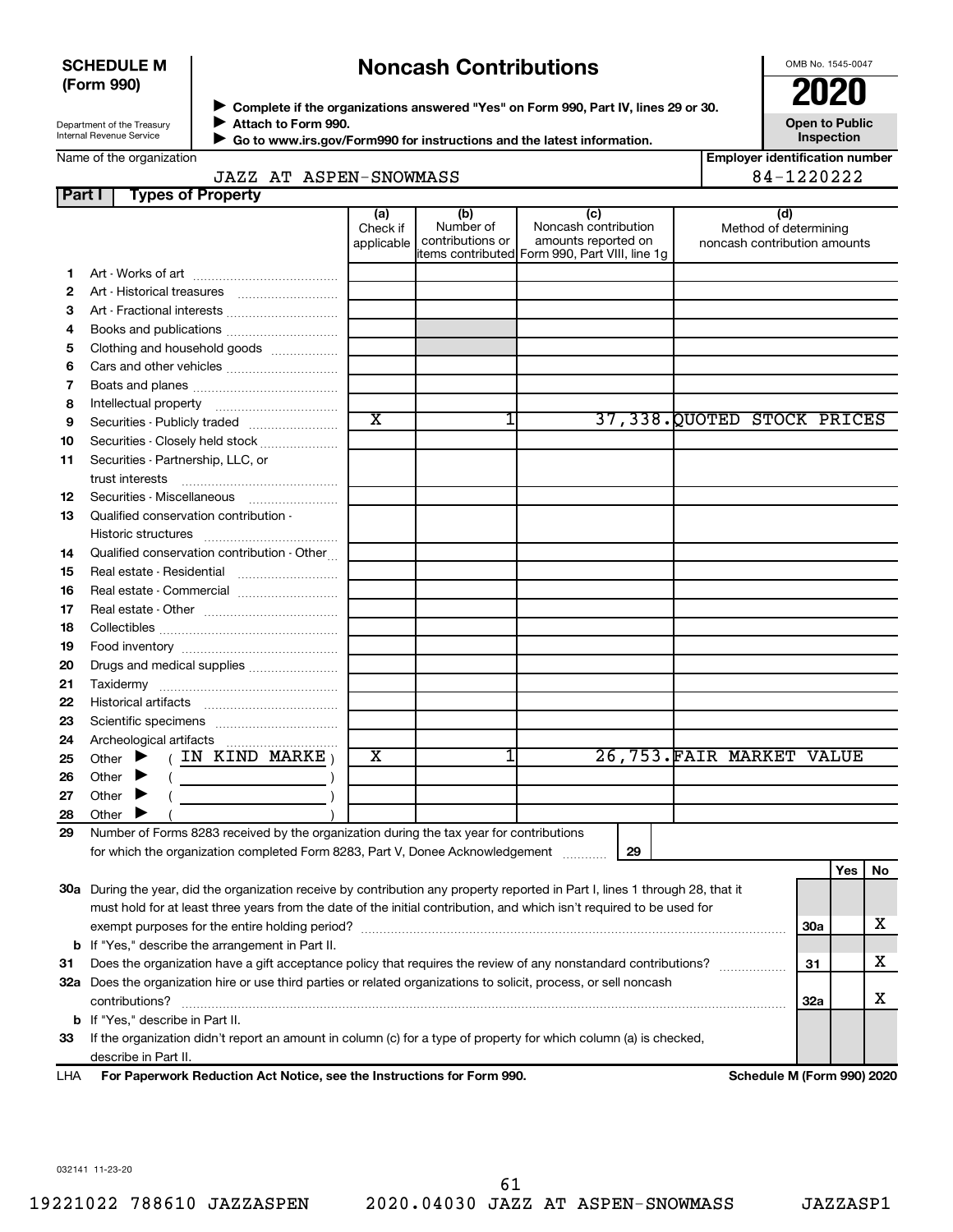Provide the information required by Part I, lines 30b, 32b, and 33, and whether the organization is reporting in Part I, column (b), the number of contributions, the number of items received, or a combination of both. Also complete this part for any additional information. **Part II Supplemental Information.** 

| 032142 11-23-20 |                                                                            | Schedule M (Form 990) 2020 |
|-----------------|----------------------------------------------------------------------------|----------------------------|
|                 |                                                                            |                            |
|                 | 62<br>19221022 788610 JAZZASPEN 2020.04030 JAZZ AT ASPEN-SNOWMASS JAZZASP1 |                            |
|                 |                                                                            |                            |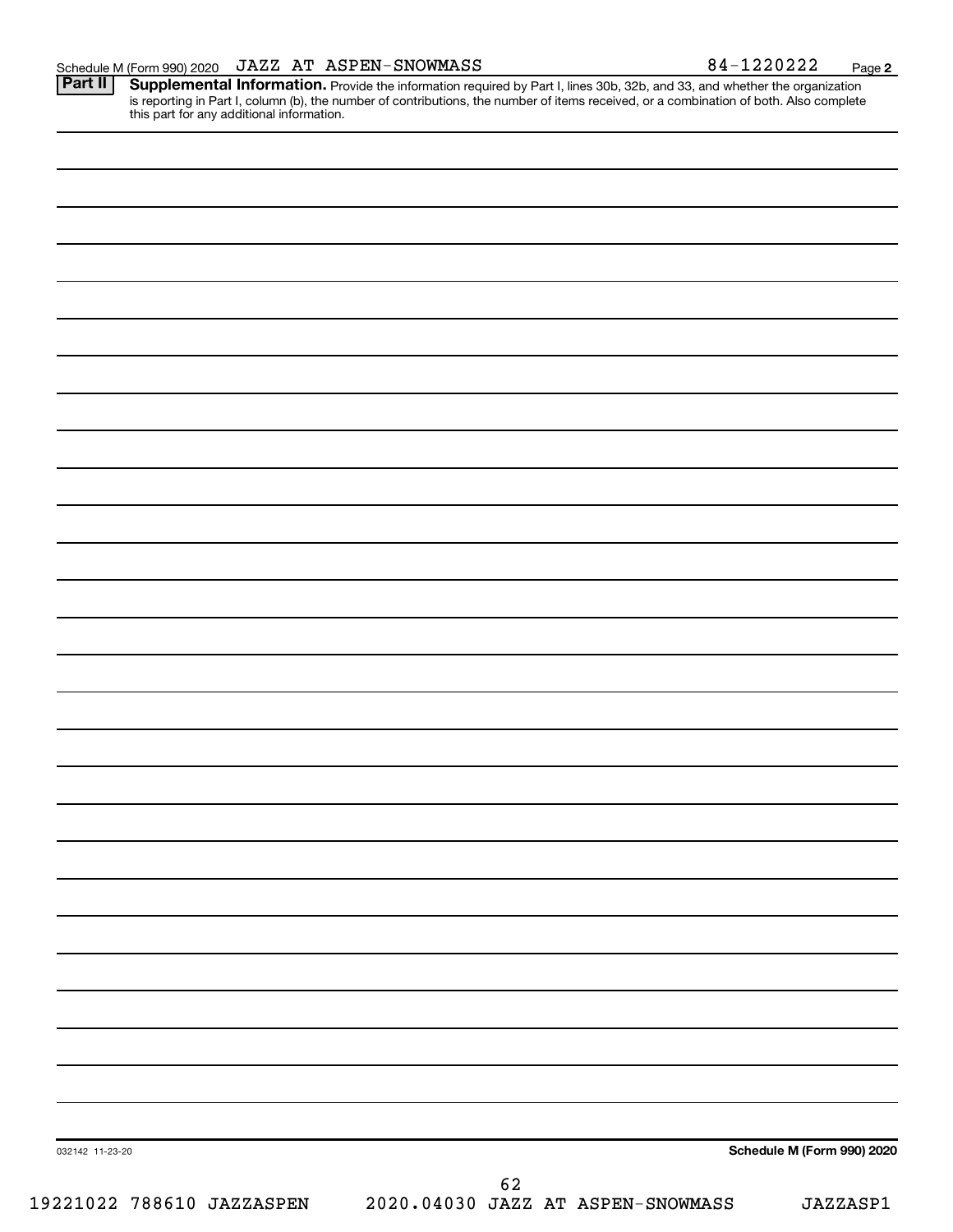**(Form 990 or 990-EZ)**

Department of the Treasury Internal Revenue Service Name of the organization

**Complete to provide information for responses to specific questions on Form 990 or 990-EZ or to provide any additional information. | Attach to Form 990 or 990-EZ. | Go to www.irs.gov/Form990 for the latest information. SCHEDULE O Supplemental Information to Form 990 or 990-EZ 2020**<br>(Form 990 or 990-EZ) Complete to provide information for responses to specific questions on



JAZZ AT ASPEN-SNOWMASS 84-1220222

**Employer identification number**

FORM 990, PART I, LINE 1, DESCRIPTION OF ORGANIZATION MISSION:

THE MISSION OF JAZZ ASPEN SNOWMASS IS TO PRESENT AND PRESERVE JAZZ AND

RELATED FORMS OF MUSIC THROUGH WORLD-CLASS FESTIVALS, PERFORMANCES AND

EDUCATION PROGRAMS.

FORM 990, PART III, LINE 3, CHANGES IN PROGRAM SERVICES:

DUE TO THE COVID-19 PANDEMIC, THE JUNE AND LABOR DAY EXPERIENCES WERE

CANCELLED, AND EDUCATIONAL PROGRAMMING WAS MOVED TO VIRTUAL.

FORM 990, PART III, LINE 4A, PROGRAM SERVICE ACCOMPLISHMENTS:

BRAND NEW INSTRUMENTS THROUGH THE JAS STEP-UP PROGRAM, AND LAUNCHED A

NEW SONGWRITING COMPETITION COMPLETE WITH VIRTUAL SONGWRITING WORKSHOPS

LED BY PROFESSIONAL MUSICIANS.

FORM 990, PART III, LINE 4D, OTHER PROGRAM SERVICES:

JAS LABOR DAY AND JUNE EVENTS EXPOSE ATTENDEES TO VARIOUS FORMS OF

MUSIC. IN 2020, THESE EVENTS WERE CANCELLED DUE TO COVID-19 PANDEMIC.

EXPENSES \$ 248,486. INCLUDING GRANTS OF \$ 0. REVENUE \$ 0.

FORM 990, PART VI, SECTION A, LINE 2:

THREE MEMBERS OF THE BOARD HAVE A BUSINESS RELATIONSHIP.

FORM 990, PART VI, SECTION B, LINE 11B:

A DRAFT OF THE FORM 990 IS PRESENTED TO KEY MEMBERS OF MANAGEMENT AND BOARD

OFFICERS FOR REVIEW. ONCE REVIEWED AND APPROVED BY THESE MEMBERS THE RETURN

IS FILED.